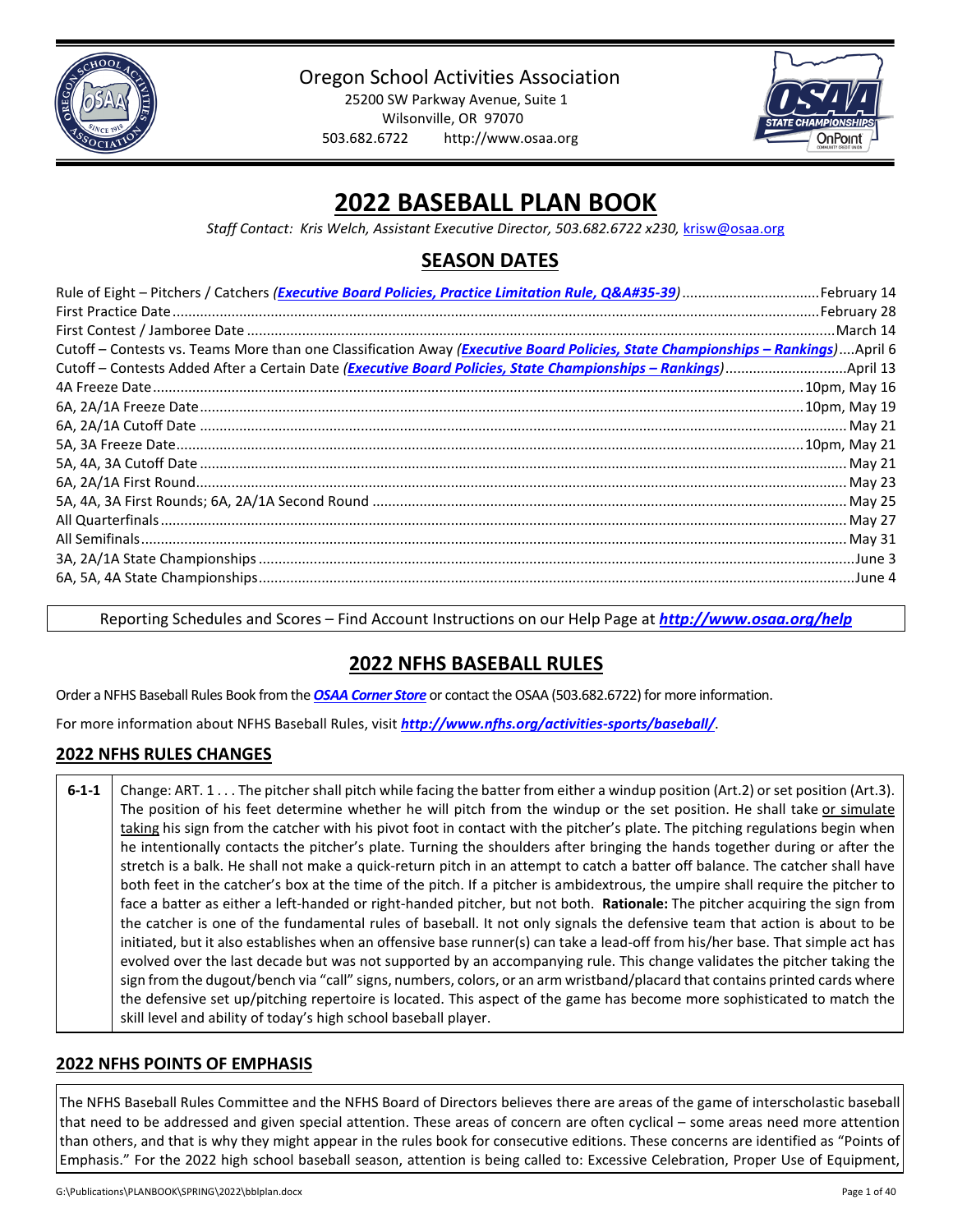Sitting on Buckets (Coaches), Lodged Ball Procedure and Sportsmanship. When a topic is included in the Points of Emphasis, these topics are important enough to reinforce throughout the academic year because additional attention is warranted.

**Excessive** Celebration – Any walk-off game winning base hit or home run generates immediate excitement for the player who hit the ball, his teammates and fans. Adolescent emotion is at its best when a young person does something successful and we get to celebrate that achievement with them. Unfortunately, we have evolved from celebratory High – Fives and cheers to a more choreographed celebration that now includes props and players being assigned specific roles. It has almost become a theater quality production performed at the expense of the opponents and their feelings. There is no educational value in that "one-upmanship" or showboating. The losing team feels bad enough that their play has cost them the loss. Nothing positive is gained from "rubbing it in". In fact, there is more of an opportunity for ill feelings and retaliatory behavior which is not conducive to the conclusion and value of the contest. Education-based athletics is so much more than just winning. It is about hard work, commitment, dedication, sacrifice, teamwork and perspective. We must teach our students not only how to be a respectful and graceful winner but how to accept loss as well and be able to bounce back to give maximum effort at the next available contest. While winning and losing are a perfect "teachable moment" opportunity, disrespectful behavior severely erodes the basic premise of educational-based athletics. Coaches should be a huge advocate in preventing this type of behavior from occurring. We need their help to make sure that the excessive celebrations do not sabotage all the good that comes out of sports. However, if coaches are unable to manage the emotions of their players or the theatrics of celebration, then the game umpires have existing rules that provide warnings, possible restrictions and ultimately ejections from the contest. We need to return the game to its purest form.

**Proper Use of Equipment** – Equipment manufacturers spend millions of dollars to ensure that their products are held to high industry standards. When a player modifies or misuses the equipment in a way that it was not meant to be used, it totally places the equipment manufacturer in a precarious position. Everything is tested as it is supposed to be worn or used. When someone alters that product, it violates the equipment's warranty and leaves the end-user uncertain that the product will perform…or protect the wearer from injury or harm.

**Sitting on Buckets (Coaches)** – Coaches, players, substitutes, attendants or other bench personnel shall not leave the dugout during live ball for any unauthorized purpose. Coaches or team personnel may not sit outside the dugout/bench on buckets or stools. It is risk minimization at its purest form. If the coaches are out of the dugout on buckets, then the players will feel emboldened to come talk with them and ultimately sit outside of the dugout/bench area as well. We have an obligation to protect and set a good example for the students we coach and care about not to entice them to break the rules. High school sports have always been about teaching skill and work ethic while modeling appropriate behavior. Staying in the dugout/bench area is another example of showing our students the "right" way to do things.

**Lodged Ball Procedure** – When a lodged ball situation occurs, there is always a lot of energy behind if the ball is truly lodged or is the defensive player practicing in gamesmanship. We have seen at different levels that when a ball gets lodged in a glove the quickthinking fielder removes his glove and throws it to the respective base to register the force out. While it is an exciting play that takes skill and a little bit of luck to accomplish, we do not have that many lodged balls in high school baseball. A baseball that remains on the playing field but has become wedged, stuck, lost, unreachable, is defined to be a lodged ball. If the ball impacts something, stops abruptly, and does not fall or roll immediately, it is considered lodged. We have existing rules to deal with a batted or thrown ball that enters a player's uniform, catcher's equipment or umpire's equipment. However, if a ball becomes stuck in the webbing of the fielder's glove, it remains in play. The glove/ball combination is treated as a live ball and enjoys all the benefits of a live ball.

**Sportsmanship** – Players are not allowed to stand or kneel outside their dugout/bench and make "catcalls" or any other disparaging remarks to the other team. Rooting for your team is an integral part of high school baseball. Supporting your teammates is extremely important and encouraged, however, making disparaging remarks toward your opponent is not part of the game, in fact it detracts from the contest. The purpose of interscholastic sports is educational. Chants/intentional distractions/loud noises (natural or artificial) directed at the opponent's pitcher prior to his pitching, the batter preparing to hit, or a fielder getting ready to make a play is not good sportsmanship and should not be accepted. We should strive to have our young people play to the best of their ability and let their natural talent be the barometer of their success.

Unsportsmanlike behavior shall not be tolerated in interscholastic baseball. Umpires and coaches need to work together for the benefit of the students they officiate and teach. It is these game situations that provide coaches and umpires excellent "teachable moments" to reinforce proper behavior and perspective. The positive values that are learned at the baseball diamond will serve the young people long after their high school careers have ended.

# **2022 NFHS RULES INTERPRETATIONS**

**Publisher's Note:** The National Federation of State High School Associations is the only source of official high school interpretations. They do not set aside nor modify any rule. They are made and published by the NFHS in response to situations presented. Dr. Karissa L. Niehoff, Publisher, NFHS Publications © 2022

**SITUATION 1:** Having sustained a concussion earlier in the season, the shortstop is released to play provided the player wears a protective helmet. The helmet is composed of a single, dark color that is non-reflective and has no earflaps. It does not have a NOCSAE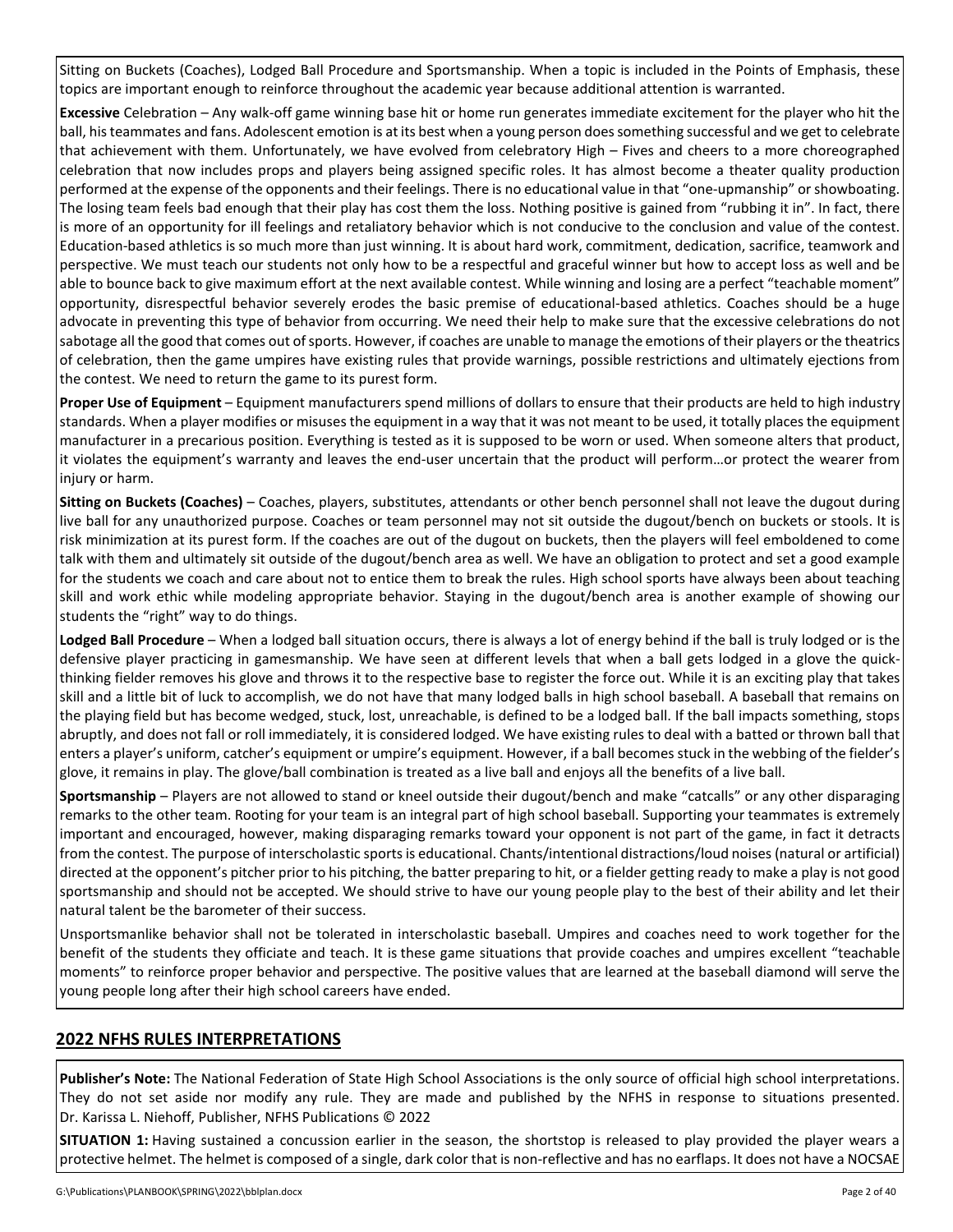seal or stamp on it. The base umpire tells the coach that the player may not use the helmet as it is not NOCSAE-certified and does not have dual ear flaps. **RULING:** This is a legal helmet for a defensive player to wear. Helmets for defensive players do not have to have a NOCSAE certification. (1-5-5)

**SITUATION 2:** The home team coach, at the plate conference, hands the plate umpire three baseballs for the game. The home plate umpire notices that while the baseballs have the NFHS Authenticating Mark, they do not have the SEI/NOCSAE certification mark. The home team coach says these are the only baseballs the team has and the visiting team only has practice baseballs. **RULING:** Both the NFHS Authenticating Mark and the SEI/NOCSAE mark are required to be on all baseballs used in high school competition. The game may not be played. (1-3-1)

**SITUATION 3:** The plate umpire notices that several infielders on the visiting team are wearing their signal sweatbands on their belt. The visiting team's head coach says the umpires, at the last game, ruled the equipment legal. **RULING:** Equipment must be worn as intended by the manufacturer. Sweatbands were not made to be worn on a belt. This equipment is not legal if worn on a belt. (1-5-11)

**SITUATION 4:** During infield before the game, the base umpire notices that the first baseman has a piercing and informs the coach that it is not legal and must be removed before the game begins. The coach shows the umpire an approval letter from the respective state association. **RULING:** A player, with a doctor's permit, may request the school and state association for approval to wear the piercing. If the school and the state association both approve, the piercing may be worn provided it is covered. (1-5-12; 2018 Points of Emphasis)

**SITUATION 5:** With the home team behind by one run in the bottom of the seventh, there are two outs and a runner on third base. The batter-runner hits a home-run for an apparent walk-off win. The runner from third touches home, and the batter-runner touches first base and celebrates with teammates before going to the dugout. Before the umpires leave the field, the defensive team appeals the batter-runner not touching second base. The home team coach argues that all that is needed in a walkoff win situation is for the runner from third to touch home and the batter-runner to touch first base. **RULING:** Upon a valid and legal appeal, the batter-runner will be declared out and the game will continue tied in the eighth inning. All bases, including awarded bases, must be touched. (2-2; 8-2-1)

**SITUATION 6:** Dolan is listed as the P/ DH for the visiting team. In the fifth inning, Dolan was substituted for by another pitcher but legally returned in the sixth inning. In the bottom of the sixth, Dolan (as the DH) hits a double and the coach wants to pinch-run for Dolan. The umpire correctly tells the coach this is permissible, but using a pinch-runner will not only eliminate the role of the DH for the remainder of the game, but will end Dolan's role as pitcher in the game since a starting player cannot re-enter back to the game twice. What can the coach do that will allow a runner and keep Dolan as a pitcher? **RULING:** As a player/DH, Dolan has two roles: the pitcher when the team is on defense and as the DH when the team is on offense. The coach may tell the plate umpire that Dolan, who is on second base, is no longer there as a DH but as the pitcher who is also a hitter, thus ending the role of the DH for the game. This is legal. Then, Dolan, on base as the pitcher, may have a courtesy runner run with no impact on the substitution. (3-1-3, 3-1-4, CR1, CR3)

**SITUATION 7:** In the third inning, Sanders, who is listed fourth in the batting order as the P/DH, is hit by a pitch and is replaced by Coleman, who will run for Sanders. Coleman bats in the fourth inning and strikes out. In the sixth inning, Sanders re-enters the game to (a) pinch-hit for Coleman or (b) play defense for Abel at first base with Coleman continuing to pitch. **RULING:** Legal in (a). While the role of the DH is done for the game, Sanders may re-enter and is a defensive player, who is also a hitter. Illegal in (b). Sanders and Coleman are "locked" into the same lineup spot and cannot be in the game on defense at the same time. (3-1-4)

**SITUATION 8:** Following a home run, the offensive team gathers around home plate with mock up "tiki" torches and a plastic long spear. As the runners touch all the bases, the team engages in a Polynesian style dance. As the batter- runner touches home plate, the entire team jumps high in the air, shouts "boom" as they all fall in a circle. **RULING:** While it is important for a team to celebrate exciting events in the game, it cannot be done in a manner that disrespects and humiliates the opposing team. Excessive and orchestrated celebrations that taunt and/or intimidate are not part of a high school game and are not to be allowed. The coach of the team involved may be warned, restricted to the bench or even ejected depending upon the circumstances. (3-3-1f1, 3; 2022 Points of Emphasis)

**SITUATION 9:** With two hours elapsed, the game is in the top of the third inning with a score of 24-0 for the home team. Both coaches agree that continuing the game is not in the best interest of either team and wish to end the game officially. **RULING:** At any point in a game, by mutual agreement of both coaches and the umpire-in-chief, a game may be shortened or terminated. (4-2-4)

**SITUATION 10:** After eight complete innings with the score still tied, the umpires suspend the game due to darkness. Due to pitchcount regulations, A1, the starting home team pitcher has a mandatory rest day on the day the game is scheduled to resume. The home team replaces A1 with A2 and claims that A2 is now considered to be the starting pitcher and has re-entry ability the same as if A2 had started the original game. **RULING:** When a suspended game is resumed, the game continues as if the game had not been interrupted. Accordingly, the starting pitcher cannot be "replaced" by another starting pitcher. If the starting pitcher cannot continue to pitch, the substitute pitcher is a substitute and will not be considered the starting pitcher. The substitute pitcher has no re-entry ability. In a suspended game, substitutes who were not at the original game can be added to the substitution list. (4-2-4, 3-1-3, 6-1-6)

**SITUATION 11:** The pitcher is wearing — on the non-throwing arm — a black, non-distracting sweatband which contains pitch and defensive signals that the pitcher wears under a Velcro flap. The opposing coach insists that the pitcher must remove the sweatband from the non-throwing arm. **RULING:** The wearing of this sweatband is legal as it is not distracting to the batter. (1- 4-2, 6-2-1f)

**SITUATION 12:** It is a cold night with a wind that is creating a noticeable wind-chill. The pitcher is wearing a full-face, cold-weather mask that is of a solid dark color. The opposing team is insistent that this mask must be removed. **RULING:** Provided that this mask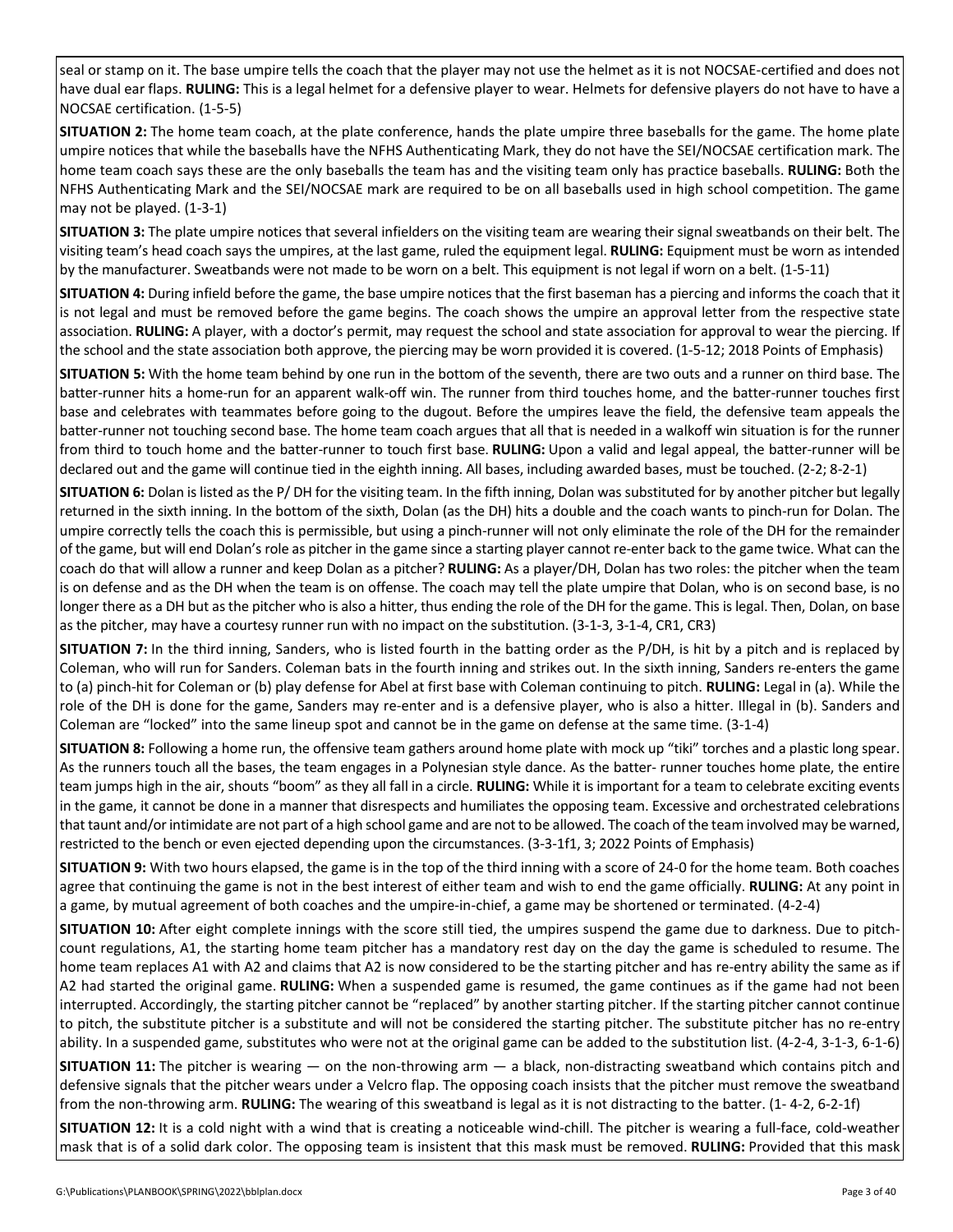creates no distraction to the batter, it is legal and may continue to be worn. The umpire has sole authority to judge whether or not an item is distracting. (6-2-1f PENALTY)

**SITUATION 13:** To communicate defensive and pitch signals, the home team uses posters that have emblems, colors and icons. The pitcher looks to the dugout, sees the team pointing to various parts of the posters and gets the sign for the next pitch. The pitcher now legally gets on the pitching plate, and without looking at the catcher begins the pitching motion. **RULING:** This is an illegal pitch. A pitcher is required to take the sign or simulate taking the sign from the catcher when legally on the pitching plate. (6-1-1)

**SITUATION 14:** The coach announces a color and a number that tells the pitcher what the next pitch should be when F1 checks the armband worn on the non-throwing arm. The pitcher next legally gets on the pitcher's plate, gets set and looks into the catcher. The pitcher then begins the pitching motion. **RULING:** This is legal. A pitcher is required to take the sign or simulate taking the sign from the catcher when legally on the pitching plate. (6-1-1)

**SITUATION 15:** The count is 1-2 when the runner on second base attempts to steal third base. As the batter looks at an outside pitch, the catcher attempts to throw to third base to put out the runner stealing. The catcher's throw hits the batter's bat and is deflected into a dugout. Even though the batter had not moved, the defensive coach insists that batter interference be called. **RULING:** This is not batter interference. It is a throw that goes into a dead-ball area. Award the runner from second base home and score the run. The batter remains at bat with a 2-2 count. (7-3-5).

**SITUATION 16:** With R2 on second base and one out, a ground ball is hit to the third baseman. The third baseman bobbles the ball and throws low to first base. The batter-runner (BR) slides into first as the thrown ball from third bounces off the first baseman's mitt and into the BR's jersey. When the third baseman threw the ball to first, R2 was attempting to advance to third base. When no one could find the baseball, R2 advances to home. The defensive team coach is adamant that the BR should be out and that R2 be returned to second base. The offensive team coach is equally adamant that the play should stand. **RULING:** When the ball became lodged in the offensive player's jersey, it is immediately dead. The batter-runner is awarded first base. Because R2 was attempting to advance at the time the ball became lodged, R2 is awarded third base. (8-3-3f; 5-1-1g-4)

**SITUATION 17:** A pitch that is low and hard gets by the catcher and ends up in the backstop fence that is a short distance behind the plate. R2, on second base, sees the ball get by the catcher and attempts to advance to third base. The batter-runner attempts to advance to first base as the pitch was ball four. As the catcher goes to retrieve the ball, it falls from the fence and the catcher picks it up and throws to third in time to retire R2. **RULING:** This is a lodged ball and is immediately dead. R2 is awarded third base one base since it was a pitch) and the batter-runner is awarded first base due to the pitch being ball four. (8-3-3d, 8-1-1c, 5-1-1g3, 2022 Points of Emphasis)

**SITUATION 18:** With runners on second and third and one out, the batter swings at strike three and the pitch gets past the catcher. The batter turns and begins to walk to the third base dugout as R3 attempts to come home. With instructions from the dugout to run, the batter-runner turns around and runs to first and in so doing cross the home plate area as the pitcher nears home plate in an attempt to put out R3. There is no contact as the batter-runner runs between the pitcher and the catcher. However, as the catcher throws the ball to the pitcher covering home, the pitcher is distracted and the ball goes to the pitcher's mound. The defensive team's head coach demands that interference be called. **RULING:** This is not interference. The batter-runner has the right to attempt to advance to first base and has done nothing intentional. Even if the batter-runner mistakenly thought about advancing, that act itself would still not be considered interference. Score R3 and leave the batter-runner at first base. (8-1-1b)

**SITUATION 19:** With bases empty and a two-strike count, the batter swings as the pitch hits the dirt and bounces off the catcher. The batter-runner comes out of the box running toward first base with the bat still in hand. The pitch that bounced off the catcher's shin guards, hits the bat and rolls to the backstop as the batter-runner makes first safely. **RULING:** Since the batter-runner has not yet advanced to the 45-foot running lane, the batter-runner can only interfere if the batter-runner intentionally interferes on a thrown ball or intentionally hinders a fielder. A strike three where a batter becomes a runner, is treated as a thrown ball situation. Even if the batter-runner, starting to advance to first base, unintentionally kicks the ball or contacts the catcher trying to field the ball, neither case is interference if unintentional. (8-1-1b, 8-4-1a)

**SITUATION 20:** With runners on first and third there are two outs. The batter hits a fly ball to right field. R3 immediately comes home, but R1, thinking there is only one out, remains on first base to tag up. The first base coach sees R1 still at first base and gives R1 a slight push to get moving. R3 has crossed the plate just before the push and the fly ball falls at F9's feet for a base hit. **RULING:** When a coach physically assists a runner during playing action, the assisted runner is called out immediately and the ball remains live and in play. This is a timing play and the run will count since R3 touched home prior to the out being declared. The defense did not force R3 out so the third out is not considered to be a force out. (8-4-2s, 3-2-2, 9-1-1)

# **2022 NFHS COMMENTS ON THE RULES**

**Clarified how the pitcher shall receive the sign from the catcher while in contact with the pitcher's plate (6-1-1)** — Modifying The pitcher acquiring the sign from the catcher is one of the fundamental rules of baseball. It not only signals the defensive team that action is about to be initiated, but it also establishes when an offensive base runner(s) can take a lead-off from his/her base. That simple act has evolved over the last decade but was not supported by an accompanying rule. This change validates the pitcher taking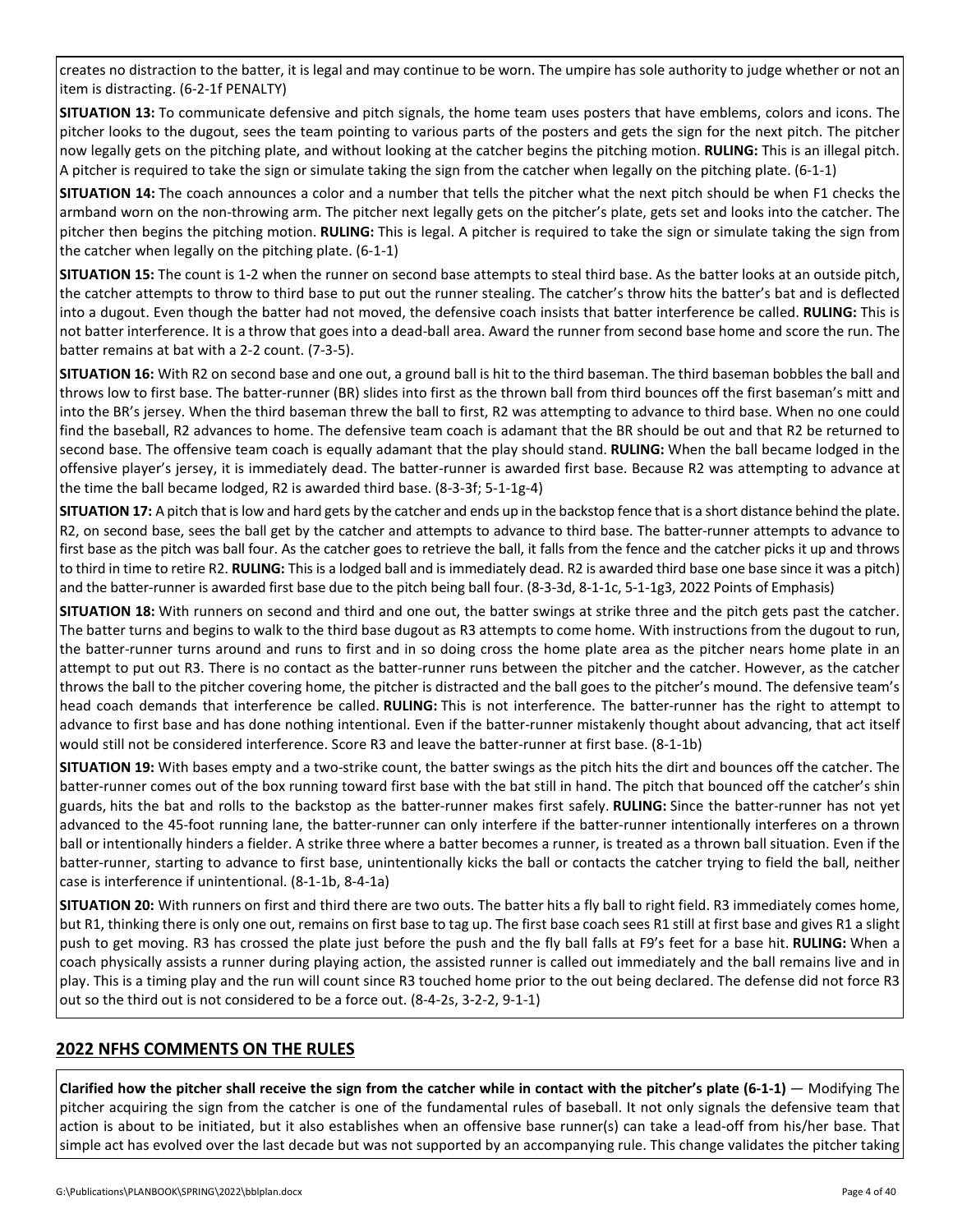the sign from the dugout/bench via "call" signs, numbers, colors, or an arm wristband/placard that contains printed cards where the defensive set up/pitching repertoire is located. This aspect of the game has become more sophisticated to match the skill level and ability of today's high school baseball player.

Requests for rule interpretations or explanations should be directed to the OSAA. The NFHS will assist in answering rules questions from the state associations whenever called upon.

# **OSAA ADOPTED BASEBALL RULES AND INTERPRETATIONS**

*The 2022 NFHS Baseball Rules Book will be used with the following clarifications:*

**1. OSAA BASEBALL RULES BOOK OPTIONS**: Athletic directors and baseball coaches are reminded that Oregon treats the various options provided in the 2022 NFHS Baseball Rules Book as follows:

| $1 - 2 - 9$  | Oregon has not adopted the double first base.                                                                                                                                                                                                                                              |
|--------------|--------------------------------------------------------------------------------------------------------------------------------------------------------------------------------------------------------------------------------------------------------------------------------------------|
| $1 - 4 - 4$  | To allow for special occasions, commemorative or memorial patches, that will be uniformly placed, not to exceed four<br>square inches, to be worn on jerseys in an appropriate and dignified manner without compromising the integrity of the<br>uniform. Schools must have OSAA approval. |
| $2 - 33 - 1$ | Optional speed-up rules. (See below.)                                                                                                                                                                                                                                                      |
| $4 - 2 - 2$  | Score Differential Procedures (OSAA Handbook, Executive Board Policies) (Summer 2020)                                                                                                                                                                                                      |
| $4 - 2 - 4$  | Contests shall be continued from the point of interruption per OSAA Executive Board Policy – <i>Interrupted Contests</i> .<br>However, an athletic district may adopt a rule that the game will not be continued.                                                                          |
| $4 - 3$      | No ties permitted.                                                                                                                                                                                                                                                                         |
| $4 - 4 - 1a$ | State associations are authorized to specify the time frame and/or circumstances before a forfeit shall be declared for a<br>late arrival by one of the teams.                                                                                                                             |
| $4 - 5$      | Protests based on application of playing rules or on judgment of game officials will not be heard.                                                                                                                                                                                         |
| $10-1-9$     | Umpires shall wear gray slacks, and navy-blue pullover shirt or state association-adopted shirt.                                                                                                                                                                                           |

*NOTE***:** Umpires are expected to enforce the rules as printed with the above options.

**2. OPTIONAL SPEED-UP RULES** (*may be adopted by an athletic district (league) but will be in effect for state playoffs and state championship games.)*:

# A. **Courtesy Runners**

- 1) At any time, the team at bat may use courtesy runners for the pitcher and/or the catcher. When a player enters as a courtesy runner, it counts as an inning played for that individual.
- 2) The same individual runner may not be used for both positions (pitcher and catcher) during the game.
- 3) Neither the pitcher nor the catcher will be required to leave the game under such circumstances.
- 4) Players who have participated in the game in any other capacity are ineligible to serve as courtesy runners.
- 5) A player may not run as a courtesy runner for the pitcher or the catcher and then be used as a substitute for another player in that half inning. If an injury, illness or ejection occurs and no other runners are available, the courtesy runner may be used as a substitute.
- 6) The umpire-in-chief shall record courtesy runner participation and also announce it to the scorer.
- 7) A player who violates the courtesy runner rule is considered to be an illegal substitute. Should an injury, illness or ejection occur to the courtesy runner, another courtesy runner for the pitcher or catcher may run.

# B. **After Putouts**

- 1) After a putout in the outfield and with no runners on base, the ball shall be thrown to a cutoff man and, if desired, to one additional infielder before being returned to the pitcher for delivery to the next batter.
- 2) After a putout in the infield and with no runners on base, the ball shall be returned directly to the pitcher.
- 3) Following the final out in any inning, the ball shall be given to the nearest umpire. The plate umpire shall give the ball to the catcher. The base umpire shall place the ball on the pitcher's plate.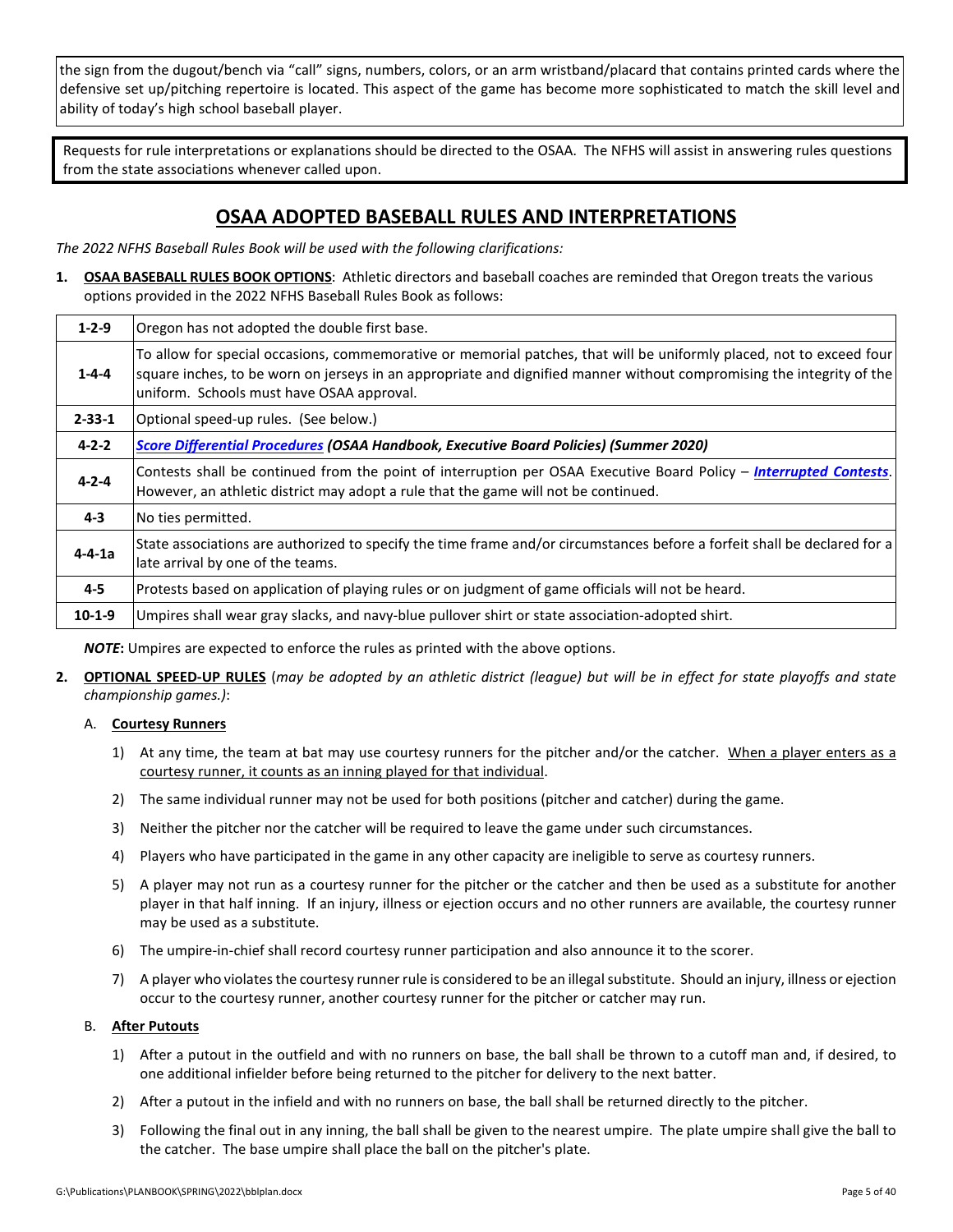- **3. GAME BALLS**: Schools are reminded that per NFHS Baseball Rules, the NFHS Authenticating Mark is required on all baseballs used for high school competition. This includes all levels of play (Varsity, JV, JV2, Frosh). For the regular season, any brand of baseball is legal provided it has the NFHS Authenticating Mark. At no time are baseballs required to have an OSAA stamp. During the OSAA state playoffs, teams are required to use the Wilson A1010-Pro. Also, remember that a minimum of three legal baseballs are required to start a game. Given our typical spring weather, it's a good idea to have more than that available.
- **4. VERBAL VERIFICATION FROM COACHES**: The umpire-in-chief shall receive verbal verification from both head coaches that all participants are properly uniformed and equipped with bats that are unaltered from the original manufacturer's design and production and helmets that meet NFHS and NOCSAE standards are free of cracks or damage. There have been past reports of coaches responding with "I hope so" or "As far as I know." An answer along these lines is unacceptable. The appropriate answer is "Yes."
- **5. MULTIPLE BATTERS WARMING UP DURING DEAD BALL TIME**: The batter and one on-deck batter are the only players that should be in live ball territory warming up during infield warm-ups, the pre-game plate meeting, just prior to the first pitch of the game, in between innings or during a stoppage of play, including during a pitching change. This is first and foremost a safety issue as we've all seen incidents occur with overthrows, wild pitches, etc. Any other players wanting to warm up need to be in a dead ball area protected from live ball play (i.e. behind the dugout or batting cages, etc.).
- **6. APPROPRIATE EQUIPMENT FOR SHAGGERS/PROTECTORS/WARM-UP CATCHERS**: In order to continue low incident rates, we must be ever vigilant to identify potential risk areas and address them immediately. One area of concern is the "shagger" or "protector" — the non-player who is allowed on the field to keep foul balls from striking players warming up in the bullpens. Remember that in Oregon, that person is required to have a glove and wear a legal batting helmet that meets the NOCSAE standard. It's also important that the shagger/protector be facing the plate and paying attention to the action taking place. A second area of concern is protective gear worn by non-adult catchers warming up pitchers. These players should be wearing a hockey-style mask and a protective cup when squatting to warm up a pitcher while the regular catcher is putting on gear. This same protective gear should also be worn by non-adult catchers warming up pitchers in the bullpen.

# **OSAA BASEBALL POLICIES**

# **Effective outside Association Year.**

**1. [SUMMER POLICY](http://www.osaa.org/governance/handbooks/osaa#_Toc456100463)** *(OSAA Handbook, Executive Board Policies) (Revised Fall 2017)*

- A. **All Sports**. Summer activities under the direction of any person affiliated with the high school program, including practices, contests, weight training and conditioning, are permissible throughout the summer, excluding the defined Moratorium Week, and must consider the following points:
	- 1) OSAA regulations regarding the Heat Index Calculator are in effect at all times. Athletes must be encouraged to stay well hydrated at all times, especially in hot and humid conditions. This applies to outdoor activities and indoor activities without air conditioning. See the *[NFHS](http://www.nfhs.org/sports-resource-content/nfhs-sports-medicine-position-statements-and-guidelines/)* statements on heat and hydration.
	- 2) Implement a slow and gradual preseason-conditioning regimen that prepares the athlete for the rigors of the sport.
	- 3) Slowly build up the intensity of activity over several days.
	- 4) Have fitness tests (mile run, shuttle run times, maximum repetition exercises) scheduled the second week of practices. Use a progressive, periodized program and evaluate performance once athletes are acclimated to the stress about to be placed upon them.
	- 5) Take into account the level of conditioning of all individuals and what their previous conditioning has been. Athletes who have just finished a sports season should have at least a short period (one to two weeks) of relative rest.
	- 6) Slowly introduce new exercises or workout routines to allow for adaptation by muscle groups.
	- 7) Provide adequate rest and recovery between repetitions in the weight room and especially during "gassers" and intense station or "mat" drills.
	- 8) Athletes should refrain from consuming high caffeine energy drinks and supplements, or other stimulants, as they may contribute to dehydration. See the *[NFHS](http://www.nfhs.org/sports-resource-content/nfhs-sports-medicine-position-statements-and-guidelines/)* statement on energy drinks.
	- 9) Athletes should refrain from extreme exercise during acute illness, if feeling ill, or while experiencing a fever.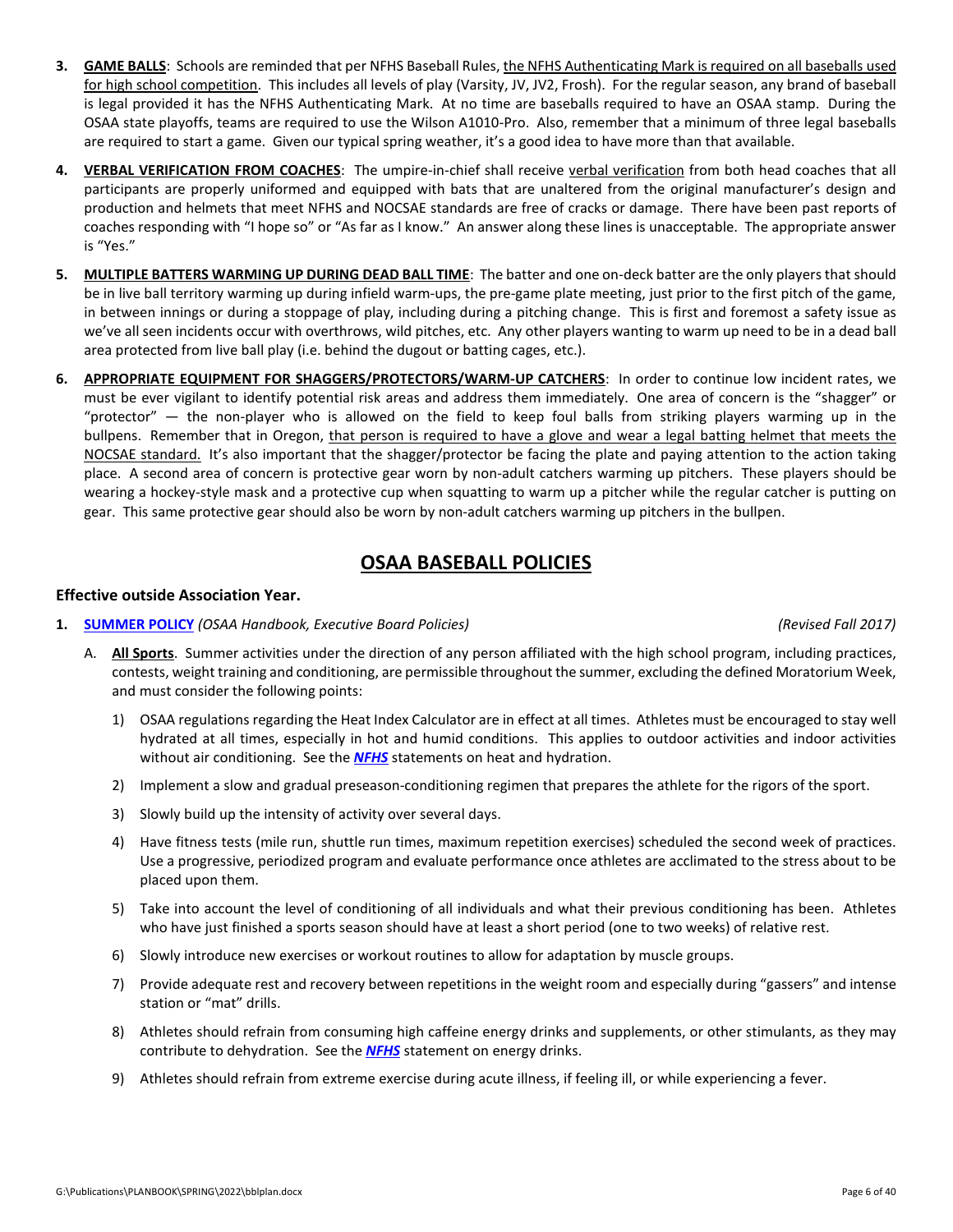# **Effective during Association Year, outside the designated OSAA sport season.**

**1.** *[PRACTICE LIMITATION RULE \(6A, 5A Pilot\)](http://www.osaa.org/governance/handbooks/osaa#_Toc456100421) (OSAA Handbook, Executive Board Policies) (Revised July 2021)*

- A. **Philosophy/Rationale**. The following statements outline the philosophy of this policy regarding in-season and out-of-season sports.
	- 1) The spirit of the Practice Limitation Rule (6A, 5A Pilot) is that every school and participant shall have the same opportunity to practice prior to the first contest.
	- 2) The mission of OSAA member schools is to foster well-rounded individuals. The purpose of interscholastic athletics is to help educate boys and girls and not to prepare students for college athletics, which is a by-product of interscholastic competition available to a very small percentage of high school athletes.
	- 3) For most students, specialization in a single athletic activity is not in their best long-term interests.
	- 4) Students should be encouraged by coaches, administrators and parents to participate in a variety of school activities, including more than one sport during the school year.
	- 5) Schools should not allow use of school equipment, including uniforms and school district vehicles, and facilities by nonschool organizations that promote a philosophy contrary to the above statements.
	- 6) 6A, 5A Schools are looking to provide coaches with more opportunities for fundamental skill development at specified times during the Association Year.
	- 7) 6A, 5A Schools believe that high school coaches are the individuals best-trained to guide and promote the health and physical welfare of all participants.
	- 8) 6A, 5A Schools want to work with the OSAA to educate parents regarding the impact on the health and physical welfare of students who choose to specialize in one sport, year-round.
	- 9) There should be no promotion or publicity within a school for non-school programs, which promote a philosophy contrary to the above statements.
- B. **Individual Sports Limitation**. Schools may conduct practices and/or contests in individual sports (cross country, golf, swimming, tennis, track & field, wrestling) only during the designated OSAA sports seasons as outlined in Rule 6. Local school districts and/or leagues should establish their own policy restricting the involvement of their individual sports coaches in outof-season programs.
- C. **Closed Period**. The Closed Period for out-of-season team sports begins on the first practice date of each Fall, Winter, and Spring season. Dates shall follow the NFHS Numbered Calendar, as adopted by the OSAA. The Closed Period shall last six weeks. During the six-week Closed Period, conditioning is the only activity allowed between out-of-season coaches and student(s) from their high school. Conditioning is defined as a session where students work on physical fitness and conditioning by use of weights, running, and/or exercises. Conditioning does not allow for the use of individualized and specialized sports equipment or apparatus, including but not limited to balls, bats, protective equipment, blocking dummies, batting cages, charging sleds and other implements related to specific OSAA activities. Participation in conditioning activities must be optional.
- D. *Open Period*. The Open Period for all out-of-season team sports begins on the first *practice date of each season* Monday following the six-week Closed Period and ends when the next OSAA defined season begins. Dates shall follow the NFHS Numbered Calendar, as adopted by the OSAA. Fundamental skill development with an unlimited number of the school's student-athletes is allowed for a maximum of six hours each week per program. All open facility times shall be included in the weekly limitation. It shall be a violation of the Practice Limitation Rule (6A, 5A Pilot) if there is any attempt by a coach during the Open Period to coach student-athletes from their high school in a contest in the activity they coach at that high school. For the purpose of this rule, a contest is any event (practice, scrimmage, game, etc.) that involves anyone other than the students at your high school. While boys' and girls' basketball (and soccer) are examples of the same sport, for the purpose of this rule they are considered different activities. Participation in Open Period fundamental skill development and/or conditioning must be optional. NOTE: The use of football protective equipment is prohibited from the conclusion of a school's regular and/or post-season until the end of the Association Year as outlined in *Rule 6.7*. This does not prohibit an individual student from using football protective equipment owned by the school when attending camps/clinics not organized by any member school personnel.
- E. *Dates for the 2021-22 School Year.*
	- 1) *OSAA Fall Season.* 
		- a) Official Practices begin for Fall Team Sport Coaches Monday, *August 16* (Week 7)*.*
		- b) Closed Period for all Winter and Spring Team Sport Coaches Monday, *August 16*  Sunday, *September 26* (Weeks 7-12).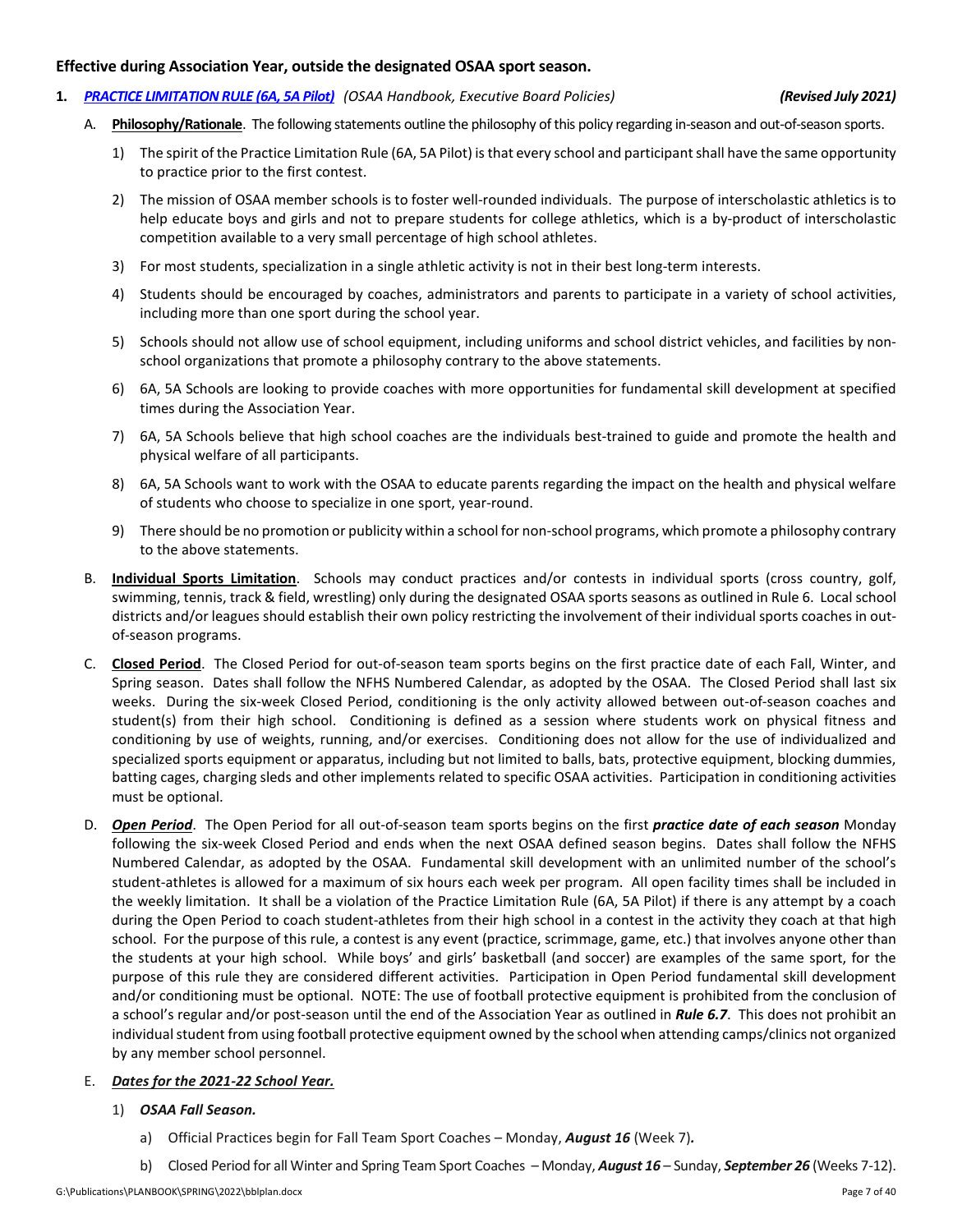- c) Open Period for all Winter and Spring Team Sport Coaches Monday, *September 27*  Sunday, *November 14*  (Weeks 13-19).
- d) Coaching Ends for Fall Team Sport Coaches On the cutoff date or when all state championship contests have concluded for that school in that sport.

# 2) *OSAA Winter Season.*

- a) Official Practices begin for Winter Team Sport Coaches Monday, *November 15* (Week 20).
- b) Closed Period for all Fall and Spring Team Sport Coaches Monday, *November 15*  Sunday, *December 26* (Weeks 20-25).
- c) Open Period for all Fall and Spring Team Sport Coaches Monday, *December 27* Sunday*, February 27* (Weeks 26-34).
- d) Coaching Ends for Winter Team Sport Coaches On the cutoff date or when all state championship contests have concluded for that school in that sport.

# 3) *OSAA Spring Season.*

- a) Official Practices begin for Spring Team Sport Coaches *–* Monday, *February 28* (Week 35).
- b) Closed Period for all Fall and Winter Team Sport Coaches Monday, *February 28*  Sunday, *April 10* (Weeks 35-40).
- c) Open Period for all Fall and Winter Team Sport Coaches *–* Monday, *April 11*  Sunday, *May 30* (Weeks 41-47).
- d) Coaching Ends for Spring Team Sport Coaches *–* On the cutoff date or when all state championship contests have concluded for that school in that sport.

# 4) *OSAA Summer Season.*

- a) Summer Season for Fall, Winter and Spring Team Sport Coaches Tuesday, *May 31*  Sunday,*August 14* (Weeks 48-6).
- b) Moratorium Week Sunday, *July 24*  Saturday, *July 30* (Week 4).
- **1. Q.** Under the Practice Limitation Rule (6A, 5A Pilot), may a coach work on fundamental skill development with two students a day as was allowed previously?
	- **A.** Yes, but only during the Open Period. During the Open Period coaches may work with an unlimited number of students on fundamental skill development for a maximum of six hours each week per program. All open facility times shall be included in the weekly limitation. During the Closed Period coaches are prohibited from working on fundamental skill development with any students.
- **2. Q.** Under the Practice Limitation Rule (6A, 5A Pilot), may students who do not currently attend your school and/or students planning to transfer to your high school participate in fundamental skill development during the Open Period?
	- **A.** No. Only full-time students currently attending your school, or students eligible to participate for your school via Rule 8.5 School Representation, are allowed to participate in fundamental skill development during the Open Period.
- **3. Q.** Under the Practice Limitation Rule (6A, 5A Pilot), is a coach allowed to coach student-athletes from their high school in a contest during the Association Year outside their sport season in the activity they coach at that high school? **A.** No.
- **4. Q.** Under the Practice Limitation Rule (6A, 5A Pilot), are coaches allowed to work on fundamental skill development with their students during the Open Period and organize their students to participate in contests while being coached by someone else? **A.** No.
- **5. Q.** Under the Practice Limitation Rule (6A, 5A Pilot), how does the maximum of six hours each week per program work during the Open Period?
	- **A.** Any fundamental skill development involving a coach and any number of students from the coach's school in the activity they coach at that high school counts toward the maximum of six hours each week per program (football, girls' basketball, boys' basketball, etc.). A week is defined as Monday-Sunday. All open facility times shall be included in the weekly limitation.
- **6. Q.** Are open gyms still permissible under the Practice Limitation Rule (6A, 5A Pilot)?
	- **A.** Yes, provided they occur during the Open Period and fall within the maximum of six hours each week per program. The terminology has been changed to "open facility" and is applicable to gymnasiums, fields, tracks, etc.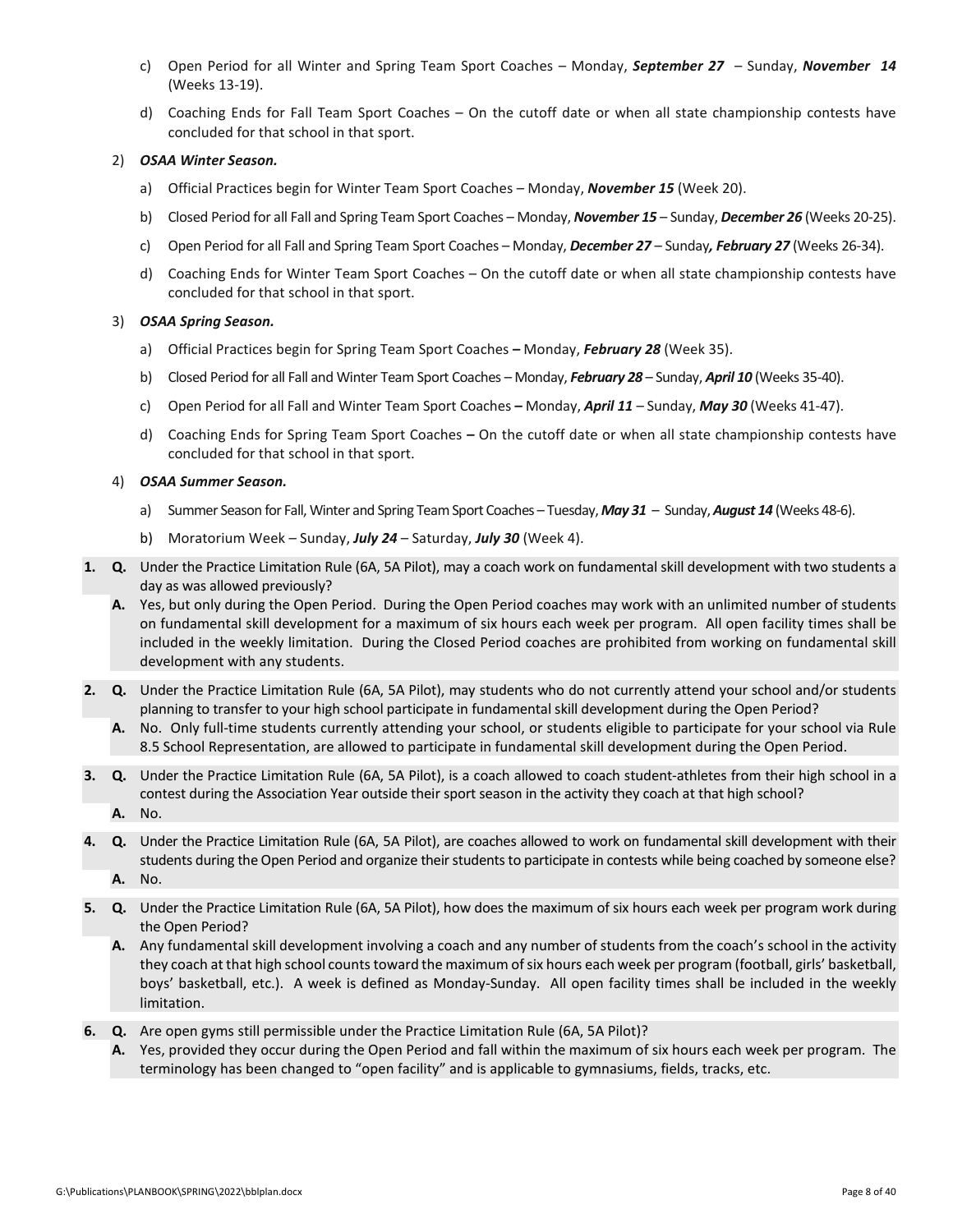- **7. Q.** What are the penalties if a high school coach violates the Practice Limitation Rule (6A, 5A Pilot) by coaching members of his or her team during the Closed Period or in an out-of-season contest?
	- **A.** Rule 5, "Violations of Regulations Penalties" [outlines violations of rules and penalties. As outlined in Rule 5.2.,](http://www.osaa.org/governance/handbooks/osaa#_Toc456100268) violations of any rule of the OSAA could include probation, forfeiture, fines, suspension or expulsion from the Association. The Executive Board would determine the penalty.
- **8. Q.** Is a school in violation of the Practice Limitation Rule (6A, 5A Pilot) if an unpaid volunteer coach coaches both the high school team and an out-of-season team during the OSAA year?
	- **A.** Yes, this would be a violation. The Practice Limitation Rule (6A, 5A Pilot) applies to any coach associated with a high school program (paid, volunteer, etc.).
- **9. Q.** Under the Practice Limitation Rule (6A, 5A Pilot), may two high school coaches "trade" teams and coach each other's teams in an out-of-season contest, or may a person coach a high school team and then arrange for their parent/spouse/family member to coach the out-of-season club team during the Association Year?
	- **A.** No. The intent of the rule is to provide high school coaches with more opportunities to teach fundamental skill development during specified times during the Association Year.
- **10. Q.** A coach of a high school team arranges for a parent/spouse/family member to coach that same team in an out-of-season contest during the Association Year. Is this legal under the Practice Limitation Rule (6A, 5A Pilot)?
	- **A.** No, this would be considered a violation.
- **11. Q.** Under the Practice Limitation Rule (6A, 5A Pilot), may a high school coach work with a group of 9th graders before they turn out for a sport?
	- **A.** Yes, provided it occurs during the Open Period.
- **12. Q.** Under the Practice Limitation Rule (6A, 5A Pilot), may a high school coach conduct club team tryouts prior to the end of the Association Year?
	- **A.** Yes, provided that the tryouts don't include students from the coach's high school in the activity they coach. Coaches may conduct club team tryouts for non-high school students, students from other high schools, and/or students from the coach's high school in an activity they don't coach.
- **13. Q.** Under the Practice Limitation Rule (6A, 5A Pilot), may students serve as demonstrators at a clinic or camp at which their school coach is making a presentation outside of the OSAA season for that sport?
	- **A.** Yes, provided the clinic or camp occurs during the Open Period or Summer Season.
- **14. Q.** Under the Practice Limitation Rule (6A, 5A Pilot), may a coach own a club on which there are teams, which includes members of their school?
	- **A.** Yes, but the coach may not personally coach a team with members of their school in the activity they coach at that high school during the Closed Period. During the Open Period the coach may conduct fundamental skill development and/or conditioning but may not coach members of their school in a contest in the activity they coach at that high school.
- **15. Q.** May a coach be present at a camp, clinic or practice during the Closed Period in the activity they coach at that high school if their high school students are attending as participants?
	- **A.** No, a coach may not attend as an instructor or observer.
- **16. Q.** Would it be a violation of the Practice Limitation Rule (6A, 5A Pilot) for a coach to teach members of the high school program in a sport-specific class outside of the season for that sport during the Association Year?
	- **A.** No, so long as the sport-specific class meets the following conditions:
		- 1) The coach must be the teacher of record for the sport-specific class, and
		- 2) The sport-specific class must be part of the regular school curriculum for which credit is granted, and
		- 3) Enrollment in the sport-specific class must not be limited to team members.
- **17. Q.** Would it be a violation of the Practice Limitation Rule (6A, 5A Pilot) if a school was to offer a sport specific class for which the coach is not the teacher of record, and the coach was allowed to attend the class as a guest and teach sport specific skills to members of the high school program outside of the season for that sport during the Association Year? **A.** Yes.
- **18. Q.** At what point does the OSAA consider a person to be a school's coach?
	- **A.** Once a person and a school have verbally agreed that the person will perform coaching duties for the school, they are considered to be that school's coach by the OSAA. At that time, all OSAA policies are in effect for that coach until such time that the coach resigns or is notified by the school that they are no longer a coach for that school.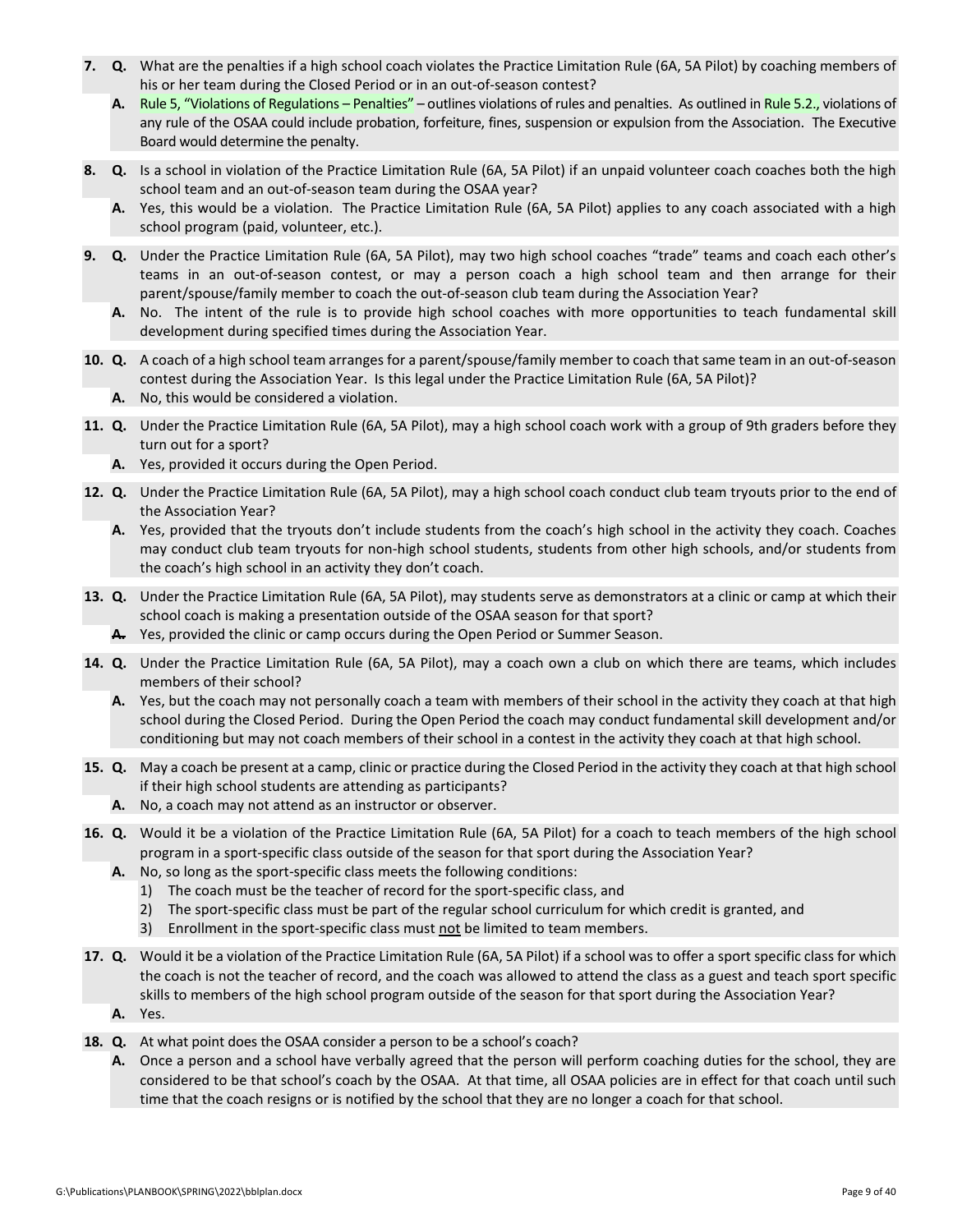- **19. Q.** May a returning coach work with students outside their designated sports season since the coach working under a one-year contract and has not signed a contract for the coming year?
	- **A.** No. Once a person becomes a school's coach, the OSAA considers that person to be a coach for the school until such time that the coach resigns or is notified by the school that they are no longer a coach for that school. Coaches who resign and are then brought back in a coaching capacity by the same school in an attempt to circumvent OSAA policy are subject to penalties as outlined in [Rule 5, "Violations of Regulations -](http://www.osaa.org/governance/handbooks/osaa#_Toc456100268) Penalties."
- **20. Q.** A school is conducting interviews for a vacant coaching position. Is the interviewee allowed to conduct a practice in part of the interview process?
	- **A.** Yes, but the trial practice session shall be no longer than 30 minutes in length.
- **21. Q.** Under the Practice Limitation Rule (6A, 5A Pilot), may a high school coach work with their own children during the Closed Period?
	- **A.** Yes, a coach may work with their own children at any time.
- **22. Q.** May a high school coach be present as a spectator at an out-of-season club team contest if their high school student(s) are participating on the team?
	- **A.** Yes, this is allowed during both the Closed and Open Period.
- **23. Q.** During the Closed Period, may a high school facility be used by an out-of-season student from that high school? **A.** Yes, provided no coach from that school organizes the usage, is involved in it or is in attendance.
- **24. Q.** During the Closed Period, may a high school facility be used by an out-of-season coach to hold an out-of-season event or open facility?
	- **A.** Yes, provided no student from their high school is present.
- **2.** *[PRACTICE LIMITATION RULE](http://www.osaa.org/governance/handbooks/osaa#_Toc456100421) (OSAA Handbook, Executive Board Policies) (Revised July 2021)*

- A. **Philosophy**. The following statements outline the philosophy of the OSAA regarding in-season and out-of-season sports.
	- 1) The mission of OSAA member schools is to foster well-rounded individuals. The purpose of interscholastic athletics is to help educate boys and girls and not to prepare students for college athletics, which is a by-product of interscholastic competition available to a very small percentage of high school athletes.
	- 2) For most students, specialization in a single athletic activity is not in their best long-term interests.
	- 3) Students should be encouraged by coaches, administrators and parents to participate in a variety of school activities, including more than one sport during the school year.
	- 4) Schools should not allow use of school equipment, including uniforms and school district vehicles, and facilities by nonschool organizations that promote a philosophy contrary to the above statements.
	- 5) There should be no promotion or publicity within a school for non-school programs, which promote a philosophy contrary to the above statements.
- B. **Preface**. The spirit of the Practice Limitation Rule is that every school and participant shall have the same opportunity to practice prior to the first contest. Practice is defined as the involvement of individuals from a member high school in any program, demonstration, instruction, or participation conducted in part or in its entirety by a person or a group of people who are or who have been involved in the coaching of any of these athletes in that sport at the high school, including volunteer coaches. Unless a person has been approved by the school district as a member of the coaching staff, that person may not practice against a team or a team member (example- throwing batting practice or working against a basketball post player).
- C. **Team Sports Limitation**. Schools may conduct practices and/or compete in contests in team sports (baseball, basketball, football, softball, soccer, volleyball) only during the designated OSAA sports seasons as outlined in Rule 6. It shall be a violation of the rule if there is any attempt during the Association year to gather together more than two members of the same high school, with remaining eligibility in that sport, per day outside the OSAA defined season to receive specialized athletic instruction from any coach associated with the participating athletes' high school. Attempts to circumvent the rule by encouraging team members to attend out-of-season practices or camps during the Association year other than through general dissemination of information or brochures shall be considered a violation of this rule. **EXCEPTION**: Baseball and softball coaches may begin pitching instruction and throwing workouts with pitchers and catchers only (maximum of eight total per day) two weeks prior to the Spring Sports First Practice Date. **NOTE***:* The use of football protective equipment is prohibited from the conclusion of a school's regular and/or post-season until the end of the Association Year as outlined in Rule 6.6. This does not prohibit an individual student from using football protective equipment owned by the school when attending camps/clinics not organized by any member school personnel.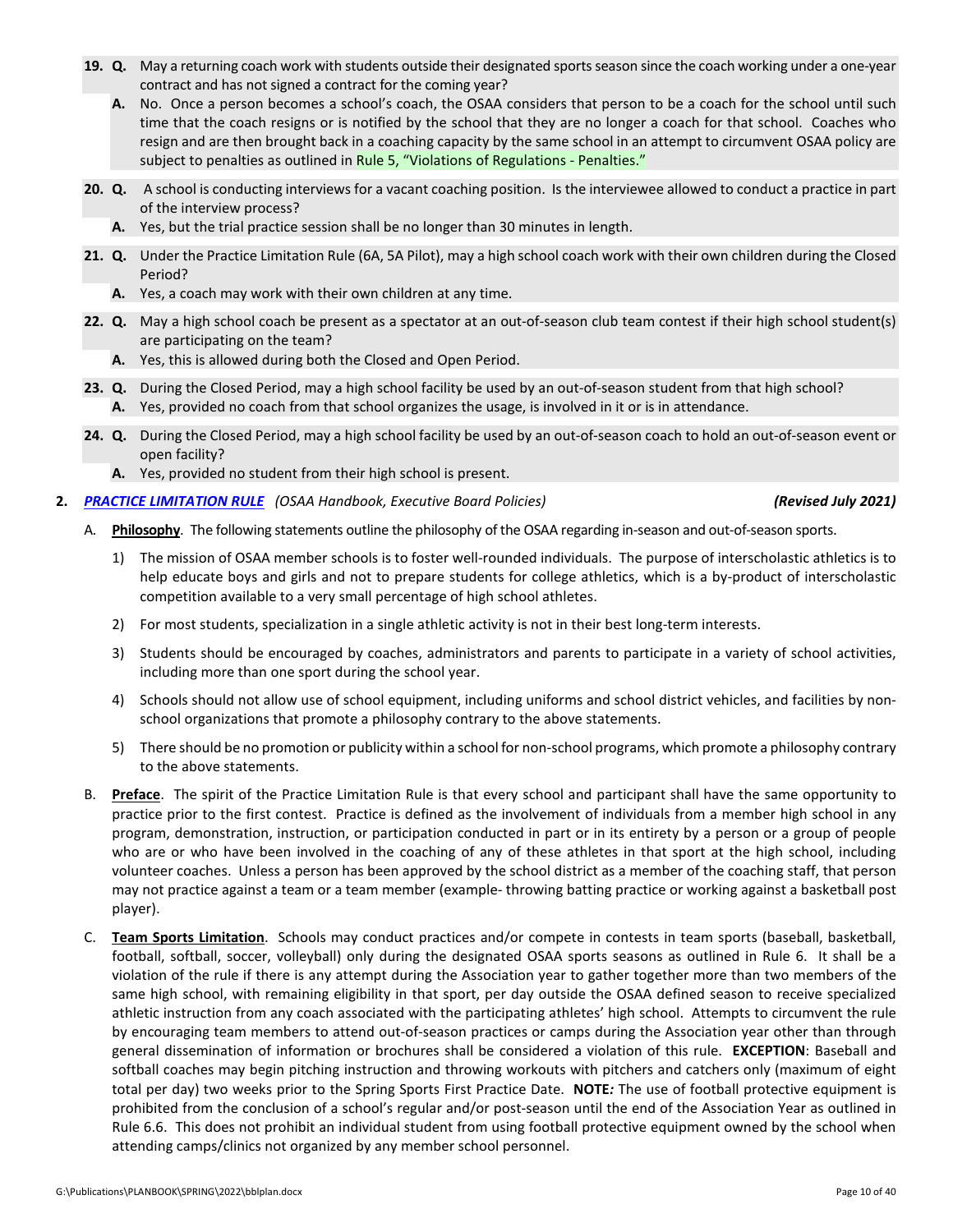- D. **Individual Sports Limitation**. Schools may conduct practices and/or contests in individual sports (cross country, golf, swimming, tennis, track & field, wrestling) only during the designated OSAA sports seasons as outlined in Rule 6. Local school districts and/or leagues should establish their own policy restricting the involvement of their individual sports coaches in outof-season programs.
- E. **Open Facility**. The intent of an open facility is to provide an opportunity for a recreational activity to occur. The facility is provided so that any student in the school has an opportunity to participate. (See Team Sports Limitation listed above for additional information.)
- F. **Conditioning**. Conditioning is defined as a session where students work on physical fitness and conditioning by use of weights, running, and/or exercises. Conditioning does not allow for the use of individualized and specialized sports equipment or apparatus, including but not limited to balls, bats, protective equipment, blocking dummies, batting cages, charging sleds and other implements related to specific OSAA activities. Participation in conditioning activities must be optional.
- **1. Q.** Does the Practice Limitation Rule apply during the summer?
	- **A.** No. The Executive Board Policy is only in effect during the Association year, which starts on the first day of fall practice and ends after Memorial Day is observed.
- **2. Q.** May a school or an individual student compete in an indoor track meet?
	- **A.** The OSAA does not have a season designated for indoor track. Therefore, indoor track is not an OSAA sanctioned activity. Since track and field is an individual sport, it falls under the Individual Sports Limitation. A participant in indoor track must do so unattached and may not represent *their* high school. No school uniforms, equipment or transportation may be used.
- **3. Q.** What are the penalties if a high school coach violates the Practice Limitation Rule by coaching more than two members of his or her team in an out-of-season program?
	- **A.** Rule 5, "Violations of Regulations Penalties" [outlines violations of rules and penalties. As outlined in Rule 5.2.,](http://www.osaa.org/governance/handbooks/osaa#_Toc456100268) violations of any rule of the OSAA could include probation, forfeiture, fines, suspension or expulsion from the Association. The Executive Board would determine the penalty.
- **4. Q.** Is a school in violation of the Practice Limitation Rule if an unpaid volunteer coach coaches both the high school team and the out-of-season team during the OSAA year?
	- **A.** Yes, this would be a violation.
- **5. Q.** May high school team members belong to the same club team?
	- **A.** Yes, if the high school team members independently try out and/or belong to the same club team through no influence or direction from the high school coach, then no violation would occur.
- **6. Q.** Is it a violation of the Practice Limitation Rule if a high school coach works at a YMCA, "The Hoop," "Sports Nation," etc., during the Association year?
	- **A.** No, as long as the high school coach is not involved in directly coaching more than two players from his or her high school team on any given day.
- **7. Q.** Under the Practice Limitation Rule, may two high school coaches "trade" teams and coach each other's teams in an outof-season program, or may a person coach a high school team and then have their spouse coach the out-of-season club team?
	- **A.** No. The intent of the rule is to prevent the high school coach from directly or indirectly pressuring players from the high school team to play on an out-of-season club team. If the high school coach organizes the high school team members to congregate on the same out-of-season club team and then secures someone else to coach them, e.g., spouse, parent, another high school coach, etc., he or she would violate the intent of the rule and it would be considered a violation.
- **8. Q.** Under the Practice Limitation Rule, may the high school boys' basketball coach work with the girls' basketball club team?
	- **A.** Yes. Boys' and girls' programs at a high school in the same sport are considered separate sports for the purpose of the Practice Limitation Rule.
- **9. Q.** Under the Practice Limitation Rule, may the local golf pro coach the high school team and still give lessons to team members outside the high school season?
	- **A.** The Individual Sports Limitation Rule would allow this if allowed by the local school district and/or league.
- **10. Q.** A coach of a high school team allows a parent to coach that same team in an out-of-season program. Is this legal under the Practice Limitation Rule?
	- **A.** Yes, as long as the high school coach does not organize or require members of the high school team to participate on the out-of-season team coached by the parent.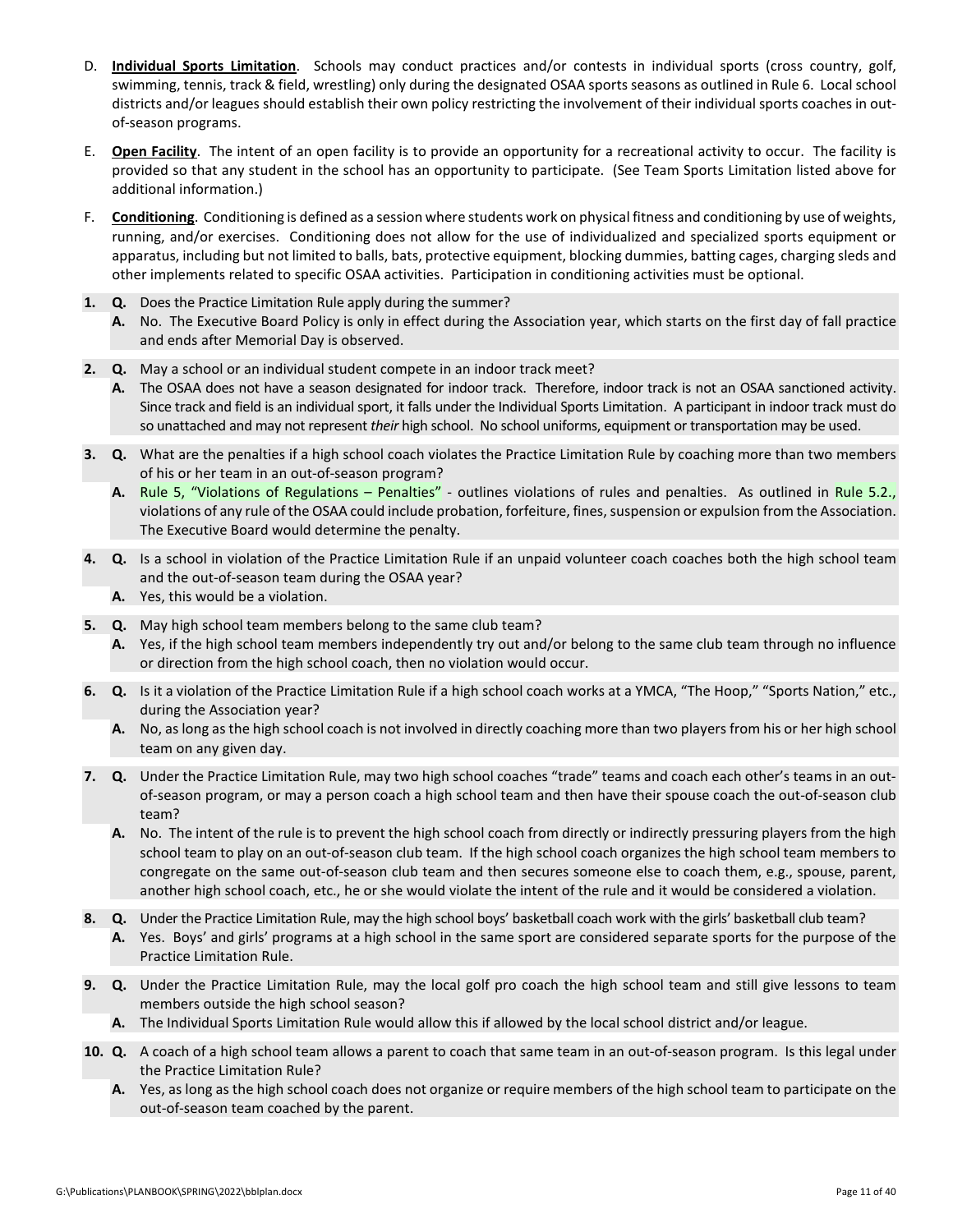- **11. Q.** Under the Practice Limitation Rule, may a high school coach work with a group of 9th graders before they turn out for a sport?
	- **A.** No. A coach may work with no more than two players (or potential players) outside the designated sports season.
- **12. Q.** Under the Practice Limitation Rule, may a high school coach work with 8th grade students before they enter high school? **A.** Yes, so long as the contact occurs prior to the Fall first practice date on the OSAA Calendar. From that point, the students are considered high school students.
- **13. Q.** Under the Practice Limitation Rule, may a high school coach work with two students at a time, rotating the students every half-hour?
	- **A.** No. A high school coach may work with no more than two students from his or her school on any given day.
- **14. Q.** Under the Practice Limitation Rule, may a high school coach work with two students at one basket, then two different students at another basket, etc.?
	- **A.** No. A high school coach may work with no more than two students from his or her school on any given day.
- **15. Q.** Under the Practice Limitation Rule, may the head coach work with two students, the assistant coach work with two other students, the JV coach work with two other students, etc.?
	- **A.** No. All coaches in a program are collectively allowed to work with no more than two students from that school on any given day.
- **16. Q***.* Under the Practice Limitation Rule, may a high school coach work with more than two students provided that any student(s) in excess of two are their children?
	- **A.** Yes. When determining number of players for the purpose of this policy, the children of the person coaching shall not count toward the limitation.
- **17. Q.** Are open gyms still permissible under the Practice Limitation Rule?
	- **A.** Yes. The terminology has been changed to "open facility" and is applicable to gymnasiums, fields, tracks, etc. The basic philosophy of an open facility is that it is a recreational opportunity open to anyone and that no instruction is occurring. A coach may not be "at the other end" of an open facility working with two students.
- **18. Q.** Are batting cages considered open facilities?
	- **A.** Yes, if a batting cage is open to anyone and no coaching is taking place. Merely throwing batting practice is not considered coaching. Hitting grounders and/or fly balls is considered a violation.
- **19. Q.** A high school baseball/softball coach wants to run a hitting camp for players prior to the first practice date for spring sports. Is this legal under the Practice Limitation Rule?
	- **A.** No. The high school coach may coach no more than two of his or her players on a given day outside of the OSAA designated sports season.
- **20. Q.** Under the Practice Limitation Rule, may a school have an "open gym" or "open field" where baseball/softball players play catch to get their arms in shape?
	- **A.** Yes, provided that no coaching is taking place.
- **21. Q.** Under the Practice Limitation Rule, may a high school coach include graduating seniors on an out-of-season club team after the high school season in that sport has been completed?
	- **A.** Yes. Once seniors have completed their sports season, they are no longer considered to be team members or potential team members for that sport.
- **22. Q.** Under the Practice Limitation Rule, may a high school wrestling coach be involved with his wrestlers in AAU, Greco-Roman and/or freestyle wrestling?
	- **A.** Yes. Under the Individual Sports Limitation Rule, local school districts and/or leagues may establish their own policy regarding the high school coach's involvement in individual sports such as wrestling.
- **23. Q.** Under the Practice Limitation Rule, may a high school coach conduct club team tryouts prior to the end of the association year?
	- **A.** Yes, provided that the tryouts don't include more than two students from the coach's high school in the activity they coach. Coaches may also conduct club team tryouts for non-high school students, students from other high schools, and/or students from the coach's high school in an activity they don't coach.
- **24. Q.** Under the Practice Limitation Rule, may more than two students serve as demonstrators at a clinic or camp at which their school coach is making a presentation outside of the OSAA season for that sport?
	- **A.** Yes, but with these restrictions: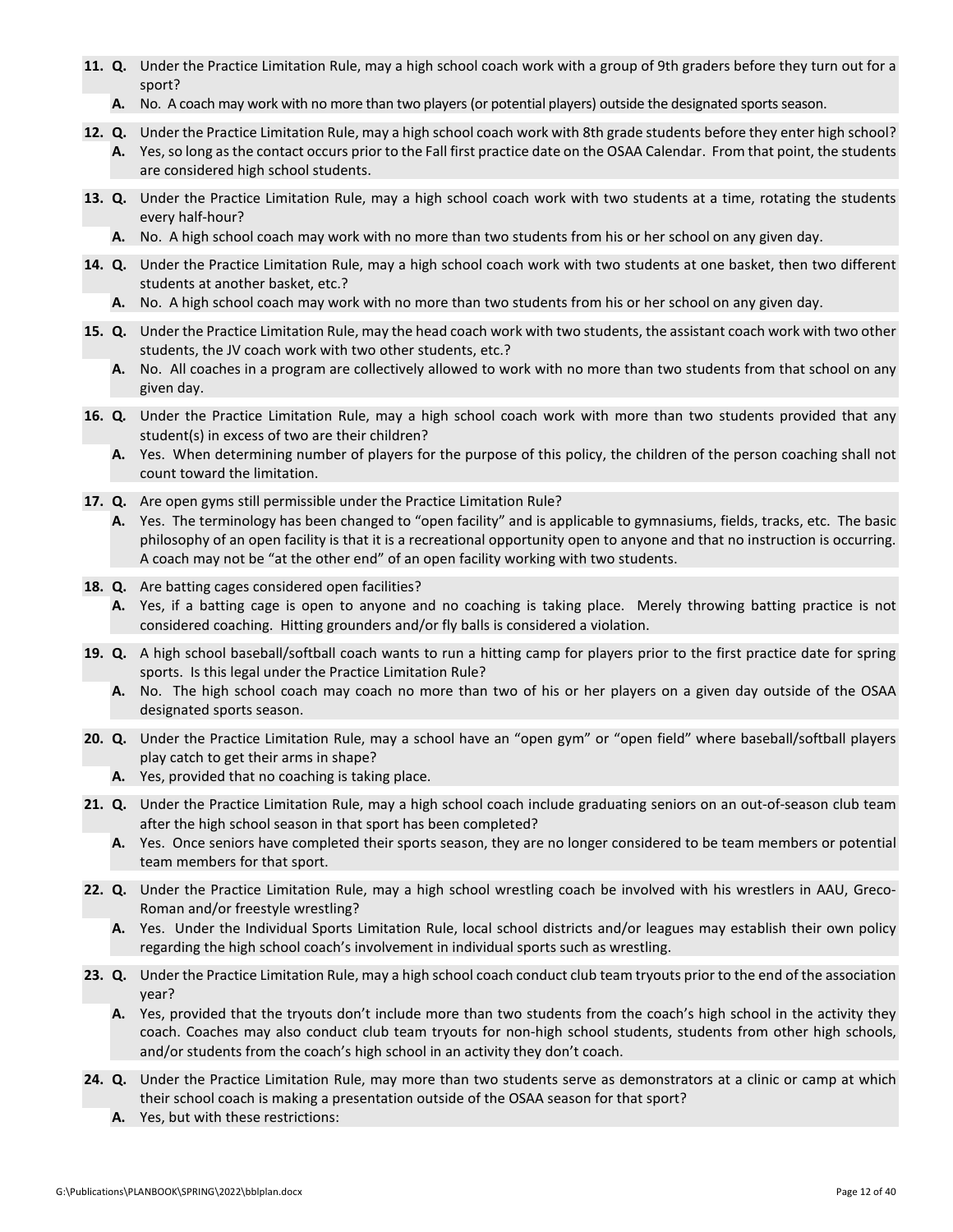- 1) More than two students may attend a camp or clinic only as demonstrators for a presentation by their coach. It would be a violation of the Practice Limitation Rule for more than two students to attend as participants at a clinic or camp at which their school coach is making a presentation unless the clinic or camp was held during the OSAA season for that sport.
- 2) Each school is limited to only one clinic or camp to which this interpretation applies per program each school year.
- 3) Clinic or camps to which this interpretation applies may be no more than two days in length.
- **25. Q.** May a coach participate in an open gym with more than two members of their school?
	- **A.** Yes, so long as no instruction takes place.
- **26. Q.** May a coach participate on an organized team with more than two members of their school?
	- **A.** No.
- **27. Q.** Under the Practice Limitation Rule, may a coach own a club on which there are teams, which include more than two members of their school?
	- **A.** Yes, but the coach may not personally coach a team with more than two members of their school.
- **28. Q.** May a coach be present at a camp, clinic or practice during the Association Year outside of their sport's designated season if more than two or their high school students are attending as participants?
	- **A.** No, a coach may not attend as an instructor or observer.
- **29. Q.** May a high school coach be present as a spectator at an out-of-season club team contest if their high school student(s) are participating on the team?
	- **A.** Yes, this is allowed.
- **30. Q.** Under the Practice Limitation Rule may a high school coach work with their children and two additional students? **A.** Yes, a coach's children are not counted under the Practice Limitation Rule.
- **31. Q.** Would it be a violation of the Practice Limitation Rule for a coach to teach more than two members of the high school program in a sport-specific class outside of the season for that sport during the Association Year?
	- **A.** No, so long as the sport-specific class meets the following conditions:
		- 1) The coach must be the teacher of record for the sport-specific class, and
		- 2) The sport-specific class must be part of the regular school curriculum for which credit is granted, and
		- 3) Enrollment in the sport-specific class must not be limited to team members.
- **32. Q.** Would it be a violation of the Practice Limitation Rule if a school was to offer a sport specific class for which the coach is not the teacher of record, and the coach was allowed to attend the class as a guest and teach sport specific skills to more than two members of the high school program outside of the season for that sport during the Association Year?
	- **A.** Yes.
- **33. Q.** At what point does the OSAA consider a person to be a school's coach?
	- **A.** Once a person and a school have verbally agreed that the person will perform coaching duties for the school, they are considered to be that school's coach by the OSAA. At that time, all OSAA policies are in effect for that coach until such time that the coach resigns or is notified by the school that they are no longer a coach for that school.
- **34. Q.** May a returning coach work with students outside their designated sports season since the coach working under a one-year contract and has not signed a contract for the coming year?
	- **A.** No. Once a person becomes a school's coach, the OSAA considers that person to be a coach for the school until such time that the coach resigns or is notified by the school that they are no longer a coach for that school. Coaches who resign and are then brought back in a coaching capacity by the same school in an attempt to circumvent OSAA policy are subject to penalties as outlined i[n Rule 5, "Violations of Regulations -](http://www.osaa.org/governance/handbooks/osaa#_Toc456100268) Penalties."
- **35. Q.** A school is conducting interviews for a vacant coaching position. Is the interviewee allowed to conduct a practice with more than two students from a school in part of the interview process?
	- **A.** Yes, but the trial practice session shall be no longer than 30 minutes in length.
- **36. Q.** On what date may baseball and softball coaches begin pitching instruction and throwing workouts with pitchers and catchers only (maximum of eight total per day)?
	- **A.** *February 14, 2022,* which is two weeks prior to the start of spring practices on *February 28, 2022.*
- **37. Q.** During this two-week early window for baseball and softball coaches, how many students are coaches allowed to work with each day?
	- **A.** If non-pitchers and non-catchers, a maximum of two a day. If pitchers and/or catchers only, a maximum of eight a day. This maximum applies to a school's entire coaching staff in that activity.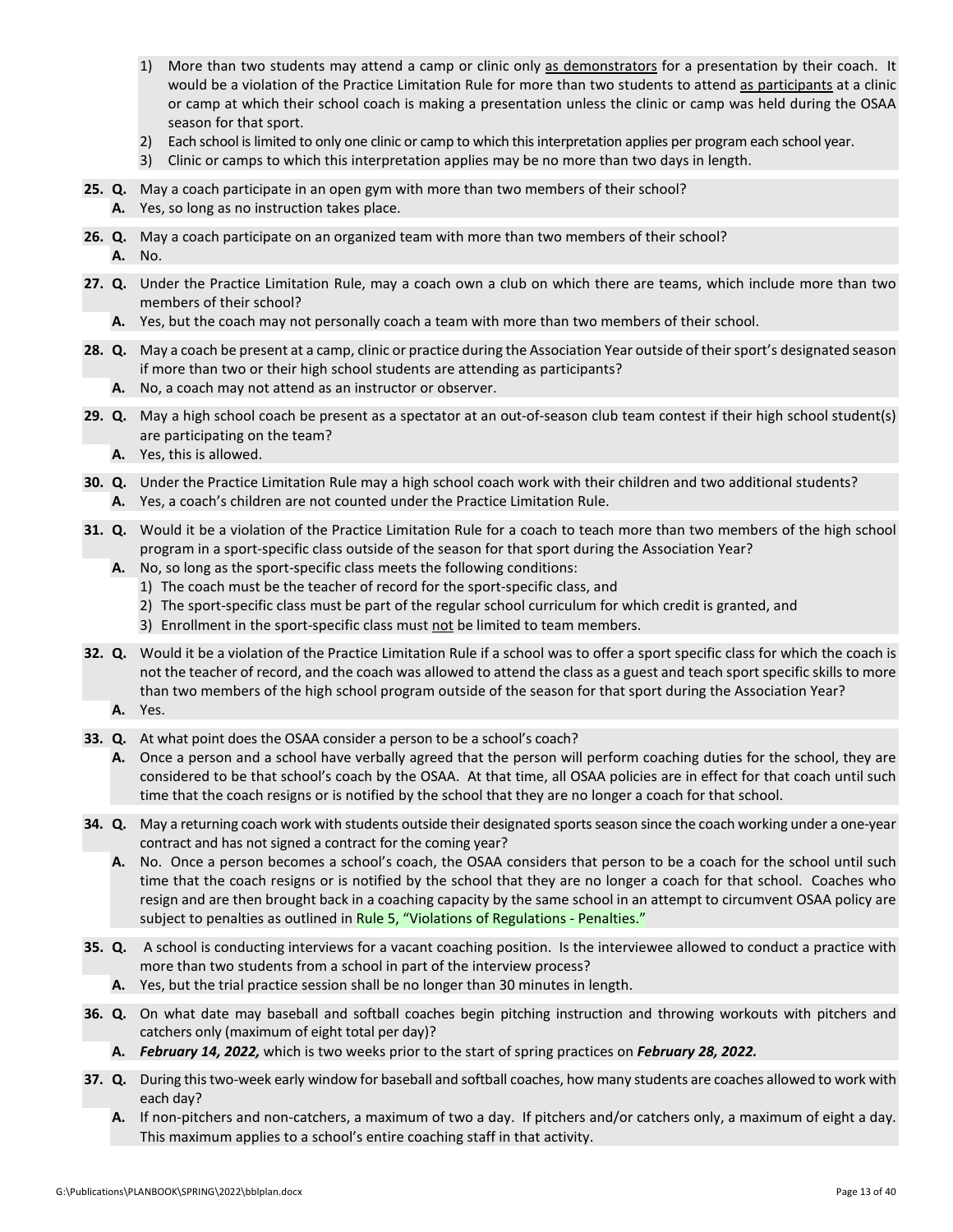- <span id="page-13-0"></span>**38.** Q. During this two-week early window for baseball and softball coaches, are coaches allowed to work with eight pitchers and catchers and two additional students on the same day?
	- **A.** No. During this timeframe, coaches are allowed to work with a maximum of eight on a single day but all eight must be pitchers and/or catchers, or the coaches may work with two non-pitchers and non-catchers on a single day, but not both.
- **39. Q.** During this two-week early window for baseball and softball coaches, are coaches allowed to work with six pitchers and catchers and two additional students, for a total of eight?
	- **A.** No. During this timeframe, coaches are allowed to work with a maximum of eight on a single day but all eight must be pitchers and/or catchers. During this timeframe, coaches would be allowed to follow the standard "Rule of Two" and work with two players only on a single day. These players are not required to be pitchers and/or catchers.
- **40. Q***.* During this two-week early window for baseball and softball coaches, if coaches are working with pitchers and/or catchers, is live hitting allowed?
	- **A.** No, live hitting is not allowed but a coach is allowed to stand in the batter's box.

# **Effective First Practice Date through End of HS Season**.

**1.** *[PRACTICE MODEL](http://www.osaa.org/governance/handbooks/osaa#_Toc456100422) (OSAA Handbook, Executive Board Policies) (Revised July 2021)*

Schools and students are required to adhere to the following practice model.

- C. *All other sports* (Cheerleading, Swimming, Wrestling, Basketball, Dance/Drill, Golf, Tennis, Track & Field, Baseball, Softball)
	- 1) All practices shall allow for water breaks and general acclimatization to hot and/or humid weather. Ample amounts of water should always be available and a student's access to water should not be restricted. In addition, all practices shall follow the fundamentals set forth in the NFHS's Heat Acclimatization and Heat Illness Prevention Position Statement. While the risk of heat illness is greatly dependent upon weather conditions, the fundamentals in the NFHS's Heat Acclimatization and Heat Illness Prevention Position Statement promote safety and diminish injury risk in any setting.
	- 2) Students may participate in multiple practice sessions per day, but not on consecutive days.
		- a) Single Practice Session. No single practice session shall be longer than three hours, including warm-up and cool down. On days with a single practice session, students are limited to a maximum of one hour of weight training either before or after practice but not both.
	- 3) A student may not practice or participate in a contest for more than six consecutive days without a rest day. A rest day must be complete rest – no organized team physical activity is allowed. Travel is allowed on a rest day.
	- 4) *A student shall become eligible to participate in a jamboree or interscholastic contest/meet after completing a minimum of five days of actual practice, unless the student participated in the immediately preceding season.*
- **1. Q.** Can the one-hour weight training session allowed on single practice days be conducted both prior to practice and after practice if players only participate in one of the weight training sessions?
	- **A.** Yes, multiple one-hour weight training sessions may be held but individual players are limited to participation in a single session.
- **2. Q.** Is the one-hour weight training session allowed on single practice days required to be "immediately" prior to and after the practice?
	- **A.** No, the training session does not have to immediately precede or follow the scheduled practice.
- **3. Q**. Is the one-hour weight training session allowed on single practice days also allowed on multiple practice days?
	- **A.** No, weight training conducted on multiple practice days counts toward the daily five-hour practice limit.
- **4. Q.** On single practice days may coaches conduct classroom-training sessions that would involve no physical activity?
	- **A.** Yes, classroom instruction that requires no physical activity is allowed and does not count towards the daily five-hour practice limit.
- **5. Q.** Is classroom instruction with no physical activity allowed during the required three-hour recovery period between multiple practices?
	- **A.** Yes, classroom instruction that requires no physical activity is allowed during the recovery period.
- **6. Q.** A team plans to conduct multiple practices on a single day but wants to reduce the length of each practice to 90 minutes. Can the team reduce the required recovery time of three hours between practice sessions because they have used less than the maximum practice time allowed?
	- **A.** No, the three-hour recovery period between practices is required regardless of practice length.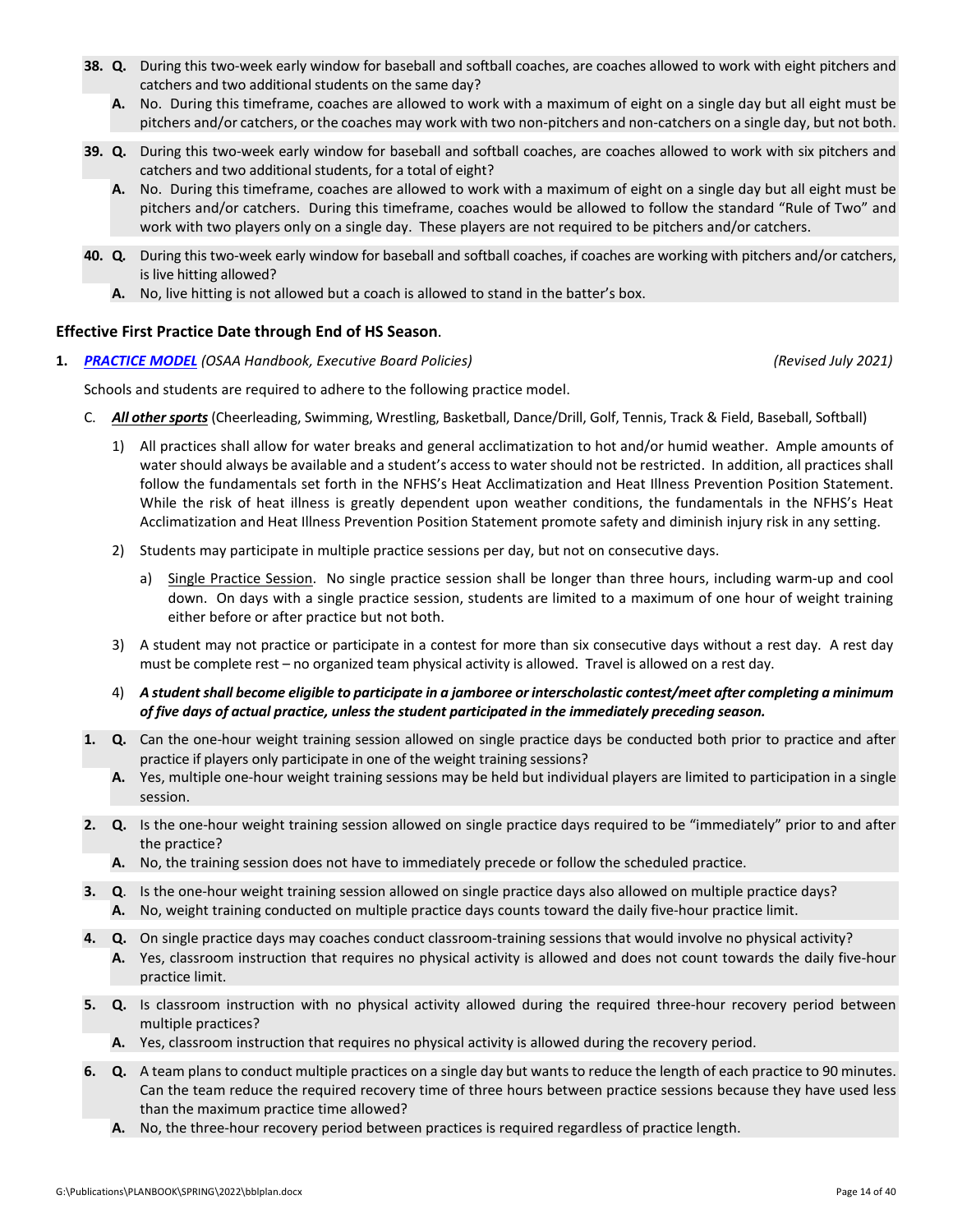- **7. Q.** Are multiple practices on a single day required for all Fall teams?
	- **A.** No, teams are not required to have multiple practices on a single day. If multiple practices are conducted, the second practice of the first two multiple practices days is a teaching session only.
- **8. Q.** What is the definition of a "teaching session"?
	- **A.** During a teaching session, the intensity, duration, and pace of all practice components shall be modified from a normal practice session. The focus of a teaching session should be directed at developing skills fundamental to the sport at a significantly reduced pace. In Football, light contact with bags is allowed but Live Action situations are prohibited. Practice components in all activities intended to develop skills while conditioning the athlete at the same time are not allowed. Coaches are encouraged to use this "teaching session" to address offensive and defensive strategies, skill development drills and other types of team building activities that do not involve conditioning.
- **9. Q.** How do you calculate practice time for multiple sport athletes participating in more than one Fall sport?
	- **A.** Practice hours are cumulative. On a single practice day, the three-hour practice limit may be split between the two sports but the total practice time, including any breaks, must fit within the three-hour limit. On a multiple practice day, the daily five-hour practice limit may be split between the two sports, but all required recovery periods must be implemented. Any participation for a fraction of a half hour counts as a half hour towards the daily practice limit.
- **10. Q.** If Fall multiple sport athletes practice one hour with the Football team and two hours with the Soccer team are they required to have a recovery period between the two practices?
	- **A.** No, this is considered to be one three-hour practice and no recovery period is required. If the combined practice time, including any breaks, exceeds three hours then a three-hour recovery is required.
- **11. Q.** May a team practice for 2 hours, take a 30-minute break, and resume for 1 hour?
	- **A.** No, this would constitute a violation. Teams may not exceed the maximum practice time of three hours, including all breaks within the schedule.
- **12. Q.** In football, are 7-on-7 drills permissible during teaching sessions?
	- **A.** Yes, provided that they comply with the foregoing "teaching session" requirements.
- **2. [PARTICIPATION LIMITATIONS](http://www.osaa.org/governance/handbooks/osaa#_Toc456100497)** *(OSAA Handbook, Participation Limitations, Baseball) (Revised December 2020)*

- A. **Team**. A school team shall not play more than 26 games at each level of competition, exclusive of varsity district playoffs and state championships.
- B. **Individual**. A student shall not participate in more than 26 games, exclusive of varsity district playoffs and state championships. A student may participate in only one jamboree.

If a student participates in no more than seven innings on one day at different levels (e.g., four innings junior varsity, three innings varsity), the student is charged with participation in one game. For every additional seven innings played, or portion thereof, the student is charged with an additional game of participation. Participation in two games at the same level in one day counts as two games.

A game that goes into extra innings is considered an extension of the  $7<sup>th</sup>$  inning and only counts as one inning played.

**NOTE**: The OSAA pitching limitation, which states that participation for any length of time in an inning as a pitcher shall count as one inning, applies during extra innings.

C. **Jamboree**. A school may participate in only one jamboree at each level of competition. A jamboree shall include at least three teams and shall not be counted as a contest. Jamborees may be held only on the first playing date and for 30 days thereafter. A jamboree is limited to not more than six innings (three or more teams) and limited to not more than three innings against any school and with each pitcher limited to not more than two innings.

# D. **Pitching**.

- 1) A pitcher shall not pitch more than 110 pitches per day. A pitcher will be allowed to finish pitching to a batter if he reaches the daily maximum (110 pitches) during an at-bat, but then must be removed from the mound.
- 2) Pitch Count Limits and Corresponding Days of Rest. It is strongly recommended that once a pitcher is removed from the mound, consideration be given to the throwing requirements of the fielding position he will assume. It is strongly advised that a player does not play the positions of pitcher and catcher in the same game.

All levels 110 pitches/day max (Varsity and Sub-Varsity)

| 1-25 pitches = $0$ days' rest  | (Level Zero) |
|--------------------------------|--------------|
| 26-45 pitches = $1$ day rest   | (Level One)  |
| 46-60 pitches = $2$ days' rest | (Level Two)  |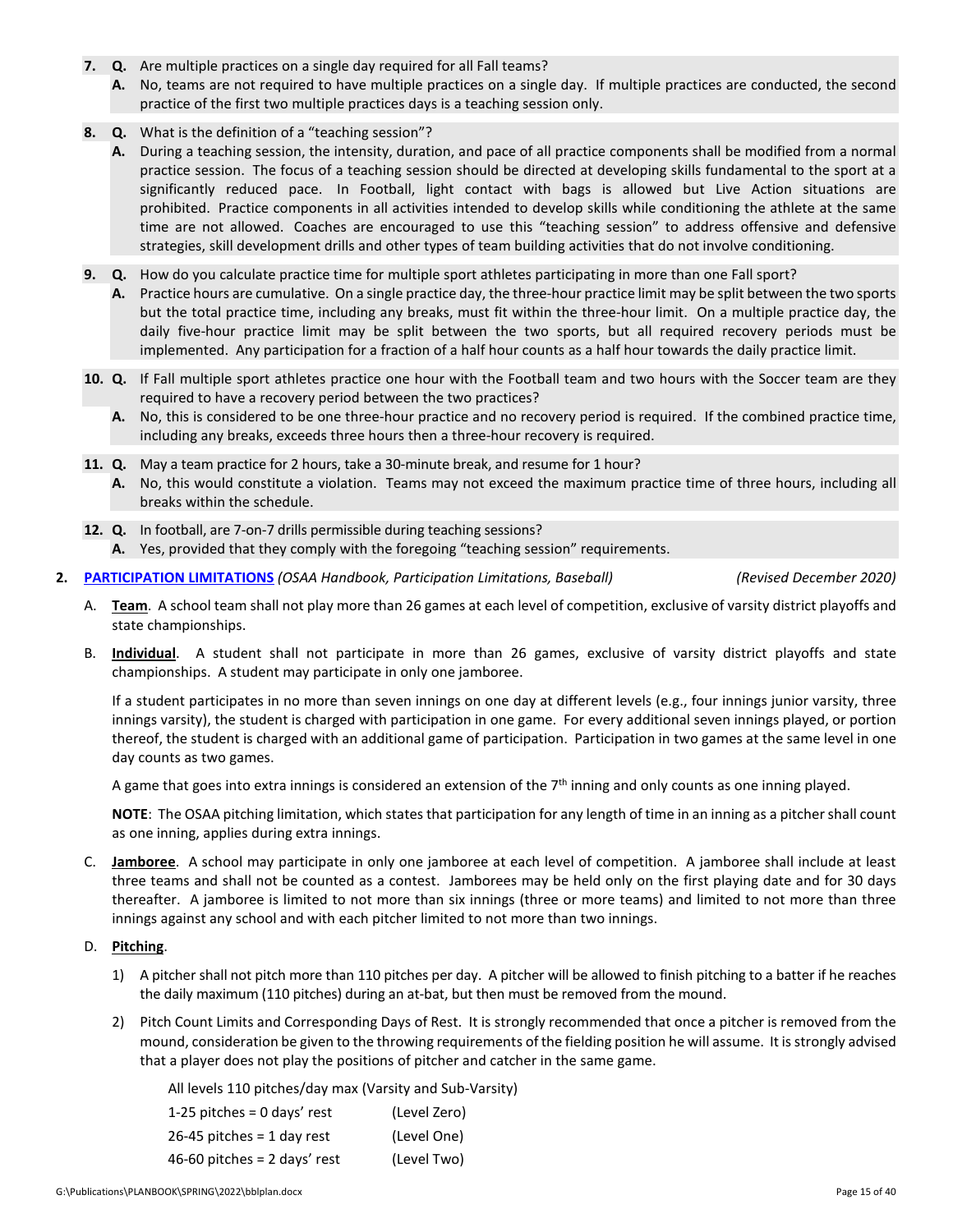| $61-85$ pitches = 3 days' rest | (Level Three) |
|--------------------------------|---------------|
| $86+$ pitches = 4 days' rest   | (Level Four)  |

**EXCEPTION:** \*If a pitcher had thrown 61-85 pitches (Level Three) the day he last pitched; on his third day of rest he would be eligible to throw a maximum of 45 pitches (Level One). If he threw less than 25 pitches on that third rest day, he would then be eligible to throw the next day with a 110-pitch maximum. If he threw 26-45 pitches on that third rest day, he would need one full day of rest prior to pitching again.

**EXCEPTION:** \*If a pitcher had thrown 86-110 pitches (Level Four) the day he last pitched; on his fourth day of rest he would be eligible to throw a maximum of 25 pitches (Level Zero). Following the 25-pitch day, he would then be eligible to throw the next day with a 110-pitch maximum.

| Day of Week | <b>Pitches Thrown</b>   | <b>Pitches Thrown</b>   | <b>Pitches Thrown</b>   |
|-------------|-------------------------|-------------------------|-------------------------|
| Monday      | 61-85                   | 61-85                   | 86-110                  |
| Tuesday     | Rest                    | Rest                    | Rest                    |
| Wednesday   | Rest                    | Rest                    | Rest                    |
| Thursday    | $1 - 25$                | 26-45                   | Rest                    |
| Friday      | <b>Full Eligibility</b> | Rest                    | $1 - 25$                |
| Saturday    |                         | <b>Full Eligibility</b> | <b>Full Eligibility</b> |
| Sunday      |                         |                         |                         |

# 3) **Tracking**. **[\(Baseball Pitch Count –](http://www.osaa.org/governance/forms) Contest Form)**

- a) All levels include Varsity, JV, JVII and Frosh. All levels are mandated to track the pitch counts of every pitcher.
- b) After the game, each team will fill out the OSAA Baseball Pitch Count form with the players' names and numbers from each school that pitched and have the total number of pitches for that game listed. Each coach will sign their own sheet and the other team's sheet to show what the number of pitches were for each player that pitched and that is a confirmation of what pitch count total will be entered into the OSAA website, through your school account.
- c) Schools are required to enter each player's pitch count on the OSAA website for all levels following each game and by 10am the day following the contest, or the school may be fined, the head coach may be suspended, or the player may be considered an ineligible participant. The home book is official, but it is recommended that opposing teams compare as the game progresses for accuracy. Umpires will not be a part of the process.
- 4) The penalty if a baseball player pitches more than 110 pitches in a day and/or violates the days of rest requirement is forfeiture of the contest in which the pitcher exceeds his limit or violates the requirement.
- **1. Q.** How is an intentional base on balls counted in the pitch count policy?
	- **A.** A player's pitch count is not affected when issuing an intentional base on balls, unless pitches were actually thrown during the at-bat. The pitch count policy only counts pitches that are actually thrown.
- **2. Q.** Is an ambidextrous pitcher allowed to exceed the pitch count limits if he switches to other arm?
	- **A.** No. The pitch count limits are in effect for the player, not just one arm or the other.
- **3. Q.** What constitutes a pitch?
	- **A.** Any throw by the pitcher that moves in the direction of home plate during live ball. Every pitch must be counted, remember to take into account all pitches, including the pitches thrown that a batter fouls off after having two strikes and pitches thrown where an offensive/batter's interference is called. Warm-up pitches are not counted in the pitch count.
- **4. Q.** Does the pitching limitation count for the second game of a double header?
	- **A.** The policy is based on days, not games. Therefore, a pitcher may pitch in both games of a double header, but the total pitch count for the day will be what is considered when determining the days of rest required. The total number of pitches for the day cannot exceed the 110 pitches.
- **5. Q.** Is there a mandatory form that needs to be filled out per game?
	- **A.** Yes. Each coach will enter the names, numbers and totals of each pitcher for each game on the OSAA Baseball Pitch Count form. This form needs to be kept for records. Each level needs to keep a form for each game played, Varsity, JV, JVII and Frosh.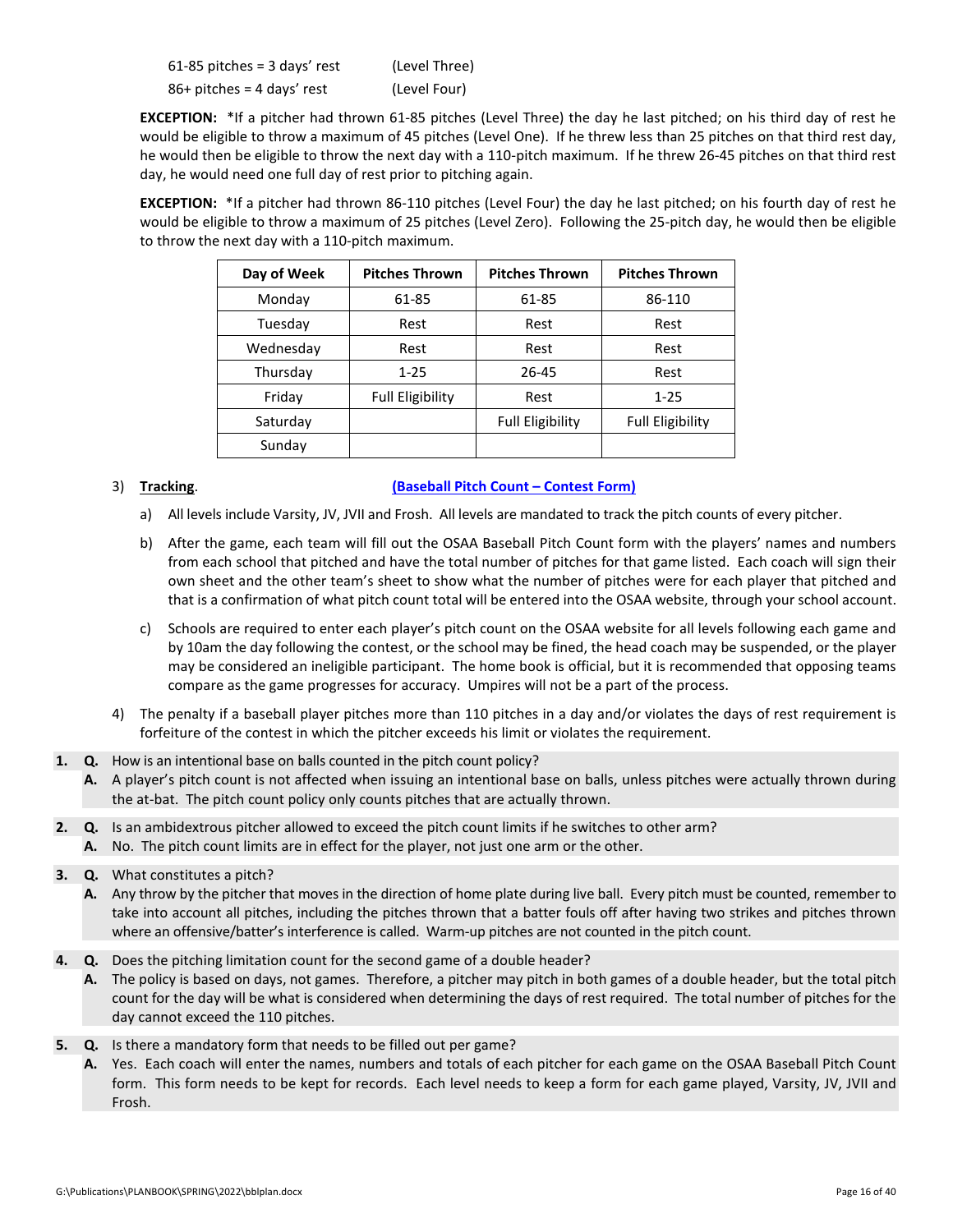- **6. Q.** If a pitcher throws 40 pitches and the game is called because of weather, do those pitches count towards that pitcher's pitch count?
	- **A.** Yes, every pitch that is thrown needs to be recorded even if the game is postponed or cancelled. Ultimately, each school is responsible for adhering to the pitch count policy.
- **7. Q.** Should the opposing teams get together during/after a contest to confirm/agree with the number of pitches thrown by each pitcher?
	- **A.** It is highly recommended that the opposing coaches or their adult representative consult with each other at the end of each inning to make sure the number of pitches thrown are consistent between the two scorebooks. In OSAA championship play, the home team will have a third party keep track of both teams pitch counts and provide a total at any point in the game to both teams for any pitcher.
- **8. Q.** Do sub-varsity pitchers need to follow this pitching limitation?
	- **A.** Yes, this policy is for all levels. Schools are mandated to enter pitch counts for pitchers for all levels into the OSAA website, through your school account.
- **9. Q.** May a pitcher who has reached beyond the 25, 45, 60 or 85 pitch thresholds exceed that limit while finishing an at-bat and still be considered within the limit?
	- **A.** No, each pitch beyond the 25, 45, 60 or 85 pitch threshold counts and will push the pitcher into the next level. The only time a pitcher is allowed to finish pitching to a batter without it counting is when they reach the daily maximum of 110 pitches during an at-bat.
- **10. Q.** If a pitcher is throwing during one of the two exceptions; Level Four throwing on day four with a maximum 25 pitch limit or Level Three throwing on day three with a maximum 45 pitch limit and is close to their pitch count daily restriction of 25 or 45, can they finish that batter?
	- **A.** No, that would be considered a violation. If a pitcher is coming back to throw a day earlier than their required rest days per the exception they cannot surpass the maximum pitch limit for that exception (25 or 45 pitches). The only time a pitcher is allowed to finish pitching to a batter without it counting is when they reach the daily maximum 110 pitches during an at-bat.

# **3. OFFICIALS – [CERTIFIED REQUIREMENT](http://www.osaa.org/governance/handbooks/osaa#_Toc456100409)** *(OSAA Handbook, Executive Board Policies) (Revised Summer 2020)*

A. **General requirement**.Member schools shall secure certified officials from officials' associations that have been recognized and certified by the OSAA for all interscholastic activities requiring those officials. **EXCEPTION**: Any request for an exception to this policy must receive the approval of the Executive Director. Exceptions shall be considered only when adherence to this policy presents a financial hardship to the school or when the local officials' association is unable to service the member school. Any out-of-state official used under this exception in a contest in Oregon shall represent an association whose commissioner was an attendee at the OSAA Rules Interpreters' Clinic for that year.

OSAA certified officials are required for all sanctioned activities at the varsity and junior varsity levels including jamborees. **EXCEPTION**: OSAA certified officials are required in baseball and softball at the varsity level only. OSAA certified officials are required in football at all sub-varsity levels.

Schools, leagues and tournaments are limited to using a maximum of the quantity of officials assigned to State Championship contests unless written permission to exceed that quantity is received from the OSAA Executive Director prior to the event(s).

Schools have the responsibility to request permission from their local associations to use non-certified officials at sub-varsity contests where certified officials are not required.

- A. **Quantity requirements**. Se[e Officials Fee Schedule](http://www.osaa.org/governance/handbooks/osaa#_Toc456100511) for additional information.
	- 1) **Baseball**. Two officials are required at the varsity level. One umpire may be used in an emergency situation only. Sub-Varsity: Two officials should be assigned, but one official may be assigned at the rate of 1.33 the "per official fee."

# **4. [INTERRUPTED CONTESTS](http://www.osaa.org/governance/handbooks/osaa#_Toc456100396)** *(OSAA Handbook, Executive Board Policies) (Revised Fall 2015)*

Following is the policy concerning interrupted athletic contests. **NOTE**: For state championship final games, the OSAA staff shall take jurisdiction and make any decisions rather than the schools involved.

# A. **Baseball***.*

# 1) **For darkness and/or weather**:

- a) If fewer than 4 and 1/2 or 5 innings have been played, the contest shall continue from the point of interruption.
- b) If 4 and 1/2 (home team ahead) or 5 innings have been played and the score is not tied, the contest is declared an official game.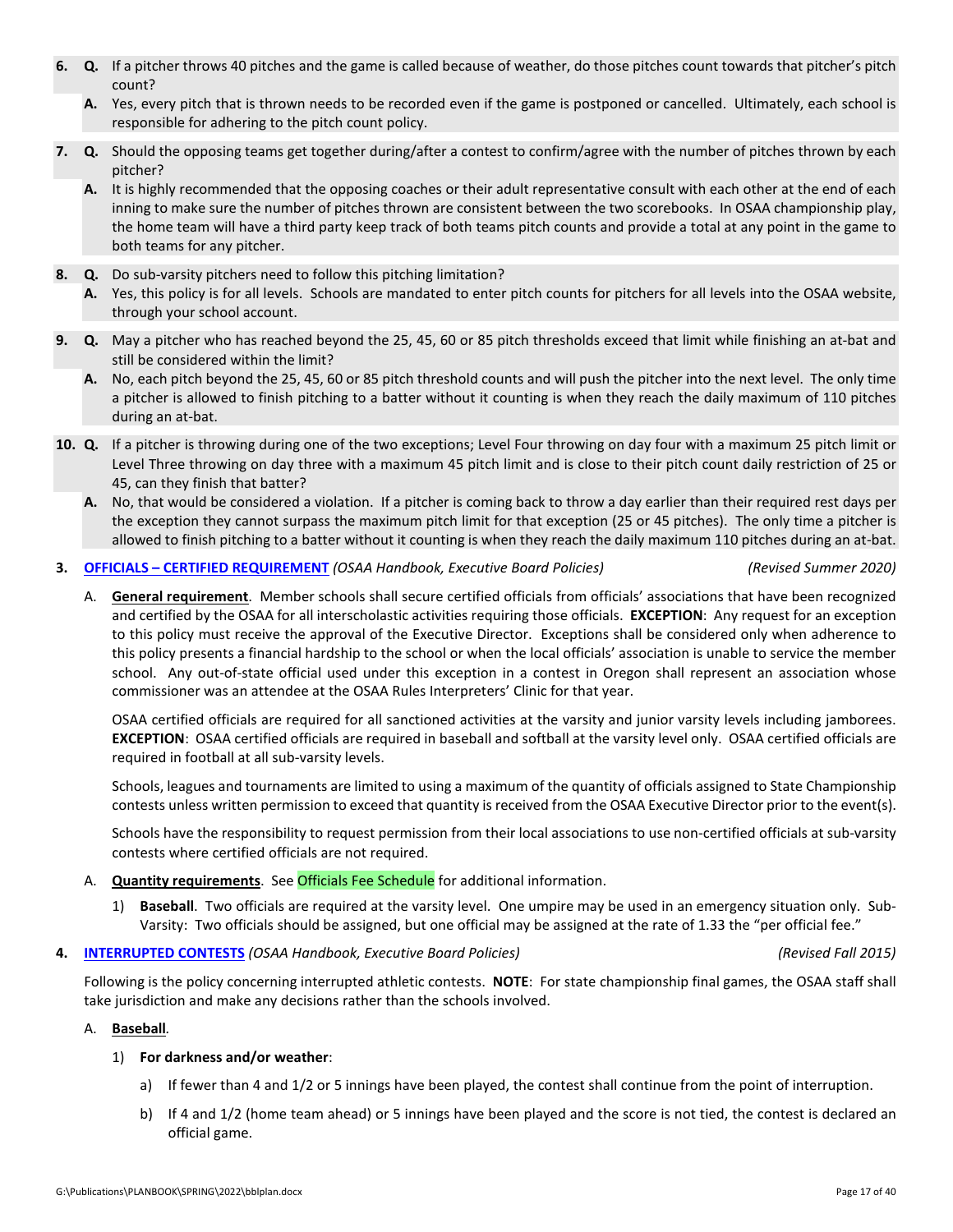- c) If play has gone beyond five full innings, teams have had an equal number of completed turns at bat and the score is tied, the contest shall continue from the point of interruption.
- d) If play has gone beyond five full innings and is called when the teams have not had an equal number of completed turns at bat, the score shall be the same as it was at the end of the last completed inning, unless the home team in its half of the incomplete inning, scores a run (or runs) which equals or exceeds the opponent's score, in which case, the final score shall be recorded when the game is called. If the score was tied at the end of the last completed inning, the contest shall continue from the point of interruption.
- e) If the two schools mutually agree or if there is an athletic district policy, the game need not be continued if it has no bearing on state championship representation.
- 2) For other reasons, among which include light failure, sprinkler system, etc., the contest shall continue from the point of interruption unless the teams mutually agree otherwise or there are athletic district rules that apply.
- 3) **Interrupted Contests Procedures.** The following procedures shall be followed by the umpires and teams in these situations:
	- a) The umpires, both head coaches and both scorekeepers shall gather together to document the point of interruption on the lineup card and in the official scorebook (including inning, score, outs, runners on base, defensive charged conferences, etc.). The crew chief shall sign the lineup card and the official scorebook to insure that there are two copies.
	- b) The crew chief should then give the signed lineup card to the home coach to be kept with the official scorebook.
	- c) The umpires shall send their game report to their local assigner. If a different umpire crew is assigned, the local assigner shall send the game report details to the new crew as part of accepting the assignment.
	- d) The lineup card shall be given to the new or returning umpire crew during the pre-game when the game is to be continued from the point of interruption.

# **5. [ENDOWMENT GAMES](http://www.osaa.org/governance/handbooks/osaa#_Toc456100362)** *(OSAA Handbook, Executive Board Policies) [\(Endowment Game Application\)](http://www.osaa.org/governance/forms) (Revised May 2020)*

The OSAA and its member schools believe in the fundamental values associated with participation in high school activities and want to work together to ensure the future of high school activities in the state of Oregon. The establishment of the OSAA Foundation will help us realize our goal. Endowment Games are a way for member schools and local communities to be active participants in growing the OSAA Foundation. Endowment Games regulations are as follows:

- A. Endowment Games applications should be submitted to the OSAA office by the host school a minimum of 15 days prior to the scheduled contest. Failure to do so may result in participation limitations violations. Applications may be reviewed prior to approval to ensure that the host school is able to effectively secure the facility and charge admission.
- B. Endowment Games shall not count toward a school's or an individual student's season participation limitations for each activity. Daily and weekly individual participation limitations still apply. Schools should ensure that participants meet all OSAA eligibility requirements prior to competing in an Endowment Game.
- C. Endowment Games tickets will be \$6 for adults and \$4 for students. No passes shall be accepted except for the OSAA Media Pass.
- D. Upon completion of an Endowment Game, the host school is responsible for submitting the necessary financial report form and 100% of the gate receipts to the OSAA Foundation. The OSAA Foundation will return *30%* of the gross gate receipts to the host school within five business days after receiving the check for gross gate receipts. Operating expenses for Endowment Games are to be drawn from the *30%* of the gross gate receipts returned to the host school. Financial agreements, if any, between the two participating schools are at the discretion of the schools.
- E. Endowment Games are allowed at the varsity level only in the following activities:
	- 7) **Baseball**. One additional game between the first contest date and the cutoff date.
- **1. Q.** Are Endowment Games required?
	- **A.** No, Endowment Games are optional for all member schools.
- **2. Q.** What happens when one basketball team is counting the contest as an Endowment Game, but the other team has only scheduled 24 games?
	- **A.** If either team in a contest is counting the game as an Endowment Game, it is considered to be an Endowment Game.
- **3. Q.** May a school play an Endowment Game doubleheader with its boys' and girls' basketball teams against another school? **A.** Yes.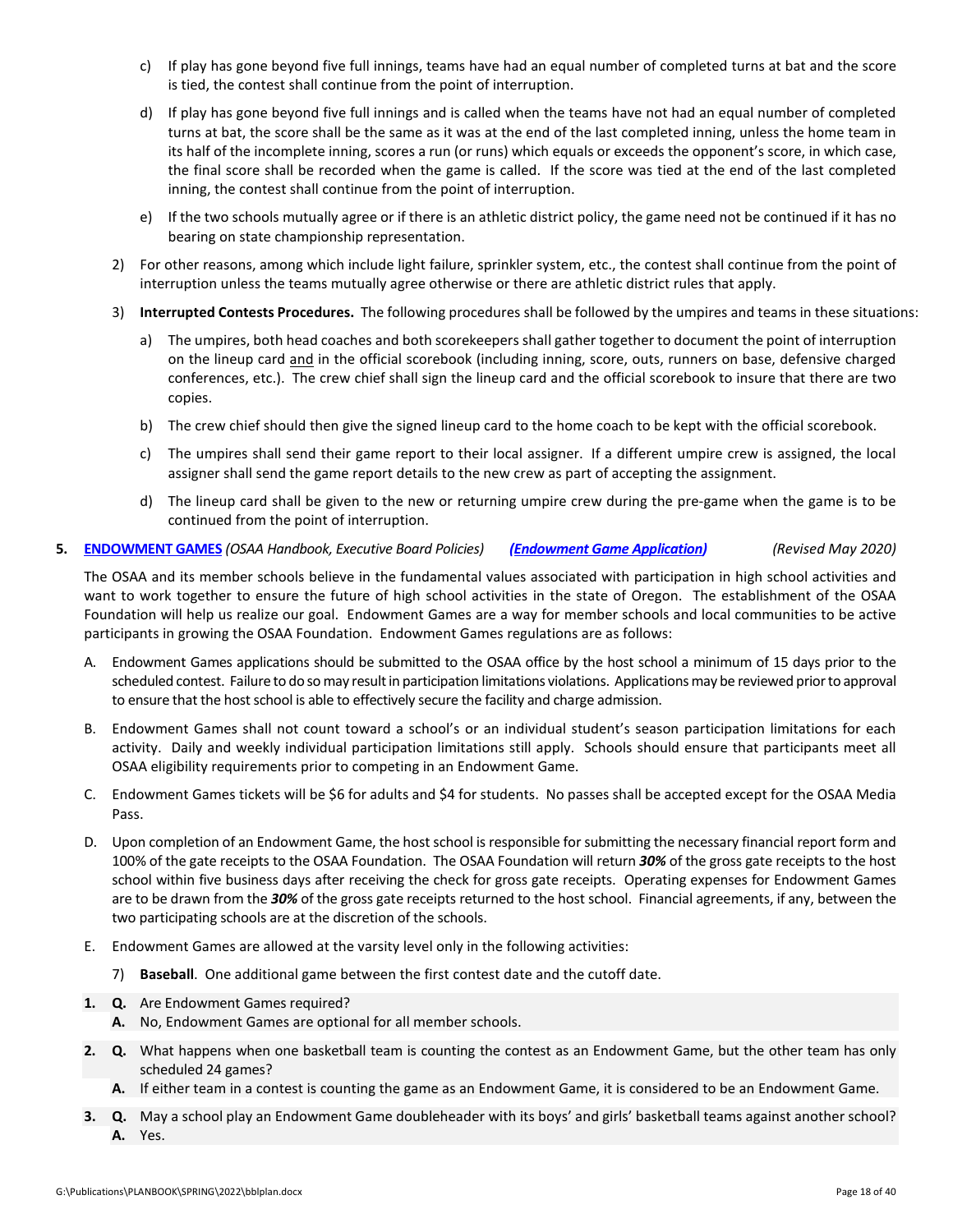- **4. Q.** May teams play in multiple Endowment Games?
	- **A.** Yes, as long as the team does not exceed that sports Participation Limitation by more than one game/contest. See ["Participation Limitations"](http://www.osaa.org/governance/handbooks/osaa#_Toc456100497) for additional information.

# **STATE CHAMPIONSHIP INFORMATION**

# **1. STATE CHAMPIONSHIPS POSTING TIMELINES**:

- A. **Athletic Directors, Coaches and Spectators**: Detailed information regarding the Baseball State Championships will be posted on the OSAA website (*[http://www.osaa.org/activities/bbl](http://www.osaa.org/actvities/bbl)*) by April 22. It is essential that participating teams and individuals access this information prior to the state championships. Included will be information regarding ticket prices, parking, maps, how to submit souvenir program information, souvenir merchandise, etc.
- B. **Event Management Information**: Schools that host state championship games must download Event Management Information from the OSAA website (*[http://www.osaa.org/activities/bbl](http://www.osaa.org/actvities/bbl)*). Included will be information regarding expenses, admission policies, game management and ticket report, ticket booth signs, PA script, etc.

### **2. STATE CHAMPIONSHIP LOCATIONS AND TIMES**:

- A. **First Round – Semifinals**: Refer to brackets for locations and home team designation.
- B. **Finals**: 3A, 2A/1A finals will be held on Friday, June 3 and 6A, 5A, 4A finals will be held on Saturday, June 4. OSAA will determine times for all finals.
- C. **Site**: Salem-Keizer Volcanoes Stadium, 6700 Field of Dreams Way NE, Keizer, OR 97307.

# **3. PLAYOFF QUALIFICATIONS**:

- A. **6A**: 32-team OSAA bracket
	- 1) **Automatic Qualifiers**: Twenty-one teams automatically qualify for the OSAA's 32-team bracket based on regular season and/or district tournament play on or before *Thursday, May 19*. Each league determines how they will select their allotted playoff spots.

PIL – 3; Metro – 3; Pacific – 3; Mt. Hood – 3; Three Rivers – 3; Mountain Valley – 3; Southwest – 3

- 2) **Rankings Freeze Date**: The rankings will freeze at 10pm on *Thursday, May 19* (includes all games played that day).
- 3) **At-Large Qualifiers**: Eleven additional teams qualify for the OSAA's 32-team bracket based on the OSAA rankings. Once the rankings are frozen, the eleven highest ranked teams not already an automatic league qualifier will qualify as At-Large teams.
- 4) **Rankings**: Once the 32 qualifying teams are determined, they will be placed on the OSAA bracket according to OSAA Executive Board Policy "*[State Championships –](http://www.osaa.org/governance/handbooks/osaa#_Toc456100456) Rankings*."
- B. **5A**: 16-team OSAA bracket
	- 1) **Automatic Qualifiers**: Fifteen teams automatically qualify for the OSAA's 16-team bracket based on regular season and/or district tournament play on or before *Saturday, May 21*. Each league determines how they will select their allotted playoff spots.

Northwest Oregon – 4; Midwestern – 4; Mid-Willamette - 4; Intermountain – 3

- 2) **Rankings Freeze Date**: The rankings will freeze at 10pm on *Saturday, May 21* (includes all games played that day).
- 3) **At-Large Qualifier**: One additional team will qualify for the OSAA's 16-team bracket based on the OSAA rankings. Once the rankings are frozen, the highest ranked team between the fifth-place team from the Mid-Willamette and the fifthplace team from the Midwestern will qualify as the At-Large Team.
- 4) **Rankings**: Once the 16 qualifying teams are determined, they will be placed on the OSAA bracket according to OSAA Executive Board Policy "*[State Championships –](http://www.osaa.org/governance/handbooks/osaa#_Toc456100456) Rankings*."
- C. **4A**: 16-team OSAA bracket
	- 1) **Automatic Qualifiers**: Eight teams, including the number one team from the Cowapa, Tri-Valley, Oregon West, Sky-Em, Skyline and Greater Oregon leagues, along with the next two highest ranked teams between the number twos from the aforementioned leagues, will automatically qualify for the first round of the OSAA 16-team bracket (Group A) based on regular season and or district tournament play on or before *Monday, May 16.* Each league determines how they will select their allotted playoff spots.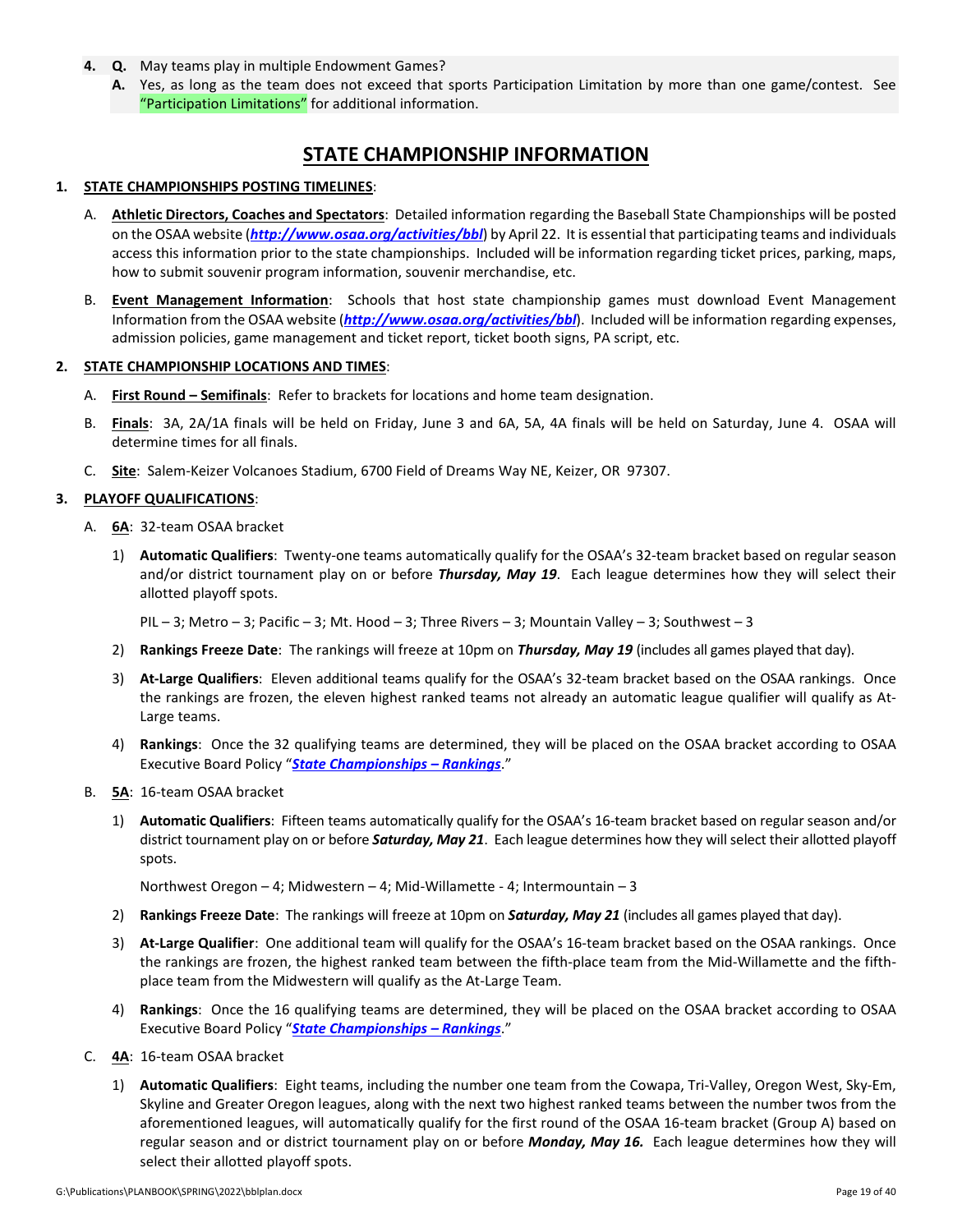- 2) **Rankings Freeze Date**: The rankings will freeze at 10pm on *Monday, May 16* (includes all games played that day).
- 3) *Play-In Model*: *Sixteen* teams will qualify as Play-In teams based on the following criteria:
	- a) The four remaining number two teams from the Cowapa, Tri-Valley, Oregon West, Sky-Em, Skyline and Greater Oregon leagues, along with the number three teams from the two leagues that have two representative in Group A (guaranteeing all leagues host a play-in game) plus the two highest remaining ranked number three teams will be the eight home teams in the Play-In round (Group B). this group will be placed into matchups based on their ranking (B1, B2, B3, etc.). The two remaining number three teams, along with the next six highest ranked non-automatic qualifiers, will travel in the Play-In round (Group C). This group will be placed into the matchups based on their ranking (C1, C2, C3, etc.). The matchups will take place on or before *Saturday, May 21*, and will be as follows: C8@B1, C7@B2, C6@B3, C5@B4, C4@B5, C3@B6, C2@B7, C1@B8. OSAA's same league matchup policy will be utilized in determining opponents for play-in contests. Winners advance to the OSAA 16-team bracket.

Q: If the Cowapa League number two qualifies into Group A, who fills their spot in Group B?

- A: The Cowapa number three would then move to Group B to ensure that each league hosts a play-in game.
- 4) **Rankings**: Once the 16 qualifying teams are determined, they will be placed on the OSAA bracket according to OSAA Executive Board Policy "*[State Championships –](http://www.osaa.org/governance/handbooks/osaa#_Toc456100456) Rankings*."
- D. **3A** 16-team OSAA bracket
	- 1) **Automatic Qualifiers**: Fourteen teams automatically qualify for the OSAA's 16-team bracket based on regular season and/or special district tournament play on or before *Saturday, May 21* Each special district determines how they will select their allotted playoff spots.

Special District 1 –*3*; Special District 2 – *3*; Special District 3 – *2*; Special District 4 – *3*; Special District 5 – *3* (Determined at OSAA Executive Board meeting 02/07/22)

- 2) **Rankings Freeze Date**: The rankings will freeze at 10pm on *Saturday, May 21* (includes all games played that day).
- 3) **At-Large Qualifiers**: *Two* additional teams will qualify for the OSAA's 16-team bracket based on the OSAA rankings. Once the rankings are frozen, the next *two* highest ranked team not already automatic special district qualifier from any special district will qualify as At-Large teams.
- 4) **Rankings**: Once the 16 qualifying teams are determined, they will be placed on the OSAA bracket according to OSAA Executive Board Policy "*[State Championships –](http://www.osaa.org/governance/handbooks/osaa#_Toc456100456) Rankings*."
- E. **2A/1A**: 22-team OSAA bracket
	- 1) **Automatic Qualifiers**: Twenty-two teams automatically qualify for the OSAA's 22-team bracket based on regular season and/or Special District tournament play on or before *Thursday, May 19*. Each special district determines how they will select their allotted playoff spots.

Special District 1 –*3*; Special District 2 – *3*; Special District 3 – *3*; Special District 4 – *3*; Special District 5 – *3*; Special District 6 – *3*; Special District 7 – *4* (Determined at OSAA Executive Board meeting 02/07/22)

- 2) **Rankings Freeze Date**: The rankings will freeze at 10pm on *Thursday, May 19* (includes all games played that day).
- 3) **At-Large Qualifiers**: *There are no at-large qualifiers this season.*
- 4) **Rankings**: Once the 22 qualifying teams are determined, they will be placed on the OSAA bracket according to OSAA Executive Board Policy "*[State Championships –](http://www.osaa.org/governance/handbooks/osaa#_Toc456100456) Rankings*."
- **4. STATE CHAMPIONSHIPS - [HOME TEAM DESIGNATION](http://www.osaa.org/governance/handbooks/osaa#_Toc456100447)** *(OSAA Handbook, Executive Board Policies) (Revised Fall 2018)*

During all rounds of each OSAA State Championship bracket, the team with the better Adjusted Playoff Ranking (APR) shall be the designated home team.

**5. [STATE CHAMPIONSHIPS –](http://www.osaa.org/governance/handbooks/osaa#_Toc456100459) TEAM SIZE** *(OSAA Handbook, Executive Board Policies) (Revised Fall 2013)*

- A. The following limitations shall apply to replacement players and maximum team sizes for team sport State Championship events, first round through championship final. **NOTE**: Only players in uniform are allowed to participate in pre-game warm-ups.
- B. **Penalties for excessive team size**: Suiting up, warming up, or playing too many players shall be considered a gross act of unsportsmanlike conduct and may be punishable by fines, forfeiture and**/**or other penalties as determined by the OSAA Executive Board.
	- 1) **Baseball**. Team: Replacement of players applies to each game. A player replaced on the roster may be reinstated to the roster in subsequent rounds. Maximum in uniform: 6A - 20; All other classifications – 18.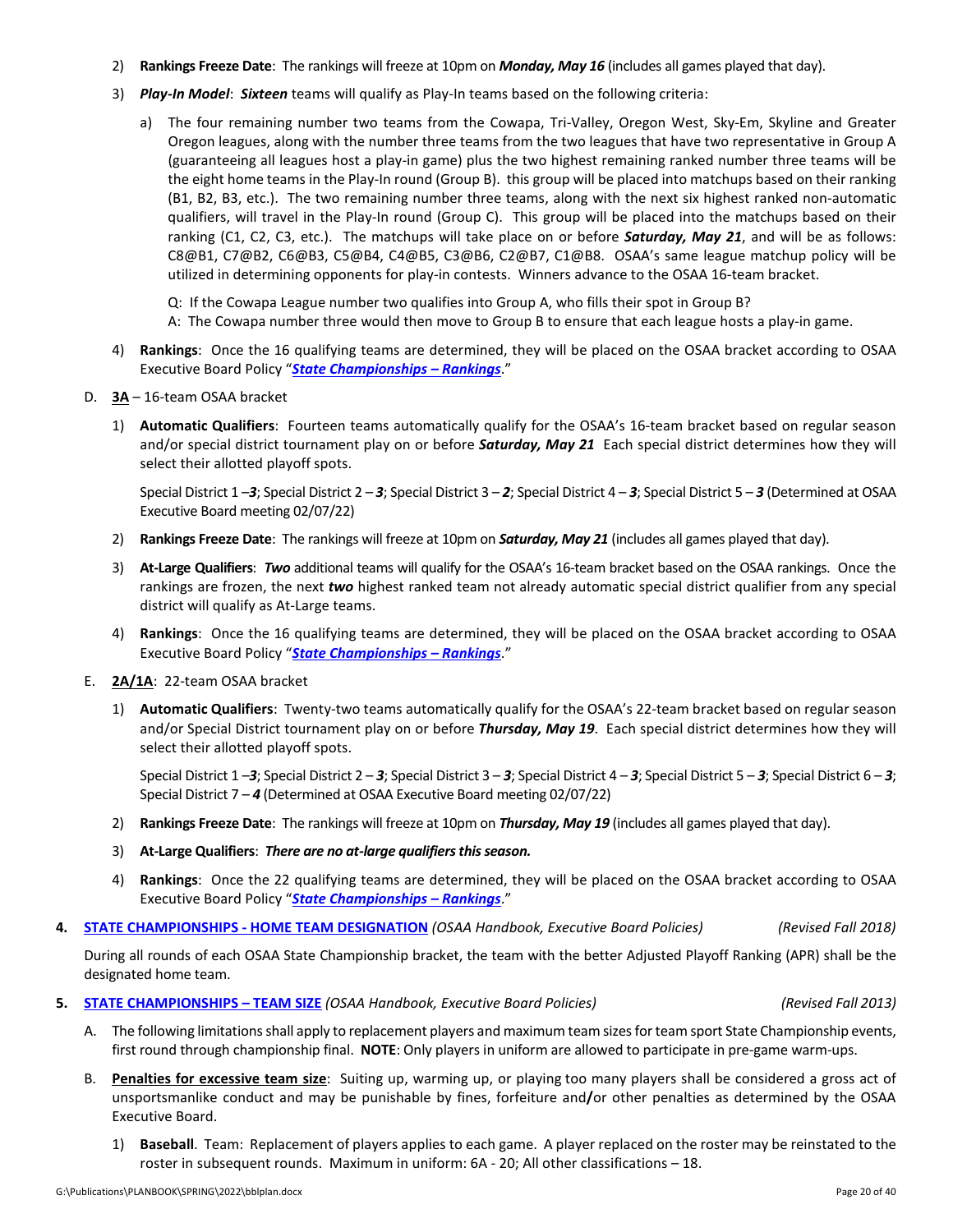## **6. [STATE CHAMPIONSHIPS –](http://www.osaa.org/governance/handbooks/osaa#_Toc456100435) ADOPTED BALL** (*OSAA Handbook, Executive Board Policies) (Fall 2010)*

The OSAA shall require that the officially adopted ball for that sport be used in all state championship contests, first round through final sites.

# A. **State Championship Contests at Home Sites**.

- 1) **Team sports (other than football)**.
	- a) Procedure. Officials shall confirm that the game balls provided by the home team are the officially adopted balls *(Wilson A1010-Pro)*. If the home team does not have the officially adopted ball, officials shall inquire if the visiting team has the officially adopted ball, and use them if they are available. If neither team has the officially adopted ball, the contest shall be played, and officials shall report the violation by the host school to the OSAA.
	- b) Penalty. If no officially adopted balls are available for use at an OSAA state championship contest, the host school shall be subject to fines, forfeiture and/or other penalties as determined by the OSAA Executive Board.
- B. **State Championship Contests Administered by OSAA Staff**. Officially adopted balls *(Wilson A1010-Pro)* shall be provided by OSAA staff administering the contests.

# **OSAA GENERAL POLICIES**

**1. [ATTACHED AND UNATTACHED COMPETITION / EXHIBITION](http://www.osaa.org/governance/handbooks/osaa#_Toc456100326)** *(OSAA Handbook, Executive Board Policies) (Revised August 2012)*

Following is the policy regarding attached and unattached competition:

- A. A high school team shall not compete against an unattached team (e.g., club team).
- B. Students representing a high school shall not compete against unattached individuals.
- C. Students shall not represent a high school and participate in a competition or exhibition as unattached on the same day at the same venue/facility.
- **2. CERTIFICATION – [ATHLETIC DIRECTORS AND COACHES](http://www.osaa.org/governance/handbooks/osaa#_Toc456100330)** *(OSAA Handbook, Executive Board Policies) (Revised Spring 2019)*

Athletic directors and coaches shall achieve certification in the following areas prior to assuming duties as an athletic director or coach. The high school principal shall be held accountable for verifying that athletic directors and coaches have been certified. **EXCEPTION**: Any emergency exception to an OSAA requirement must be authorized in writing by the OSAA.

- A. **NFHS Fundamentals of Coaching**. The OSAA requires that athletic directors and coaches must achieve a passing score on the test included with the NFHS Fundamentals of Coaching course. This is a one-time requirement.
- B. **Concussion Recognition and Management Training**. The OSAA and Oregon State Law (*[ORS 336.485](https://www.oregonlegislature.gov/bills_laws/Pages/Oregon-Laws.aspx)*) requires that athletic directors and coaches receive training to learn how to recognize the symptoms of a concussion and how to seek proper medical treatment for a person suspected of having a concussion. The NFHS's Concussion in Sports free course satisfies this requirement. This training is required annually.
- C. **NFHS Heat Illness Prevention**. The OSAA requires that athletic directors and coaches must achieve a passing score on the test included with the NFHS's Heat Illness Prevention free course. This training is required once every four years.
- D. **Anabolic Steroids and Performance-Enhancing Substances Training**. The OSAA and Oregon State Law (*[ORS 342.726](https://www.oregonlegislature.gov/bills_laws/Pages/Oregon-Laws.aspx)*) require that athletic directors and coaches receive training on identifying the components of anabolic steroid abuse and use and prevention strategies for the use of performance-enhancing substances. This training is required once every four years.
- E. **Spirit Safety Clinic (Cheerleading and Dance/Drill Coaches Only)**. The OSAA requires that any cheerleading or dance/drill coach receive spirit safety training by achieving a passing score on the test included with the OSAA's online Spirit Safety Clinic. This training is required annually.
- F. **Heads Up Football Certification***.*The OSAA requires that any football coach complete the USA Football Heads Up Certification prior to assuming coaching duties and to recertify annually prior to the beginning of each Association year. Additionally, each member school sponsoring football is required to identify a Player Safety Coach. Each Player Safety Coach Is required to attend an in-person clinic biennially prior to the start of the Association year that is conducted by a USA Football Master Trainer in preparation for implementing and overseeing the primary components of Heads Up Football at their school.
- **1. Q.** Does certification through the American Sport Education Program (ASEP) satisfy the requirement i[n Rule 1.4?](http://www.osaa.org/governance/handbooks/osaa#_Toc456100264)
	- **A.** Yes, so long as the athletic director or coach was certified through ASEP prior to August 1, 2007. Thereafter, only the NFHS Coach Education Program "Fundamentals of Coaching" will satisfy this requirement unless an exception is granted in writing by the OSAA.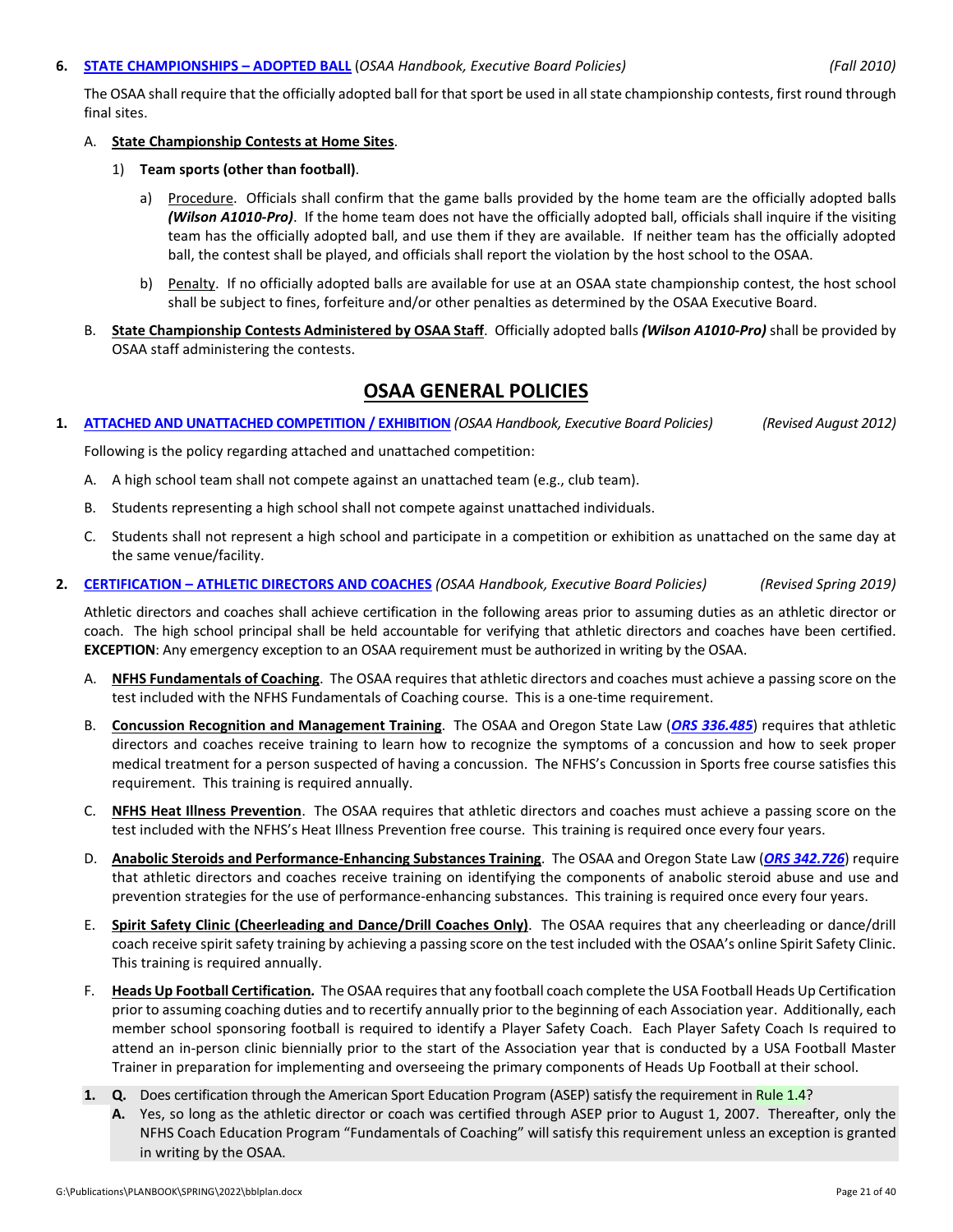**2. Q.** When must a coach be certified?

- **A.** All coaches must be certified prior to assuming coaching duties unless an emergency exception is authorized in writing by the OSAA. This includes cheerleading coaches, dance/drill coaches and choreographers at schools that do not participate in competitions.
- **3. Q**. Is certification required of volunteer coaches?

**A.** Yes.

- **4. Q.** Must a "guest" coach be certified?
	- **A.** No, but if the coach has contact with students more than three times in a sport season, the coach shall no longer be considered a "guest" and must be certified*.* A non-certified "guest" coach may not serve as a coach at a contest.
- **5. Q.** May a school bring in alumni or other non-high school personnel to scrimmage with teams or individuals as "guest coaches" if those personnel are limited to student contact on no more than three occasions during the sport season?
	- **A.** No. The "guest coach" exception is intended to allow a limited number of visits by a guest instructor; it is NOT intended to allow coaches to bring in coaches or players to participate in drills or scrimmages against teams or individuals. Any attempt to circumvent the Participation Limitations by calling practice participants "guest coaches" would be a violation of OSAA rules.
- **6. Q.** In individual sports, may a parent or non-certified coach accompany a participant to a contest as the school representative if that person is an authorized representative of the principal?
	- **A.** Yes, but the authorized representative may not coach the participant unless specific permission has been granted in writing by the Executive Director.
- **7. Q.** Does the OSAA require high school coaches to have current first aid certification?
	- **A.** No. However, coaches should check with their athletic directors as most high schools have this as a requirement.
- **8. Q.** What is required of a Player Safety Coach (PSC) during the year they attend an in-person PSC clinic in order to be Heads Up Football certified?
	- **A.** Coaches attending an in-person PSC clinic are required to complete the following online courses in order to be Heads Up Football certified: Concussion Recognition and Training; Heat Illness Prevention.
- **9. Q.** What is required of every football coach, including previously certified PSC coaches, not attending an in-person PSC clinic in order to be Heads Up Football certified?
	- **A.** Every football coach, including previously certified PSC coaches, not attending an in-person PSC clinic is required to complete the following online courses in order to be Heads Up Football certified: Concussion Recognition and Training; Heat Illness Prevention; *USA Football Tackling and Contact*,; Sudden Cardiac Arrest.
- **3. [CHARITABLE CAUSES](http://www.osaa.org/governance/handbooks/osaa#_Toc456100331)** *(OSAA Handbook, Executive Board Policies) (Fall 2012)*

The OSAA is supportive of charitable initiatives and has developed guidelines in regards to an athletic competition being held in the name of a charitable cause. Schools may host a contest in recognition of a charitable cause under the following conditions:

- C. Uniform color must be legal under NFHS rules. Example: Breast cancer awareness pink uniforms would not be legal in sports that require white and dark uniforms because pale pink is neither. Pale pink would be a legal color uniform in sports that require LIGHT and dark uniforms.
- D. A permanently attached commemorative patch may be worn but must adhere to NFHS rules in each specific sport.
- E. Colored game balls may not be used during competition unless they are legal under NFHS rules. They may be used during any warm-up period prior to the contest, except in softball and baseball.
- F. **Basketball Only**: Pink headbands or wristbands, not legal under NFHS basketball rules unless pink is a school color, are allowed. Note that all team members must be uniform in color of headbands or wristbands.
- G. Officials may use a colored whistle.
- **4. [CONCUSSION MANAGEMENT](http://www.osaa.org/governance/handbooks/osaa#_Toc456100338)** *(OSAA Handbook, Executive Board Policies) (Revised Summer 2020)*

**(Medical Release – [Return to Participation Following a Concussion\)](http://www.osaa.org/governance/forms) (Medical Release – Return to Learn Following a Concussion)**

- A. **[Member School's Responsibilities](https://www.oregonlegislature.gov/bills_laws/Pages/Oregon-Laws.aspx) (Max's Law,** *ORS 336.485, OAR 581-022-0421***) (Jenna's Law,** *ORS 417.875***) (Qualified Health Care Professional,** *ORS 336.490***)**
	- 1) **Suspected or Diagnosed Concussion**.Any athlete who exhibits signs, symptoms or behaviors consistent with a concussion following an observed or suspected blow to the head or body, or who has been diagnosed with a concussion, shall not be permitted to return to that athletic contest or practice, or any other athletic contest or practice on that same day. In schools which have the services of an athletic trainer licensed by the Oregon Board of Athletic Trainers, that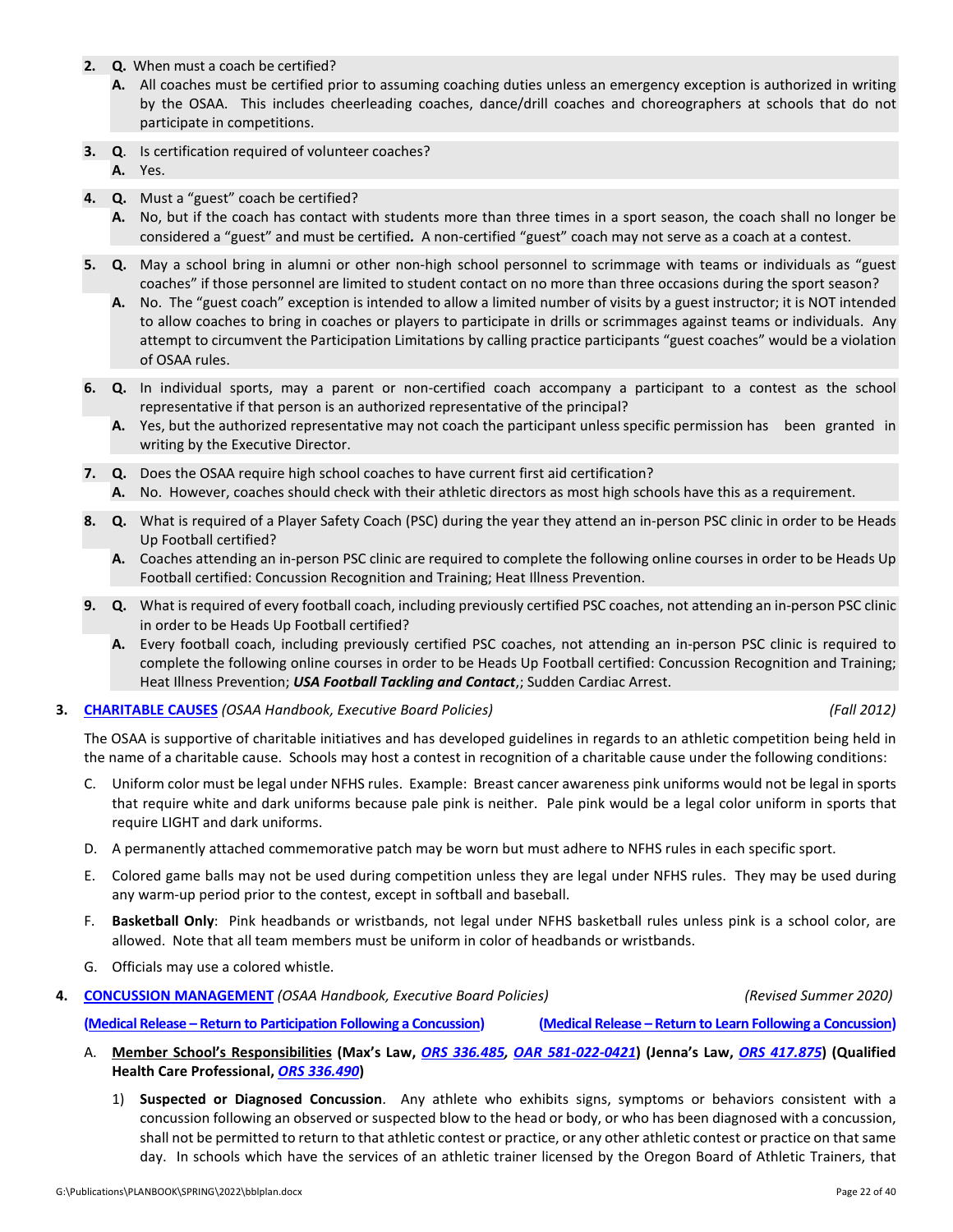athletic trainer may determine that an athlete has not exhibited signs, symptoms or behaviors consistent with a concussion, and has not suffered a concussion, and return the athlete to play. Athletic trainers may also work in consultation with a Qualified Health Care Professional (see below) in determining when an athlete is able to return to play following a concussion.

2) **Return to Participation**. Until an athlete who has suffered a concussion is no longer experiencing signs, symptoms, or behaviors consistent with a concussion, and a medical release form signed by a Qualified Health Care Professional is obtained, the athlete shall not be permitted to return to athletic activity. As of July 1, 2020, *[ORS 336.490](https://www.oregonlegislature.gov/bills_laws/Pages/Oregon-Laws.aspx)* requires athletes be cleared by one of these Oregon Qualified Healthcare Professionals: Medical Doctor (MD), Osteopathic Doctor (DO), Chiropractic Doctor (DC), Naturopathic Doctor (ND), Nurse Practitioner (NP), Physician Assistant (PA), Physical Therapist (PT), Occupational Therapist (OT) or Psychologist who is licensed or registered under the laws of Oregon. Before signing any RTP forms, except for MD and DO signers, course completion certificates from the Oregon Concussion Return-To-Play Education must be obtained by all DC, ND, PT and OT and, after July 1, 2021, by all NP, PA and Psychologists.

# 3) **Private Schools Only**. **[\(Concussion-Private School Informed Consent\)](http://www.osaa.org/governance/forms)**

On an annual basis prior to participation, private schools shall require each athlete and at least one parent or legal guardian of the athlete to sign the Concussion – Private School Informed Consent form acknowledging the receipt of information regarding symptoms and warning signs of concussions. Private schools shall maintain a copy of each athlete's signed form on file for review at any time by OSAA staff.

# B. **Official's Responsibilities**.

An official shall remove an athlete from a contest when that athlete exhibits signs, symptoms or behaviors consistent with a concussion due to an observed or suspected blow to the head or body. The official shall document and notify the head coach or their designee making sure that the head coach or designee understands that the athlete is being removed for exhibiting signs, symptoms or behaviors consistent with a concussion as opposed to behavior, a non-concussive injury or other reasons. The official is not responsible for evaluation or management of the athlete after they are removed from play. The official does not need written permission for an athlete to return nor does the official need to verify the credentials of the Qualified Health Care Professional who has cleared the athlete to return. The responsibility of further evaluating and managing the symptomatic athlete falls upon the school and an appropriate Qualified Health Care Professional.

# **5. EJECTION POLICIES – [EJECTED PLAYER OR COACH](http://www.osaa.org/governance/handbooks/osaa#_Toc456100349)** *(OSAA Handbook, Executive Board Policies)* **[\(Ejection Report\)](http://www.osaa.org/governance/forms)** *(Revised May 2020)*

- A. If a player or coach is ejected by an official, the commissioner of officials shall notify the OSAA and the athletic director of the school of the ejected player/coach by completing the online ejection report by the next workday. Ejected coaches must leave the contest immediately and shall remain out of "sight and sound" of the team for the duration of that contest and any other school contests that day. It shall be the responsibility of the school to disallow the ejected player or coach from participating during the period of suspension specified in the Regulations*,* regardless of whether written notification has been received by the school from the commissioner of officials. Should an ejected player participate, or an ejected coach remain within "sight and sound" of the team during the period of suspension specified in the Regulations, and no appeal is pending, that action shall be considered use of an ineligible participant and shall result in forfeiture of that contest and other penalties as determined by the Executive Board.
- B. **Additional Requirements Regarding an Ejected Coach**. In addition to the requirements previously listed in this policy, an ejected coach shall be required to complete the online NFHS course, "Teaching and Modeling Behavior", within seven calendar days of the school being provided a license to take the course by the OSAA. Should a coach fail to complete the course requirement within the time limit stipulated in this policy, the ejection suspension shall be reinstated, and the coach shall be ineligible to coach until the requirement has been fulfilled. Should an ejected coach remain within "sight and sound" of the team during the reinstated period of suspension specified in the Regulations, and no appeal is pending, that action shall be considered use of an ineligible participant and shall result in forfeiture of that contest and other penalties as determined by the Executive Board.
- C. **Appeal Process**. If the principal or the Athletic Director of the ejected coach/player and the commissioner of officials agree that the suspension should be set aside, the principal may appeal to the Executive Director within 48 hours of the ejection to set aside the next game suspension portion of the penalty. Unless the commissioner agrees that the suspension should be set aside, the appeal must be denied by the Executive Director as the final ruling. Implementation of the next game suspension may be postponed during the time that an appeal is pending.
- D. **Appeal Process at State Championship final sites where the officials' crew are from different local Associations.** If the principal or the athletic director from the school of the ejected coach/player and the on-site OSAA staff member agree that the suspension should be set aside, the principal may appeal to the Executive Director within 24 hours of the ejection to set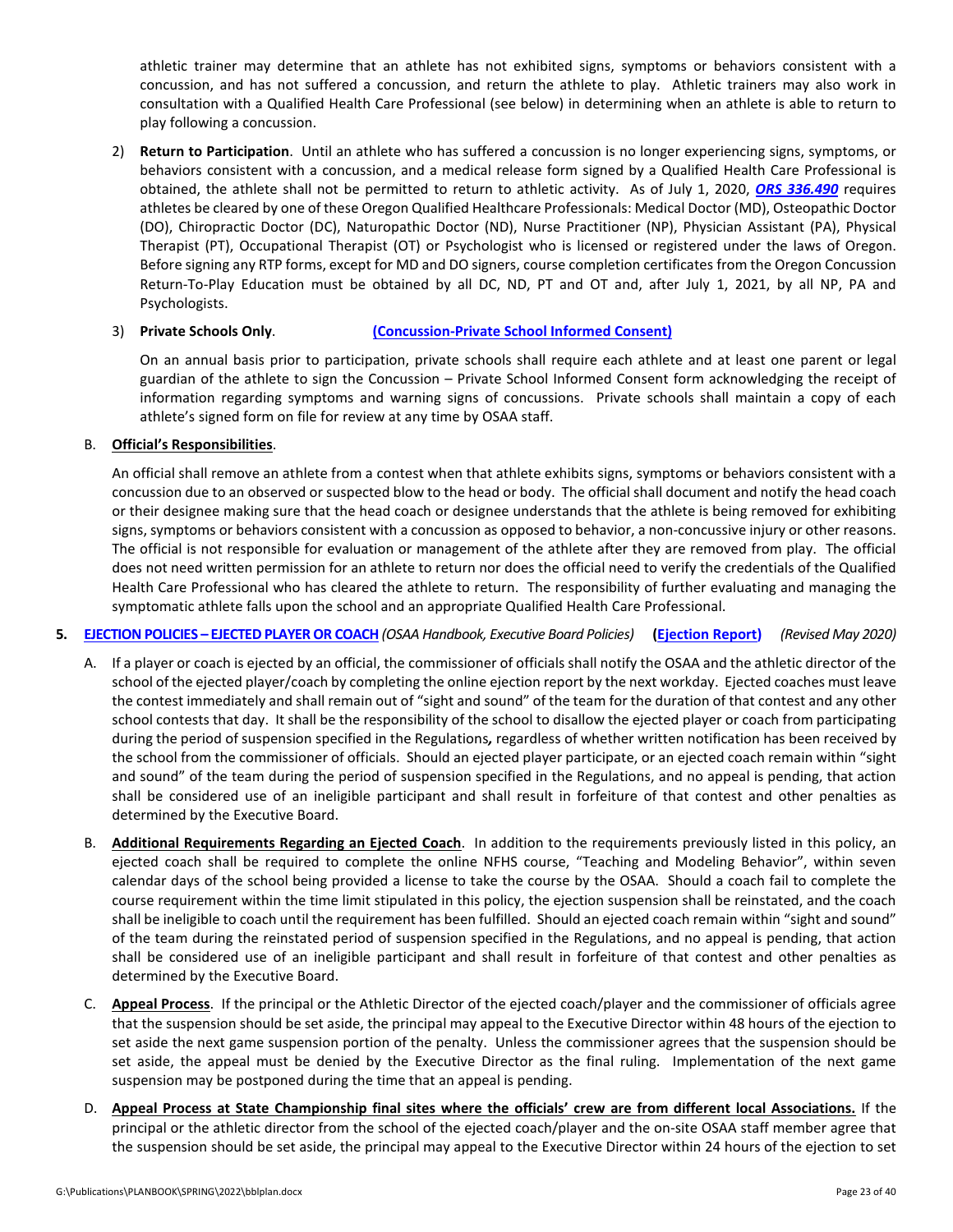aside the next game suspension portion of the penalty. Unless the on-site OSAA staff member agrees that the suspension should be set aside, the appeal must be denied by the Executive Director as the final ruling.

- **1. Q.** When a player is ejected, may the player remain on the bench?
	- **A.** Yes. The player is required to sit out the remainder of the contest but may remain on the bench.
- **2. Q.** When a coach is ejected, must the coach leave the playing area?
	- **A.** Yes. The coach must leave the playing area and shall be allowed no further direct or indirect contact with the team until the contest is completed. In order to avoid direct or indirect contact, the coach must be "out of sight and sound" of the team.
- **3. Q.** May a player sit on the bench during a period of suspension?
	- **A.** Yes, but the player must not be in uniform.
- **4. Q.** May a coach have any contact with a team at a contest following an ejection or at the contest at which the suspension is served?
	- **A.** No. The coach is allowed no direct or indirect contact with the team during the contest following ejection. In order to avoid direct or indirect contact, the coach must be "out of sight and sound" of the team. Further, the coach is allowed no direct or indirect contact with the team at the contest at which the suspension is served nor is the coach permitted to attend the contest at which the suspension is served.
- **5. Q.** May a coach or participant who has been suspended at one level of competition (e.g., varsity) participate in a contest at another level during the period of suspension?

**A.** No.

**6. Q.** May a coach or participant who has been suspended at one level of competition (e.g., varsity) serve the suspension in a contest at another level?

**A.** No.

- **7. Q.** When a coach or player is ejected, when and over what period of time are the ejection period and suspension period?
	- **A. NOTE**: If the ejection occurs in the last contest at a particular level, the suspension carries over to the next contest at any level in that sport in that season.

| Sport             | <b>Ejection Period</b>         | <b>Suspension Period</b>                         |
|-------------------|--------------------------------|--------------------------------------------------|
| Baseball          | Remainder of that day.         | Sit out through next contest at that level.      |
| <b>Basketball</b> | Remainder of that day.         | Sit out through next contest at that level.      |
| Football          | Remainder of that day.         | Sit out through next contest at that level.      |
| Soccer            | Remainder of that day.         | Sit out through next contest at that level.      |
| Softball          | Remainder of that day.         | Sit out through next contest at that level.      |
| Volleyball        | Remainder of that day.         | Sit out through next playing date at that level. |
| Wrestling         | <b>Follow NFHS Rules Book.</b> | Sit out through next contest at that level.      |

- **8. Q.** When does the period of suspension begin?
	- **A.** The suspension is served after the ejection has been served. The ejection and suspension may not be served simultaneously.
- **9. Q.** May a coach or participant ejected from a contest serve the one-game suspension at a jamboree?
	- **A.** No, the coach or participant may not count a jamboree as a "contest" for the purpose of serving the period of suspension. The coach or participant must sit out the jamboree and the next contest at that level of competition.
- **10. Q.** May a suspended coach have contact with team members/other coaches of the team during the period of suspension on a game day that is a school day?
	- **A.** A suspended coach may have contact with team members/other coaches of the team during regular school hours. However, once the regular school day is over, the coach must be "out of sight and sound" of the team members/other coaches of the team and have no contact with them until the game is over.
- **11. Q.** May a suspended coach have contact with team members/other coaches of the team during the period of suspension on a game day that is NOT a school day?
	- **A.** The suspended coach may have no contact with team members/other coaches of the team until the game is over.
- **12. Q.** May a suspended coach have any contact with other coaches of the team (for example, via mobile phone or wireless radio) during a game in which a suspension is being served?
	- **A.** No. The suspended coach must be "out of sight and sound" of the contest during which a suspension is served.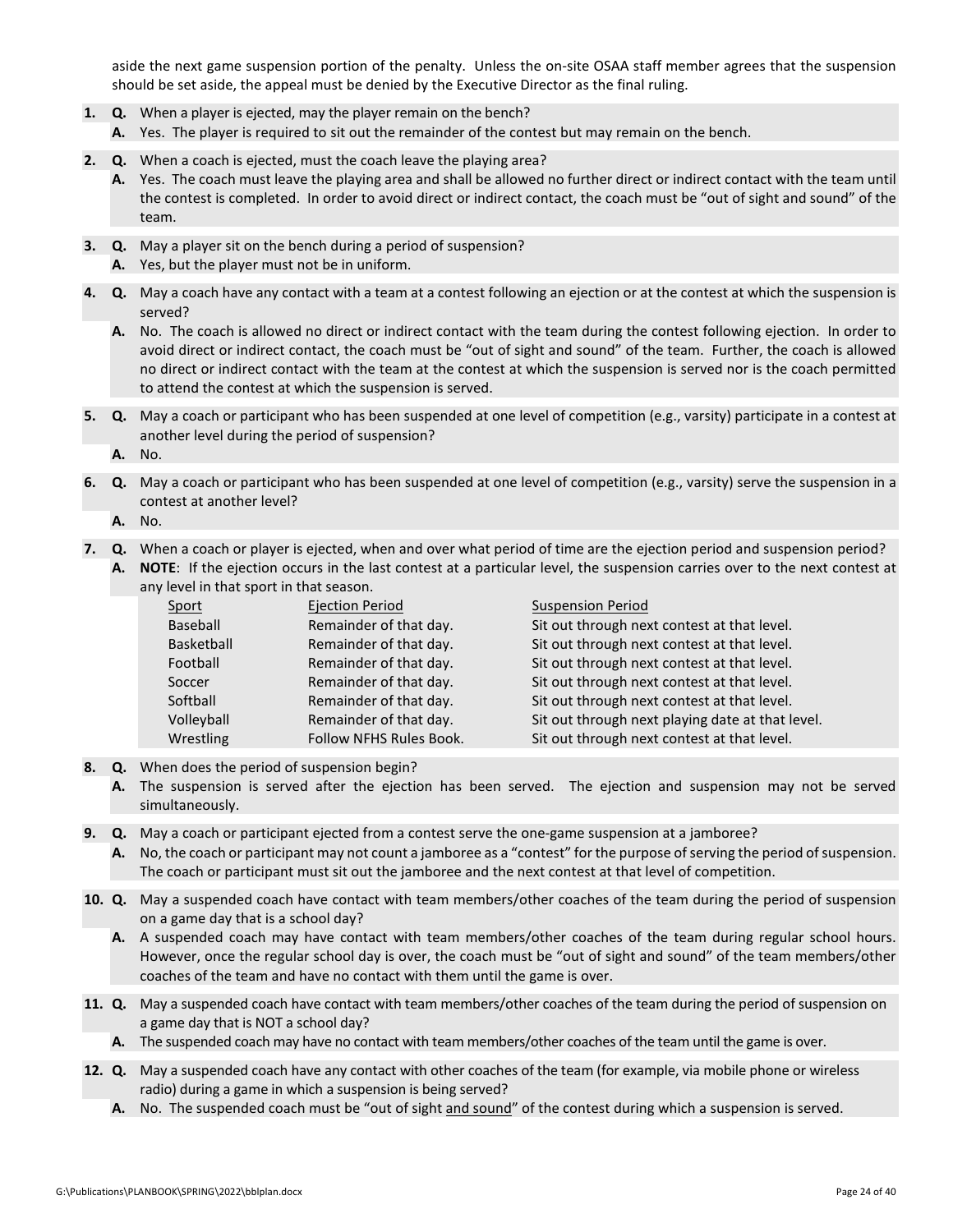- **13. Q.** If a player or coach is ejected during the last contest of the season, does the unserved suspension carry forward to a subsequent season?
	- **A.** No.
- **14. Q.** In basketball, does the ejection of a player or coach as a result of receiving two technical fouls result in the player or coach being suspended through the next contest at that level?
	- **A.** Yes, a player or coach who is ejected as a result of receiving two technical fouls is ejected for the remainder of the day and must sit out through the next contest at that level.
- **15. Q.** Does the contest from which a participant is suspended due to an ejection count against the individual contest limitation for the participant?
	- **A.** Yes.
- **16. Q***.* When a player or coach is ejected while acting as a spectator at a contest, but at which he or she is not serving as a player or a coach, does a period of suspension still apply?
	- **A.** Yes. The ejected player or coach is suspended from all participation for the same period of time as if he or she had been a participant in the contest at which the ejection occurred.
- **17. Q.** When a player or coach is ejected in one sport, may the player or coach participate or coach in another sport during the period of suspension?
	- **A.** No.
- **18. Q**. When a player or coach is ejected from an out-of-state contest, does the OSAA ejection policy apply? **A.** Yes. It is the responsibility of the school to notify the OSAA of the ejection*.*
- **19. Q.** When a player or coach is ejected from an out-of-state contest, what appeals process is followed?
	- **A.** If the school of the ejected player or coach wishes to appeal to set aside the next game suspension portion of the penalty for the ejection, it is the responsibility of the school to contact the commissioner of the out-of-state officials' association to obtain written information to submit to the OSAA in support of the appeal.
- **20. Q.** May a forfeited contest that is not actually played count toward the period of suspension for a player or coach?
	- **A.** Yes, but only for a player or coach from the team that is receiving the forfeit. It would not count toward the period of suspension for a player or coach from the team forfeiting the contest.

### **6. [EJECTION POLICIES –](http://www.osaa.org/governance/handbooks/osaa#_Toc456100350) FINES** *(OSAA Handbook, Executive Board Policies) (Revised Fall 2015)*

- A. Schools shall be assessed fines for ejections within specific sports programs. Each sport (e.g., Football, Boys Basketball, Softball) shall be tracked as separate and distinct for the purpose of calculating fines. When the first participant or coach in a sport is ejected, the school that the participant or coach is representing shall be assessed a \$50 fine by the Executive Board. A second ejection in the same sport during the same season shall result in the assessment of a \$100 fine, and each ejection thereafter in that sport during that season shall result in a fine to be increased by \$50 increments for each ejection without limitation.
	- 1) **EXCEPTION**: The fine for an ejection in the last contest of the season shall be increased by \$100 over the greater of the standard fine described above or the most recent fine for that program.
	- 2) **EXCEPTION**: Soccer Player: A soccer player who is disqualified because he or she "deliberately handles a ball to prevent it from going into the goal" or "receives two cautions (yellow cards)" shall not be subject to the fine specified in this and other OSAA ejection policies, but shall be subject to the specified suspension.
- B. A school receiving five or more ejections during one school year shall be required to attend a sportsmanship training class and submit a written Plan of Correction to the OSAA, including timelines for implementation of the Plan.
- **7. EJECTION POLICIES – [MULTIPLE EJECTIONS OF INDIVIDUAL](http://www.osaa.org/governance/handbooks/osaa#_Toc456100351)** *(OSAA Handbook, Executive Board Policies) (Fall 2012)*

A second ejection during the same sport season will result in a two-game suspension. A third ejection during the same sport season will result in disqualification from further participation in that sport during that sport season.

**8. EJECTION POLICIES – [PHYSICAL CONTACT WITH OFFICIAL](https://www.osaa.org/governance/handbooks/osaa#_Toc456100352)** *(OSAA Handbook, Executive Board Policies) (Revised July 2019)*

Inappropriate physical contact between a coach/player and an official shall be considered a gross act of unsportsmanlike conduct. The offending coach/player shall be immediately ejected from the contest, shall be suspended as provided in the Regulations and may be required to satisfy other requirements as prescribed by the Executive Board. Both the athletic director of the school of the offending coach/player and the commissioner of officials shall notify the OSAA in writing of the incident by the next workday. In addition, the school shall be fined and may receive other penalties as determined by the Executive Board, and an administrator and the coach/player shall be required to appear before the Executive Board at the next scheduled meeting.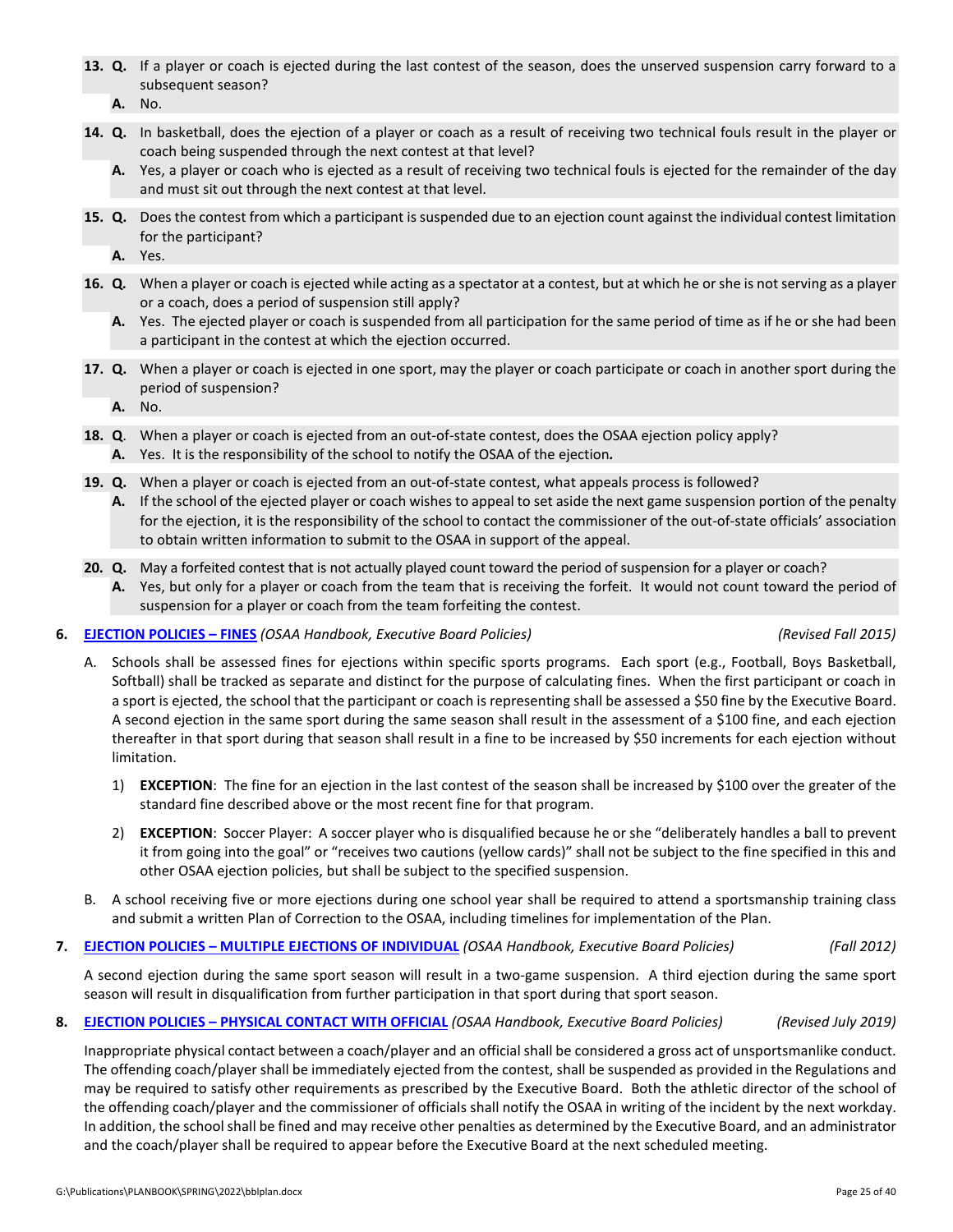#### **9.** *[HAIR ADORNMENT](https://www.osaa.org/governance/handbooks/osaa#_Toc456100372) (OSAA Handbook, Executive Board Policies) (July 2021)*

*The OSAA aims to be inclusive of all students from varying cultural backgrounds to access athletic and activity programs provided at member schools, while providing a fair and safe environment. This policy was developed inclusive of the language established in Oregon House Bill 2935 and in collaboration with the OSAA Equity and Diversity Committee and other stakeholders. The OSAA recognizes that this policy will need to be reviewed on a regular basis and continued education to member schools will be required to ensure understanding of this policy. The OSAA recognizes the value of athletics and activities for all students and the potential for inclusion to reduce harassment, bullying and barriers faced by certain students. The OSAA also recognizes the concerns of students, parents, and coaches to ensure a fair, equitable, and safe competitive environment.*

- A. *House Bill 2935 Language. House Bill 2935 amended [ORS 659A.001, ORS 332.075](https://www.oregonlegislature.gov/bills_laws/Pages/Oregon-Laws.aspx) and ORS 659.850 relating to discrimination.* 
	- 1) *[ORS 659A.001,](https://www.oregonlegislature.gov/bills_laws/Pages/Oregon-Laws.aspx) Amended to read:*
		- a) *"Protective hairstyle" means a hairstyle, hair color or manner of wearing hair that includes, but is not limited to, braids, regardless of whether the braids are created with extensions or styled with adornments, locs and twists.*
		- b) *"Race" includes physical characteristics that are historically associated with race, including but not limited to natural hair, hair texture, hair type and protective hairstyles.*
	- 2) *[ORS 332.075, A](https://www.oregonlegislature.gov/bills_laws/Pages/Oregon-Laws.aspx)mended to read: (1) Any school district board may: (e) Authorize the school district to be a member of and pay fees, if any, to any voluntary organization that administers interscholastic activities or facilitates the scheduling and programming of interscholastic activities only if the organization: (A) Implements equity focused policies that:*
		- a) *Address the use of derogatory or inappropriate names, insults, verbal assaults, profanity or ridicule that occurs at an interscholastic activity, including by spectators of the interscholastic activity;*
		- b) *Prohibit discrimination as defined i[n ORS 659.850;](https://www.oregonlegislature.gov/bills_laws/Pages/Oregon-Laws.aspx)*
		- c) *Permit a student to wear religious clothing in accordance with the student's sincerely held religious belief and consistent with any safety and health requirements; and*
		- d) *Balance the health, safety and reasonable accommodation needs of participants on an activity-by-activity basis;*
	- 3) *[ORS 659.850,](https://www.oregonlegislature.gov/bills_laws/Pages/Oregon-Laws.aspx) Amended to read: (B) "Discrimination" does not include enforcement of an otherwise valid dress code or policy, as long as the code or policy:*
		- a) *Provides, on a case-by-case basis, for reasonable accommodation of an individual based on the health and safety needs of the individual; and*
		- b) *Does not have a disproportionate adverse impact on members of a protected class to a greater extent than the policy impacts person generally.*
		- c) *"Race" includes physical characteristics that are historically associated with race, including but not limited to natural hair, hair texture, hair type and protective hairstyles as defined i[n ORS 659A.001.](https://www.oregonlegislature.gov/bills_laws/Pages/Oregon-Laws.aspx)*
- B. *Activities Allowing Hair Adornments as Exception to NFHS Rules. House Bill 2935 requires OSAA to implement equity focused policies that balance the health, safety, and reasonable accommodation needs of participants on an activity-byactivity basis. After careful review, and in alignment with House Bill 2935 and other rule-governing bodies, the OSAA will allow hair adornments in the following activities, despite current NFHS rules prohibiting them.*
	- 1) *Cheerleading – Currently prohibited per NFHS Spirit Safety Rule: 2.1.5 Situation A.*

*OSAA Interpretation – Hair must be worn in a manner that is appropriate for the activity involved. Hair adornment(s) must be secured.*

2) *Volleyball – Currently prohibited per NFHS Volleyball Rule 4.1.6.*

*OSAA Interpretation – Hair with adornments must be secured so as not to present a safety hazard to the player, teammates, or opponents. If the hair adornment(s) become dislodged prior to or during competition, it must be secured before the participant can return to play.*

C. *Activities Adhering to NFHS Rules Prohibiting Hair Adornments. House Bill 2935 requires OSAA to implement equity focused policies that balance the health, safety, and reasonable accommodation needs of participants on an activity-by-activity basis. After careful review, and in alignment with House Bill 2935 and other rule-governing bodies, the OSAA is adhering to NFHS rules prohibiting hair adornments in the following activities due to health and safety considerations.*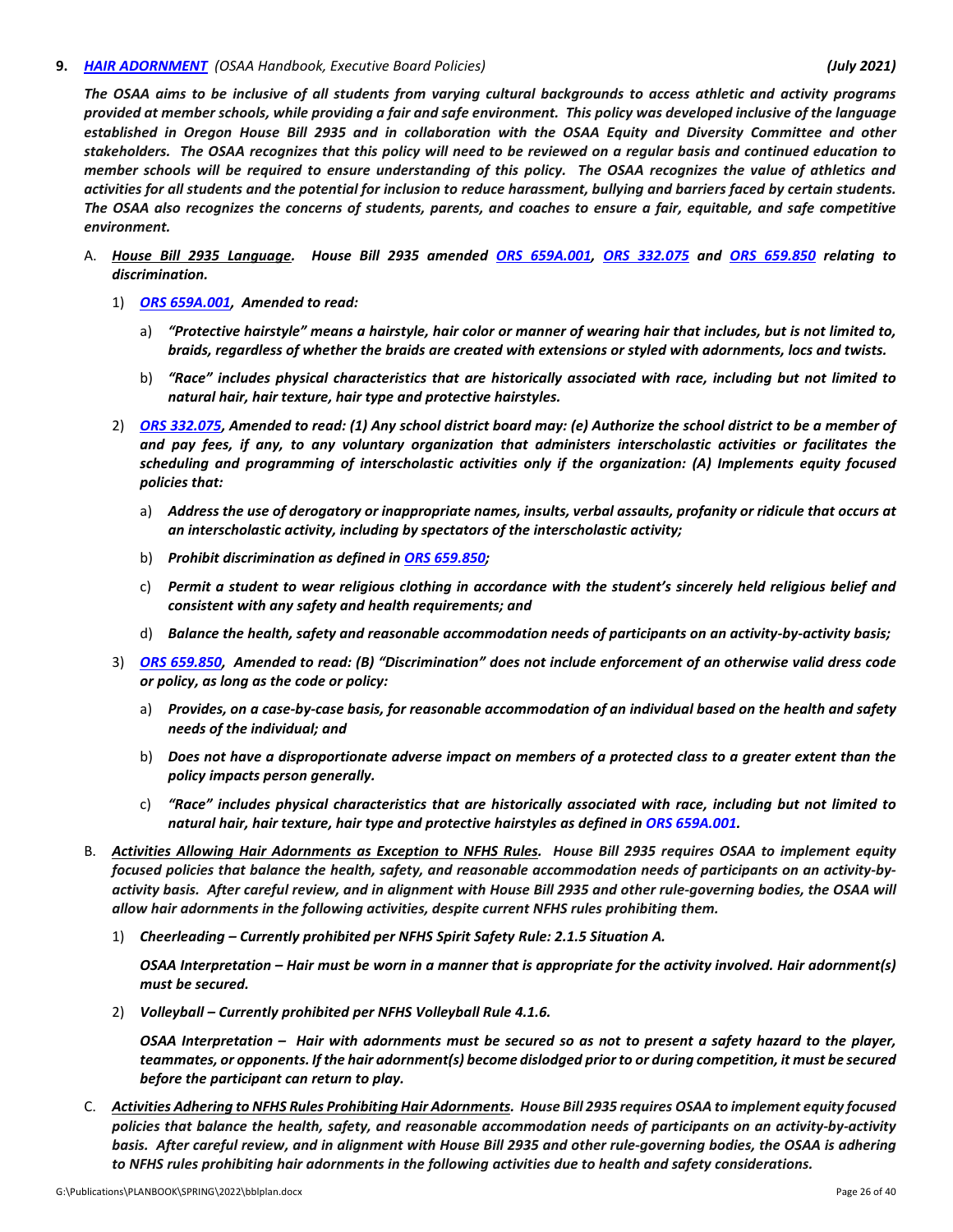- 1) *Basketball Prohibited per NFHS Basketball Rule 3-5 Article 4.*
- 2) *Football Prohibited per NFHS Football Rule 1-5 Article 3.*
- 3) *Soccer – Prohibited per NFHS Soccer Rule 4-2 Article 1.*
- 4) *Wrestling – Prohibited per NFHS Wrestling Rules 3-1-4b and 4-2-1.*
- D. *Activities Already Allowing Hair Adornment per NFHS Rules. OSAA-sanctioned activities where hair adornments are already allowed by NFHS or rule-governing bodies.*
	- 1) *Cross Country* 2) *Dance* 3) *Baseball* 4) *Golf* 5) *Softball* 6) *Swimming* 7) *Tennis* 8) *Track & Field*

# **10.** *[AIR QUALITY GUIDELINES](http://www.osaa.org/governance/handbooks/osaa#_Toc456100325) (OSAA Handbook, Executive Board Policies) (Revised August 2021)*

These guidelines, created in consultation with the Oregon Health Authority (OHA), provide a default policy to those responsible or sharing duties for making decisions concerning the cancellation, suspension and/or restarting of practices and contests based on poor air quality.

- A. **Designate Personnel**: Given the random behavior of wind and air currents, air quality may change quickly. Schools shall designate someone who will monitor the air quality prior to and during outdoor activities. While typically due to wildfires, schools need to also consider non-wildfire situations if the air quality is unhealthy.
- B. **Areas with Air Reporting Stations**: The Air Quality Index (AQI) should be monitored throughout the day, and during an event, to have the best data possible to make informed decisions about conducting practices and competitions. School personnel shall review the AQI information for all regions throughout the state on either the Oregon Department of Environmental Quality (DEQ) website at *<https://oraqi.deq.state.or.us/home/map>***,** the Oregon DEQ app "OregonAir", or on the Environmental Protection Agency (EPA) Air Now website at *<https://airnow.gov/>*to determine if action is necessary (see chart below). Schools shall regularly review the AQI throughout events to assess deteriorating conditions.
- C. **Areas without Air Reporting Stations**: Given the random behavior of factors related to the calculation of the AQI levels in different areas of the state (wind speed and direction) member schools not near a reporting station should consult with local state and/or federal authorities to help determine the AQI level in your specific area. If air monitoring equipment is not available, member schools should utilize the 5-3-1 Visibility Index to determine air quality.
	- 1) 5-3-1 Visibility Index: Making visual observations using the 5-3-1 Visibility Index is a simple way to estimate air quality and know what precautions to take. While this method can be useful, you should always use caution and avoid going outside if visibility is limited, especially if you are sensitive to smoke.
		- (a) Determine the limit of your visual range by looking for distant targets or familiar landmarks such as mountains, mesas, hills, or buildings at known distances. The visual range is that point at which these targets are no longer visible. As a rule of thumb: If you can clearly see the outlines of individual trees on the horizon it is generally less than five miles away. It is highly recommended that schools use pre-determined landmarks that were established on a clear day to determine their visual range.
		- (b) Ideally, the viewing of any distant targets should be made with the sun behind you. Looking into the sun or at an angle increases the ability of sunlight to reflect off of the smoke, thus making the visibility estimate less reliable.
		- (c) Be aware that conditions may change rapidly and always use the more conservative of multiple metrics (AQI, 5-3-1 Visibility Index, etc.).

| Air Quality Index  <br>(AQI) | 5-3-1 Visibility<br><b>Index</b> | <b>Required Actions for Outdoor Activities</b>                                                                                                                                                                                                                                                                                                                                                                                 |
|------------------------------|----------------------------------|--------------------------------------------------------------------------------------------------------------------------------------------------------------------------------------------------------------------------------------------------------------------------------------------------------------------------------------------------------------------------------------------------------------------------------|
| $51 - 100$                   | 5-15 Miles                       | Athletes who are unusually sensitive to air pollution should consider indoor<br>activities only. Athletes with asthma should have rescue inhalers readily available<br>and pretreat before exercise if directed by their healthcare provider. All athletes<br>with respiratory illness, asthma, lung or heart disease should monitor symptoms and<br>reduce/cease activity if symptoms arise. Increase rest periods as needed. |

D. *Act:* This chart will help determine the action needed based on the air quality in your area.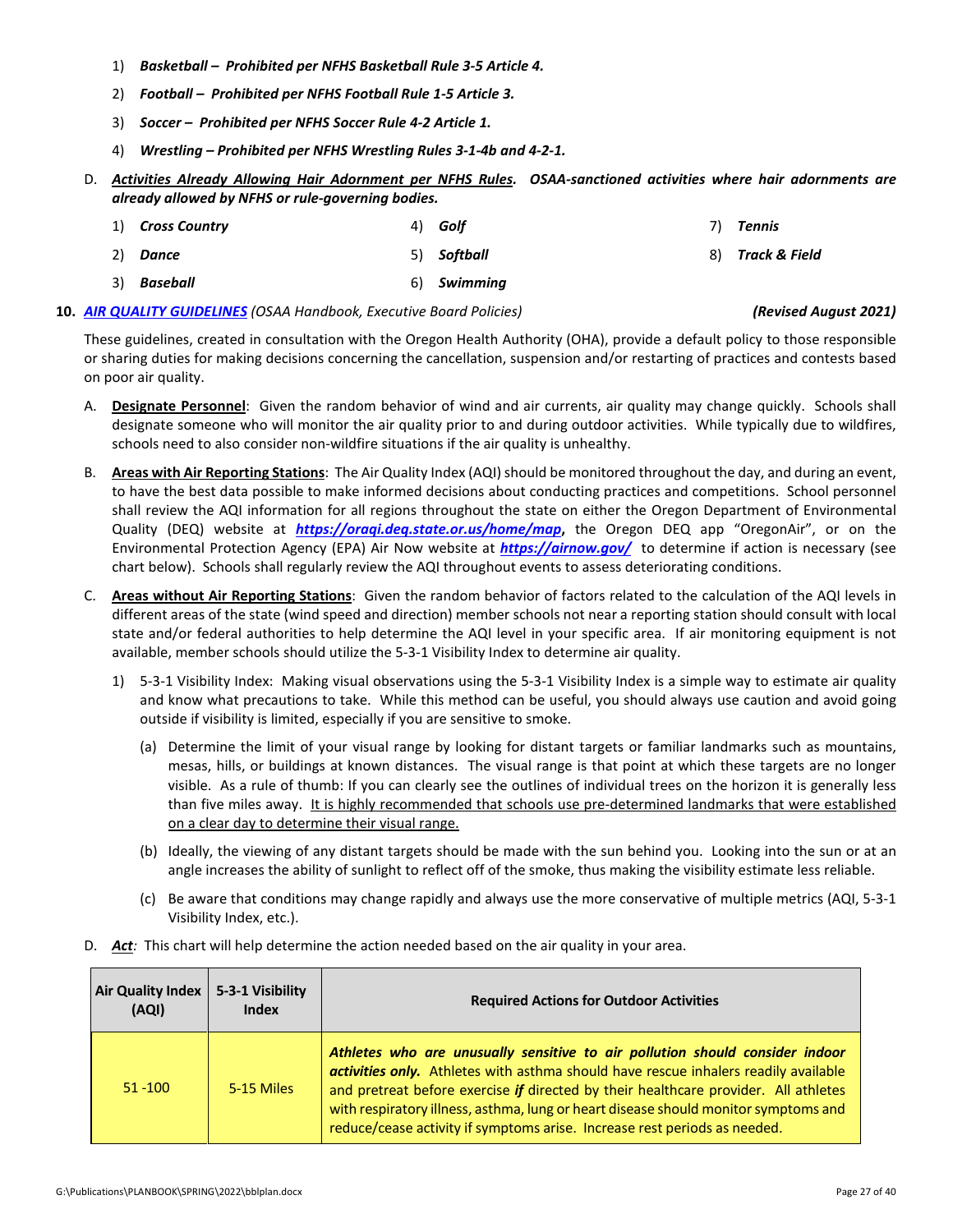| $101 - 150$ | 3-5 Miles | Because they involve strenuous activity for prolonged periods of time, all outdoor<br><b>contests</b> shall be canceled or moved to an area with a lower AQI. <b>Consider moving</b><br>practices indoors, if available. Be aware that, depending on a venue's ventilation<br>system, indoor air quality levels can approach outdoor levels. Practice shall be no<br>longer than 90 minutes total for the day. Level of activity should be less than<br>"normal" practice session and include rest periods. Students who are unusually<br>sensitive to air pollution should consider indoor activities only. Athletes with<br>asthma should have rescue inhalers readily available and pretreat before exercise<br>if directed by their healthcare provider. All athletes with respiratory illness,<br>asthma, lung or heart disease should monitor symptoms and reduce/cease activity<br>if symptoms arise. |
|-------------|-----------|--------------------------------------------------------------------------------------------------------------------------------------------------------------------------------------------------------------------------------------------------------------------------------------------------------------------------------------------------------------------------------------------------------------------------------------------------------------------------------------------------------------------------------------------------------------------------------------------------------------------------------------------------------------------------------------------------------------------------------------------------------------------------------------------------------------------------------------------------------------------------------------------------------------|
| 151 - 200   | 1-3 Miles | Because they involve strenuous activity for prolonged periods of time, all outdoor<br>activities (practice and competition) shall be canceled or moved to an area with a<br>lower AQI. Move practices indoors, if available. Be aware that, depending on a<br>venue's ventilation system, indoor air quality levels can approach outdoor levels.                                                                                                                                                                                                                                                                                                                                                                                                                                                                                                                                                             |
| >200        | 1 Mile    | Because they involve strenuous activity for prolonged periods of time, all outdoor<br>activities (practice and competition) shall be canceled or moved to an area with a<br>lower AQI. Move practices indoors, if available. Be aware that, depending on a<br>venue's ventilation system, indoor air quality levels can approach outdoor levels.                                                                                                                                                                                                                                                                                                                                                                                                                                                                                                                                                             |

- E. **Additional Resources**:Schools may also refer to OHA's fact sheet regarding School Outdoor Activities During Wildfire Events at *<https://apps.state.or.us/Forms/Served/le8815h.pdf>*. NOTE: While OHA's guidelines do allow for light outdoor activities in the orange level, the intensity and duration of high school practices/competitions are not considered light activity.
- **11. [HEAT INDEX](http://www.osaa.org/governance/handbooks/osaa#_Toc456100394)** *(OSAA Handbook, Executive Board Policies)* **[\(Heat Index Calculator\)](http://www.osaa.org/heat-index) [\(Heat Index Record\)](http://www.osaa.org/governance/forms)** *(Fall 2014)*

Schools shall monitor the Heat Index for their geographic area prior to practices. Outlined below are the steps that each member school shall take in order to implement this policy. NOTE: Indoor activities where air conditioning is available are not bound by this policy.

- A. **Subscribe**. Athletic directors and coaches shall subscribe to OSAA Heat Index Notifications at *http://www.osaa.org/heatindex*[. An OSAA Heat Index Alert is generated for areas where the forecasted high temperature and relative humidity indicate](http://www.osaa.org/heat-index) a forecasted heat index that may require practice modifications. Only those areas that have a forecasted heat index of 95 or higher receive alerts. Notifications are sent daily via e-mail and/or SMS to subscribers.
- B. **Designate**. Schools shall designate someone who will take the necessary steps to determine and record the heat index for your geographic area within one hour of the start of each team's practice. This is only necessary on days when the school receives an OSAA Heat Index Alert. Depending on practice schedules, it is possible that the designated person will have to record the heat index multiple times on the same day.
- C. **Calculate**. Within one hour of the start of each team's practice on days when the school receives an OSAA Heat Index Alert, the designated person shall utilize the OSAA Heat Index Calculator to determine the actual heat index.
- D. **Record**. If the actual heat index is 95 or higher, the designated person shall record it using the OSAA Heat Index Record or by printing out a copy to be kept at the school for inspection at the request of the OSAA. A separate record shall be kept for each fall sport at each level. Practice modifications, as necessary, shall also be recorded. If the actual heat index is less than 95, no action is needed.
- E. **Act**. If the actual heat index is 95 or higher, activity should be altered and/or eliminated using the following guidelines:
	- 1) 95˚ to 99˚ Heat Index OSAA Recommendation: Consider postponing practice to later in the day.
		- b) Maximum of five hours of practice.
		- c) Practice length a maximum of three hours.
		- d) Mandatory three-hour recovery period between practices.
		- e) Contact sports and activities with additional equipment helmets and other possible equipment removed if not involved in contact or necessary for safety.
		- f) Provide ample amounts of water.
		- g) Water shall always be available and athletes should be able to take in as much water as they desire.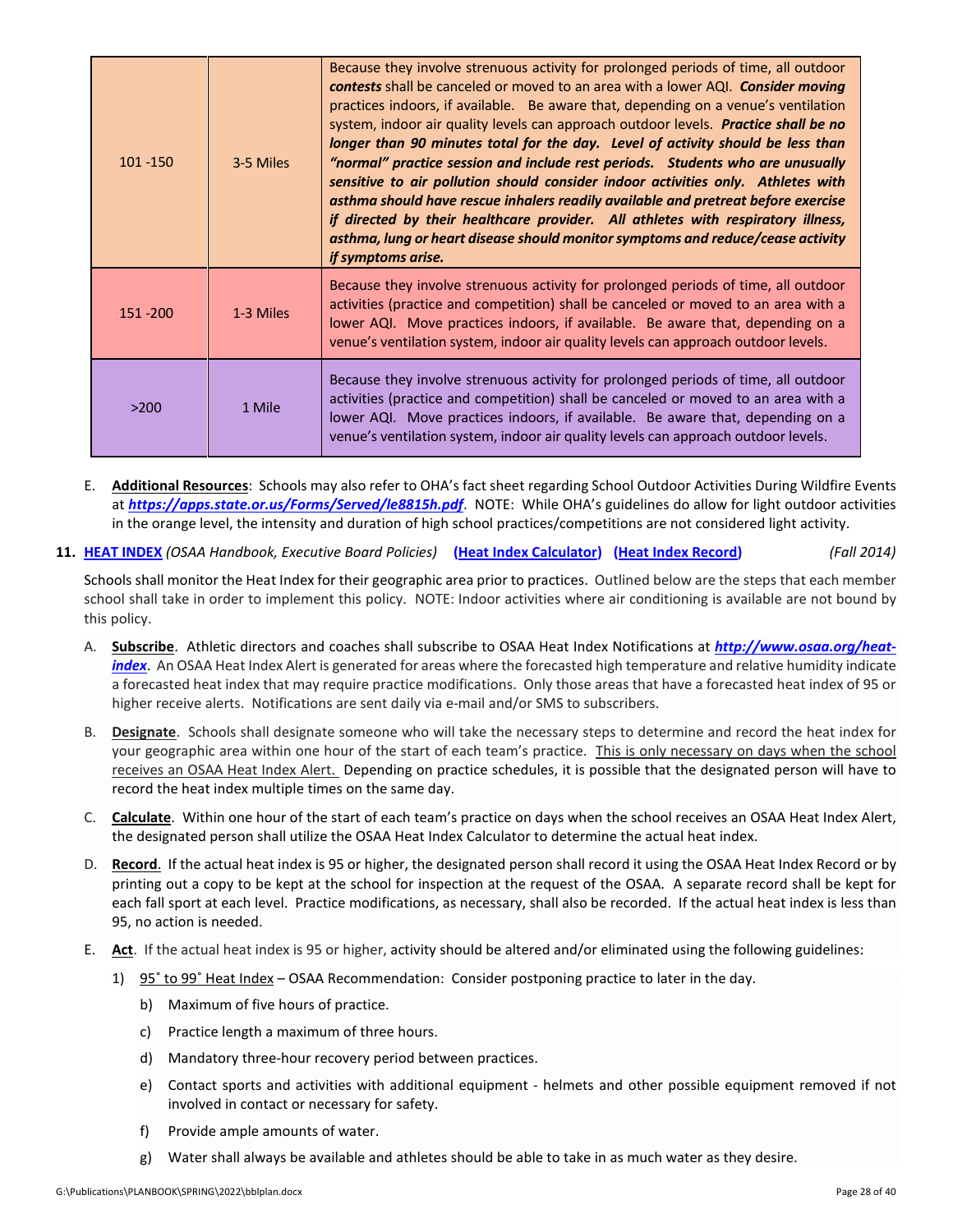- h) Watch/monitor athletes for necessary action.
- 2) 100° to 104° Heat Index OSAA Recommendation: Postpone practice to later in the day.
	- i) Maximum of five hours of practice.
	- j) Practice length a maximum of three hours.
	- k) Mandatory three-hour recovery period between practices.
	- l) Alter uniform by removing items if possible allow for changes to dry t-shirts and shorts.
	- m) Contact sports and activities with additional equipment helmets and other possible equipment removed if not involved in contact or necessary for safety.
	- n) Reduce time of planned outside activity as well as indoor activity if air conditioning is unavailable.
	- o) Provide ample amounts of water.
	- p) Water shall always be available and athletes should be able to take in as much water as they desire.
	- q) Watch/monitor athletes for necessary action.
- 3) Above 104˚ Heat Index OSAA Recommendation: Stop all outside activity in practice and/or play, and stop all inside activity if air conditioning is unavailable.

**12. [LIGHTNING SAFETY GUIDELINES](http://www.osaa.org/governance/handbooks/osaa#_Toc456100397)** *(OSAA Handbook, Executive Board Policies) (Revised Fall 2018)*

*[NFHS Position Statements & Guidelines](http://www.nfhs.org/sports-resource-content/nfhs-sports-medicine-position-statements-and-guidelines/)*

A. These guidelines provide a default policy to those responsible or sharing duties for making decisions concerning the suspension and restarting of practices and contests based on the presence of lightning or thunder.

#### B. **Proactive Planning**:

- 1) Assign staff to monitor local weather conditions before and during practices and contests.
- 2) Develop an evacuation plan, including identification of appropriate nearby safe areas and determine the amount of time needed to get everyone to a designated safe area.
	- a) A designated safer pace is a substantial building with plumbing and wiring where people live or work, such as a school, gymnasium or library. An alternate safer place for the threat of lightning is a fully enclosed (not convertible or soft top) metal car or school bus.
- 3) Develop criteria for suspension and resumption of play:
	- a) When thunder is heard or a cloud-to-ground lightning bolt is seen\*, the leading edge of the thunderstorm is close enough to strike your location with lightning. Suspend play for at least 30 minutes and vacate the outdoor activity to the previously designated safer location immediately.
	- b) Thirty-minute Rule. Once play has been suspended, wait at least 30 minutes after the last thunder is heard or lightning is witnessed\* prior to resuming play.
	- c) Any subsequent thunder or lightning\* after the beginning of the 30-minute count will reset the clock and another 30-minute count should begin.
	- d) When lightning detection devices or mobile phone apps are available, this technology could be used to assist in making a decision to suspend play if a lightning strike is noted to be within 10 miles of the event location. However, you should never depend on the reliability of these devices and, thus, hearing thunder or seeing lightning\* should always take precedence over information from a mobile app or lightning detection device.

\*At night under certain atmospheric conditions, lightning flashes may be seen from distant storms. In these cases, it may be safe to continue an event. If no thunder can be heard and the flashes are low on the horizon, the storm may not pose a threat. Independently verified lightning detection information would help eliminate any uncertainty.

- 4) Review annually with all administrators, coaches and game personnel and train all personnel.
- 5) Inform student athletes of the lightning policy at start of season.
- **13. [ADVERSE WEATHER CONDITIONS / AREA-WIDE EMERGENCY PROCEDURES](http://www.osaa.org/governance/handbooks/osaa#_Toc456100325)** *(OSAA Handbook, Executive Board Policies) (May 2020)*

There may be times in the interest of minimizing risk due to adverse weather conditions and/or a clear area-wide emergency that it becomes necessary to postpone, cancel, and/or reschedule regular season or postseason events. The intent of this policy is to outline procedures and policies to provide guidance to OSAA member schools when such conditions impact an event.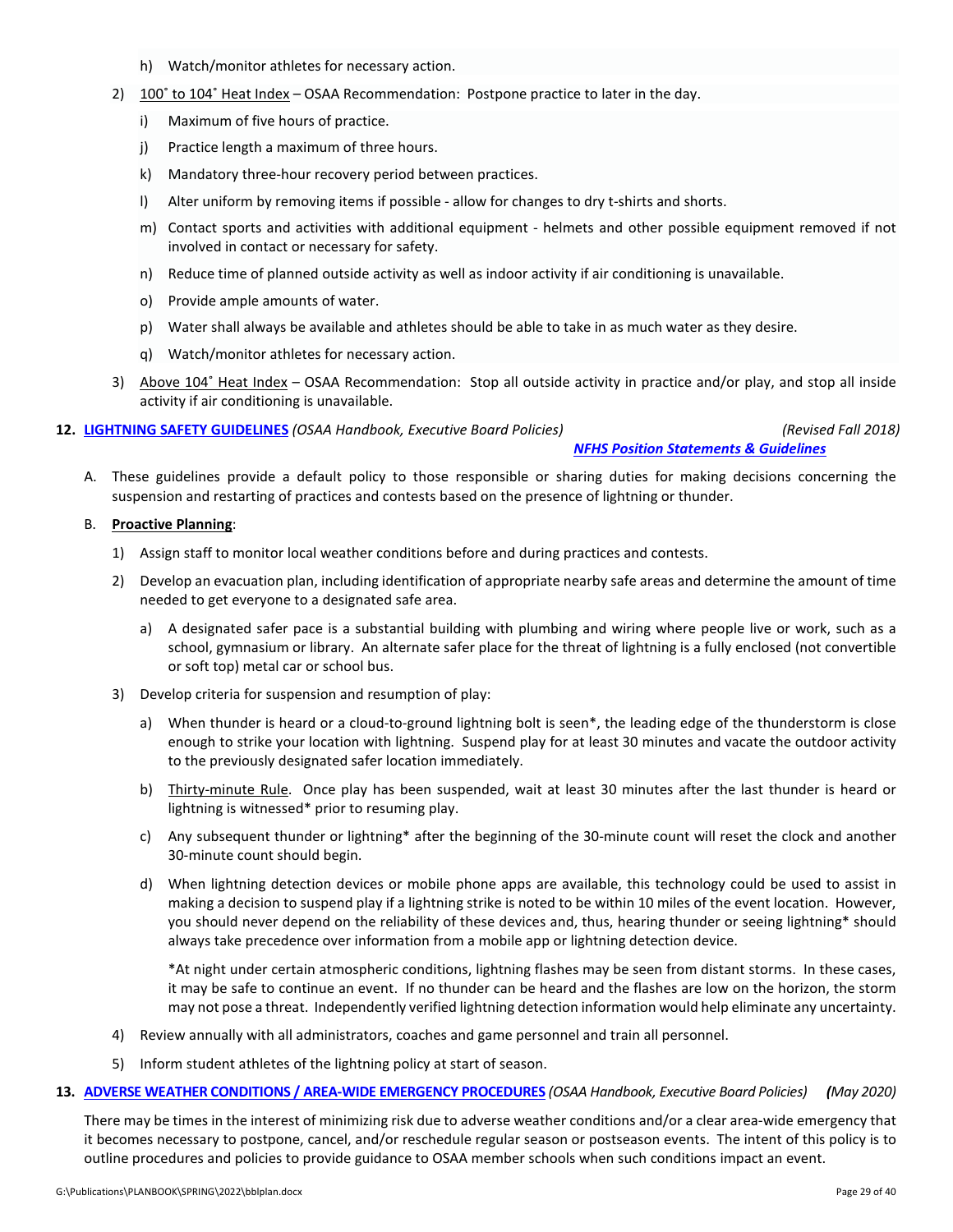# <span id="page-29-0"></span>A. **Regular Season Events**

- 1) Administrators have the responsibility to define and communicate contingency plans in the event of adverse weather conditions and/or a clear area-wide emergency. A stepwise progression that places emphasis on minimizing risk for athletes, coaches, contest staff, spectators, and contest officials will be used to help guide decision makers on the appropriate course of action.
- 2) The following steps shall be taken:
	- a) **Suspend the Event**:NFHS rules allow officials to "delay" or "suspend" any contest where factors may endanger the participants. At no time may officials "terminate" a contest between schools unless administrators or representatives from each school mutually agree to end the contest. If the participating schools involved mutually agree to end the game the contest will be considered complete. Officials should use the following guidelines when choosing to suspend a contest:

| Starting Time of the Event | 8am to 12pm | 12:01pm to 3:30pm |           | After 6pm |
|----------------------------|-------------|-------------------|-----------|-----------|
| Maximum Suspension         | 3 hours     | 2 hours           | 1.5 hours | 1 hour    |

- b) **Modify the Event**:NFHS rules in most sports and activities allow for modifications to timing and structure if necessary, with mutual agreement of participating schools, to address factors that may endanger the participants.
- c) **Reschedule the Event**:When situations arise involving a suspension of play and the participating schools cannot reach mutual agreement on ending the contest, the following steps shall be taken:
	- (1) Convene a meeting between representatives from participating teams;
	- (2) Review and record contest details up to the point of suspension;
	- (3) Review each of the following options;

| Option                                                                                                                       | Implication                                                                                      | <b>Contest Result</b>               |
|------------------------------------------------------------------------------------------------------------------------------|--------------------------------------------------------------------------------------------------|-------------------------------------|
| Schools agree to reschedule contest<br>during the current game week (i.e., Friday<br>game, continued on Saturday or Sunday). | See Executive Board Policy,<br>"Interrupted Contests" procedures for<br>specific sport/activity. | Upon conclusion result<br>is final. |
| Schools agree to reschedule contest<br>during a future game week (i.e,. Friday<br>game, continued on following Tuesday).     | See Executive Board Policy,<br>"Interrupted Contests" procedures for<br>specific sport/activity. | Upon conclusion result<br>is final. |
| Schools cannot reach agreement on when<br>to reschedule contest.                                                             | Contest is suspended.                                                                            | No Result.                          |

d) **Cancel the Event:**Cancelling the contest is not an option if the cancellation has a bearing on advancing a team(s) to the final site.

# B. **OSAA Final Site Events**

- 1) A culminating event shall be defined as the event(s) conducted at the final site only. Early round contests and district qualifying should tournaments follow the stepwise progression listed in part A.
- 2) School personnel have the responsibility of making alternative travel plans to final sites based upon adverse weather forecasts and any other pertinent information. It shall be the responsibility of the participating school(s) to notify the OSAA Executive Director or OSAA staff designee if the school is having difficulty traveling to the final site and may not arrive in time for the scheduled event(s) due to adverse weather conditions or a clear area-wide emergency.

### C. **Championship Final Site Specifics**

- 1) If a team/individual is unable to arrive at a final site for their scheduled competition due to adverse weather conditions or a clear area-wide emergency, that team/individual will be allowed to participate in their scheduled event provided they arrive at the site and are able to compete on the day of their scheduled event. In this situation the OSAA Executive Director or OSAA staff designee, shall adjust the schedule of the event for the purpose of allowing maximum participation for all qualified schools when these conditions are present. If the team/individual is unable to arrive to compete on the day of their event, and NFHS playing rules allow the modification, a forfeit is recorded and that team/individual shall move into the consolation bracket or be dropped from competition, whichever is applicable to the event.
- 2) When the number of teams/individuals unable to reach the final site for their scheduled event due to adverse weather conditions or a clear area-wide emergency exceeds 25% of those participating, the OSAA Executive Director or OSAA staff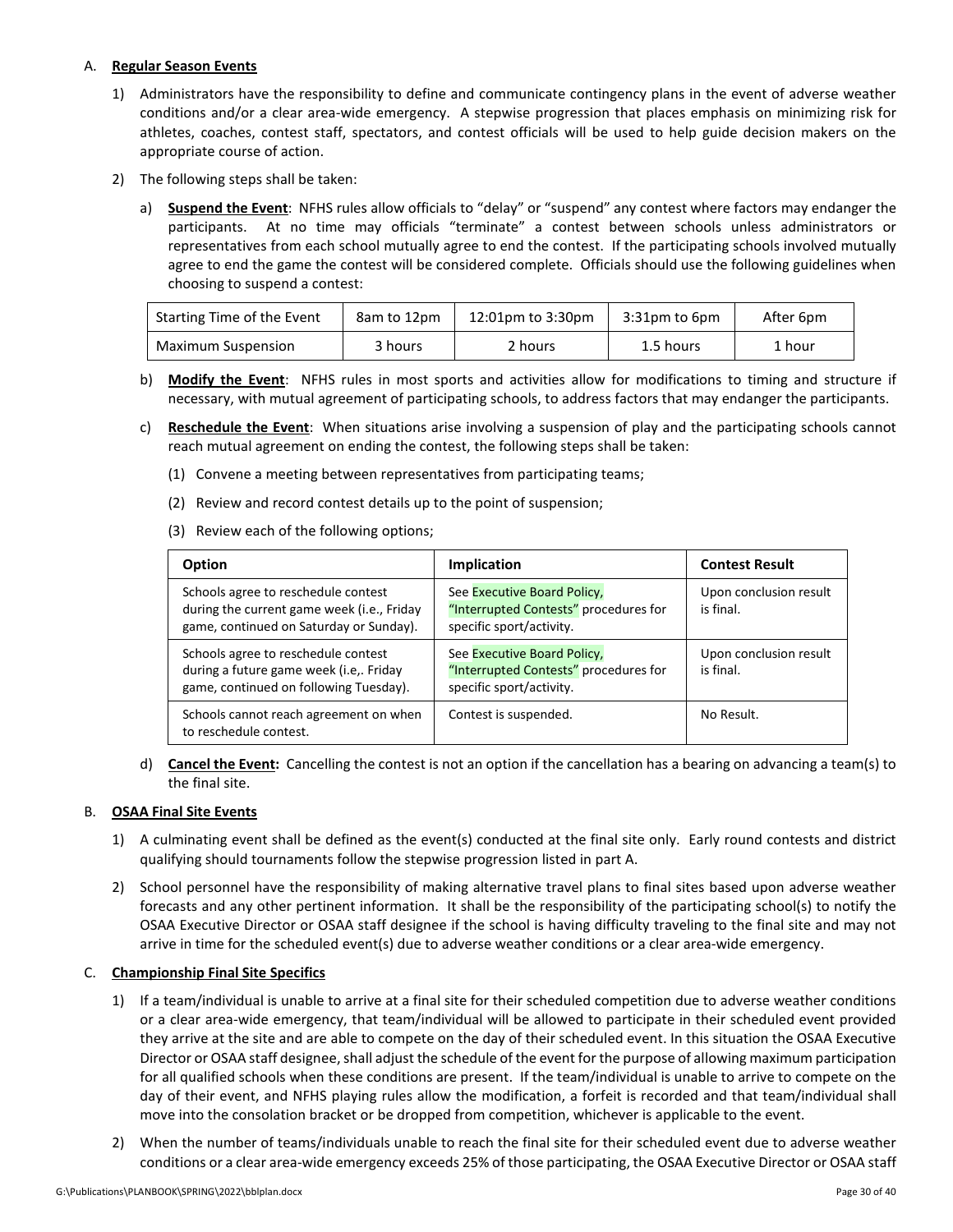designee, shall consider postponement or cancellation of all or part of the event. An alternative schedule shall be determined by OSAA Executive Director or OSAA staff designee. Should the need arise for the schedule of a final site to be altered the next available date, including Sunday, will be used.

- 3) For the purpose of this policy, the TOTAL number of teams/individuals scheduled to attend the final site for that classification shall be the number used from which to obtain the percentage of those needed, regardless of the total number of classifications scheduled to attend the event.
- 4) Note: For the purpose of this policy, when the percentage used results in a number that is not a whole number, the number shall be rounded up to the next whole number. For example, if a tournament is being held for 30 teams, 25% of the total would be 7.5 which would be rounded up to 8.

# D. **Procedures to Follow If Contests at The Final Site Are Rescheduled**

- 1) The OSAA Executive Director or OSAA staff designee has the final authority on final site contest rescheduling.
- 2) If contests are rescheduled on the same day as originally scheduled but at a different site, the semifinal and championship contests will be scheduled at the same time or later than originally scheduled.
- 3) Time between contests may be shortened. Example: If contests were originally scheduled at two-hour intervals, they may be rescheduled at one and one half-hour intervals.
- 4) Individuals/teams shall be granted a minimum of 20 minutes for rest between contests.
- 5) Whenever possible, contests played on the final day of the tournament shall be scheduled to allow individuals/teams to return to their home community that day.
- 6) If during the last scheduled day at the final site, contests are unable to be restarted requiring postponement overnight, only those individuals/teams still in contention for the championship will continue play. Individuals/teams not in contention for the championship shall be awarded a tie for the highest placing that could have been earned if postponement had not been necessary.
- E. Ticket revenue will not be refunded in the event the schedule and/or day(s) of the event are changed due to adverse weather conditions or a clear area-wide emergency.

## **14. [MORATORIUM WEEK](http://www.osaa.org/governance/handbooks/osaa#_Toc456100399)** *(OSAA Handbook, Executive Board Policies) (Revised May 2014)*

- A. Each year a seven-day OSAA Moratorium Week shall be in effect during which there shall be no contact between administrators/coaches/directors/advisors and students involved in any OSAA-sanctioned sport or activity, including cheer, dance/drill, speech, solo music, choir, band/orchestra. In addition, there shall be no high school athletic facility usage by athletic staff and students/teams, including dance/drill and cheer, during the OSAA Moratorium Week. Use of non-athletic facilities by athletic staff is allowed.
- B. Week 4 of the NFHS Standardized Calendar shall be designated as Moratorium Week.Designated OSAA Moratorium Week dates: 2021 July 25- July 31 2022 July 24 – July 30 2023 July 23 – July 29 2024 July 28 – August 3 2025 July 27 – August 2 *2026 July 26 – August 1*
- **1. Q.** During the Moratorium Week, will coaches be allowed any contact with their athletes? **A.** No.
- **2. Q.** During the Moratorium Week, will schools be allowed to have open facilities?
	- **A.** Schools may only host an activity that includes high school students involved in athletics and activities if they have appealed for and been granted permission from the Executive Director prior to the Moratorium Week. Permission shall not be granted for team camps.
- **3. Q.** During the Moratorium Week, will coaches be allowed to have conditioning with their athletes, including working out in the weight room?
	- **A.** No, no contact is allowed.
- **4. Q.** During the Moratorium Week, may students attend camps, clinics, etc.?
	- **A.** Yes, so long as no high school administrators/coaches/directors/advisors are present, and participation is not organized or paid for by the school.
- **5. Q.** Are there any exceptions to this policy?
	- **A.** Yes. There will be an appeals process in place for teams, coached by a high school coach, that have been playing together all summer and have qualified for a post-season event that is taking place during all or part of the Moratorium Week. Approval must be granted by the Executive Director prior to the Moratorium Week.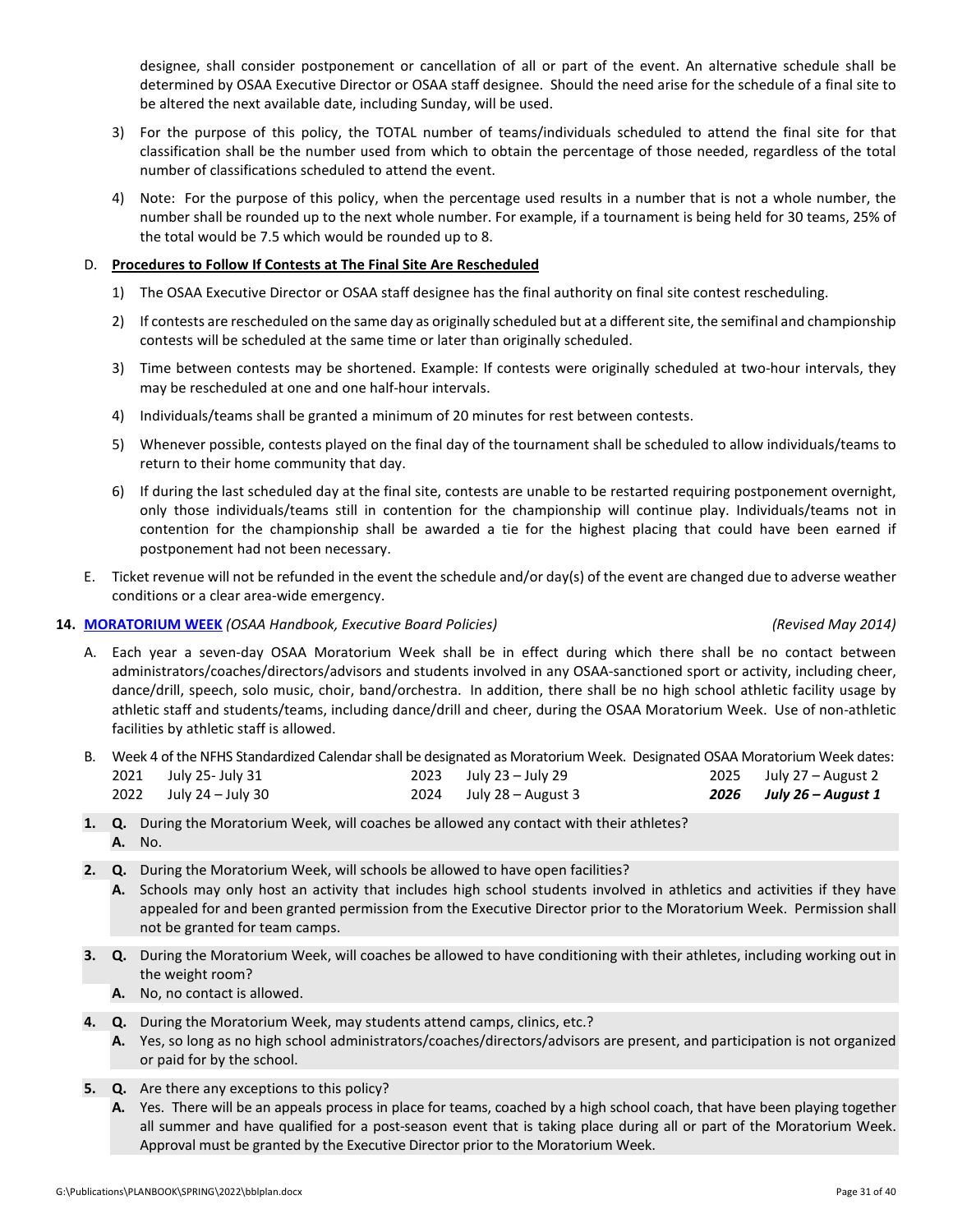- **6. Q.** What is the penalty for a Moratorium Week violation?
	- **A.** The violation penalty will be similar to that assessed for a Rule of Two violation. The standard penalty is a \$500 fine and game suspension for the offending coach.
- **7. Q.** May coaches work with non-high school students during the Moratorium Week? **A.** Yes, but not at a high school venue.
- **8. Q.** May coaches encourage their athletes to work out at another facility during the Moratorium Week? **A.** No. The intent of the policy is that coaches and students take a week off.
- **9. Q.** May a school schedule their athletic physical night, or a similar event, during the Moratorium Week? **A.** No, the school may schedule nothing that is related to OSAA activities.
- **10. Q.** May coaches/student make contact through phone, email, etc., during Moratorium Week?
	- **A.** Yes, but with restrictions. For example, the coach may not ask the student, "What is your workout today?".
- **11. Q.** May a high school coach work with another high school's students during the Moratorium Week? **A.** No. Contact is not allowed by high school coaches with any high school students during the Moratorium Week.
- **12. Q.** May a coach work in any capacity (coaching or not coaching) at a camp during the Moratorium Week? **A.** Yes, but only if there are no high school students at the camp and not at a high school venue.
- **13. Q.** May an outside entity hold an event during Moratorium Week (e.g. youth soccer camp, little league baseball tournament) that utilizes high school athletic facilities?
	- **A.** Yes, provided that no high school students and no members of the high school athletic staff are involved in any capacity (scheduling, supervising, instructing, etc.) with the event.
- **14. Q.** May athletic staff members work in school offices or classrooms during the Moratorium Week, even if they may have contact with students?
	- **A.** Yes, provided that the contact with students is limited to non-athletic pursuits such as schedule changes, registration, etc.
- **15. Q.** At what point does the OSAA consider a person to be a school's coach?
	- **A.** Once a person and a school have verbally agreed that the person will perform coaching duties for the school, he/she is considered to be that schools coach by the OSAA. At that time, all OSAA policies are in effect for that coach until such time that the coach resigns or is notified by the school that they are no longer a coach for that school.
- **16. Q.** May a returning coach work with students outside their designated sports season since the coach working under a oneyear contract and has not signed a contract for the coming year?
	- **A.** No. Once a person becomes a school's coach, the OSAA considers that person to be a coach for the school until such time that the coach resigns or is notified by the school that they are no longer a coach for that school. Coaches who resign and are then brought back in a coaching capacity by the same school in an attempt to circumvent OSAA policy are subject to penalties as outlined in [Rule 5, "Violations of Regulations -](http://www.osaa.org/governance/handbooks/osaa#_Toc456100268) Penalties."

### **15. OFFICIALS – [HOST SCHOOL RESPONSIBILITIES](http://www.osaa.org/governance/handbooks/osaa#_Toc456100410)** *(OSAA Handbook, Executive Board Policies) (Revised Winter 2014)*

A game manager shall be designated by the host school for all contests in sports that use certified officials. A member of the coaching staff of the home team is not eligible to serve as game manager during a varsity contest at which he or she is coaching. A coach of a sub-varsity team may act as the game manager at a sub-varsity contest at which he or she is coaching. The game manager shall wear easily recognizable identification, shall be physically present and / or readily accessible by phone, and shall be responsible for:

- A. Designating reserved parking for officials as close as possible to the contest site where available if requested by the commissioner of the Local Association providing the officials;
- B. Designating dressing facilities for officials where available if requested by the commissioner of the Local Association providing the officials;
- C. Monitoring and responding to inappropriate crowd conduct during and after the contest; and
- D. Providing an escort to the designated dressing facilities or vehicle for officials following each contest unless that offer is declined.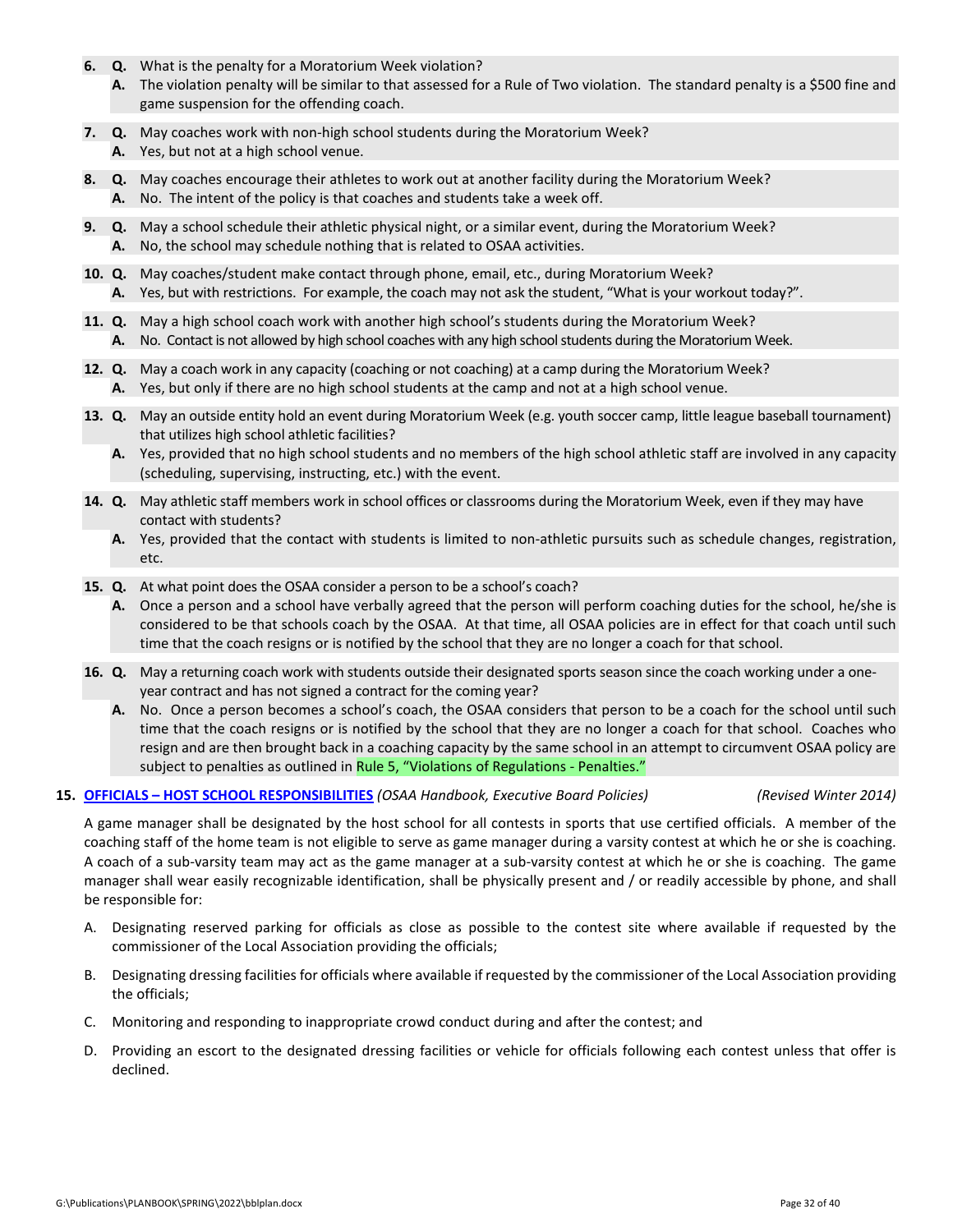### **16. [REPORTING SCHEDULES, ROSTERS](http://www.osaa.org/governance/handbooks/osaa#_Toc456100424) AND RESULTS** *(OSAA Handbook, Executive Board Policies) (Revised Summer 2020)*

### A. **Schedules**.

- 1) **Team Sports**. It shall be the responsibility of each member school to submit varsity team schedules to the OSAA through *<http://www.osaa.org/>* prior to the first contest date of that sport's season. Varsity schedules are required for the following OSAA-sanctioned sports: football, boys' soccer, girls' soccer, volleyball, boys' basketball, girls' basketball, baseball, softball. Subsequent changes to each varsity team's schedule shall be submitted as they occur throughout the season.
- 2) **Wrestling***.* It shall be the responsibility of each member school to input varsity team schedules into the assigned TrackWrestling team profile prior to the first contest date. Subsequent changes to the schedule shall be submitted as they occur throughout the season.
- 3) **Tennis***.* It shall be the responsibility of each member school to input varsity team schedules into the assigned Tennis Reporting System *[\(http://www.tennisreporting.com\)](http://www.tennisreporting.com)* team profile prior to the first contest date. Subsequent changes to the schedule shall be submitted as they occur throughout the season.

#### B. **Rosters.**

1) **Team Sports.** It shall be the responsibility of each member school to submit varsity team sport rosters to the OSAA through *<http://www.osaa.org/>* prior to the first contest date of that sport's season. Varsity rosters are required for the following OSAA-sanctioned sports: football, boys' soccer, girls' soccer, volleyball, boys' basketball, girls' basketball, baseball, softball. Subsequent changes to each varsity team's roster shall be updated as they occur throughout the season.

### C. **Results***.*

- 1) **Team Sports**. The host school is required to report the result of each varsity contest through *<http://www.osaa.org/>* by 10pm on the day the contest is played. In neutral site contests, the designated home team shall report the result. In the case where an OSAA member school is competing outside of Oregon, it is the responsibility of the member school to report the result. Reports of varsity scores are required for the following OSAA-sanctioned sports: football, boys' soccer, girls' soccer, volleyball, boys' basketball, girls' basketball, baseball, softball.
- 2) **Wrestling***.* Member schools shall verify after all Varsity dual meets and Varsity tournaments (individual and dual meet formats) that complete results are entered into the school's assigned TrackWrestling team profile and have been accepted. It is highly recommended, but not required, that all events be scored live using TrackWrestling. If the host school does not score the event live using TrackWrestling, then the host school has the responsibility for inputting results for all participating teams within 24 hours after the conclusion of the event. In the case where an OSAA member school is competing outside of Oregon, it is the responsibility of the member school to input the results.
- 3) **Tennis***.* Member schools shall verify after all Varsity dual meets and Varsity tournaments (individual and dual meet formats) that complete results are entered into the school's assigned Tennis Reporting System *[\(http://www.tennisreporting.com\)](http://www.tennisreporting.com)* team profile and have been accepted. The host school has the responsibility for inputting results for all participating teams within 24 hours after the conclusion of the event. In the case where an OSAA member school is competing outside of Oregon, it is the responsibility of the member school to input the results.
- D. **Consequences of Failure to Report Complete Schedules or Rosters**. Failure to report a complete schedule or a varsity team sport roster shall be punishable by fines, forfeiture and/or other penalties as determined by the OSAA Executive Board.
- E. **Consequences of Failure to Report Results**. Failure to report results shall cause the following progressive sanction(s) process for each individual incident and in the time stated. Failure to report results by the  $3<sup>rd</sup>$  Level shall be punishable by fines, forfeiture and/or other penalties as determined by the OSAA Executive Board.

### 1) **Team Sports**:

- a)  $1<sup>st</sup>$  Level Reminder Email (1<sup>st</sup> day after scheduled contest)
- b)  $2^{nd}$  Level Warning Email ( $2^{nd}$  day after scheduled contest)
- c)  $3^{rd}$  Level Probation Email (3<sup>rd</sup> day after scheduled contest)

### 2) **Wrestling and Tennis:**

- a)  $1^{st}$  Level Reminder Email (5<sup>th</sup> day after scheduled contest)
- b)  $2^{nd}$  Level Warning Email (6<sup>th</sup> day after scheduled contest)
- c)  $3<sup>rd</sup> Level Production Email (7<sup>th</sup> day after scheduled contest)$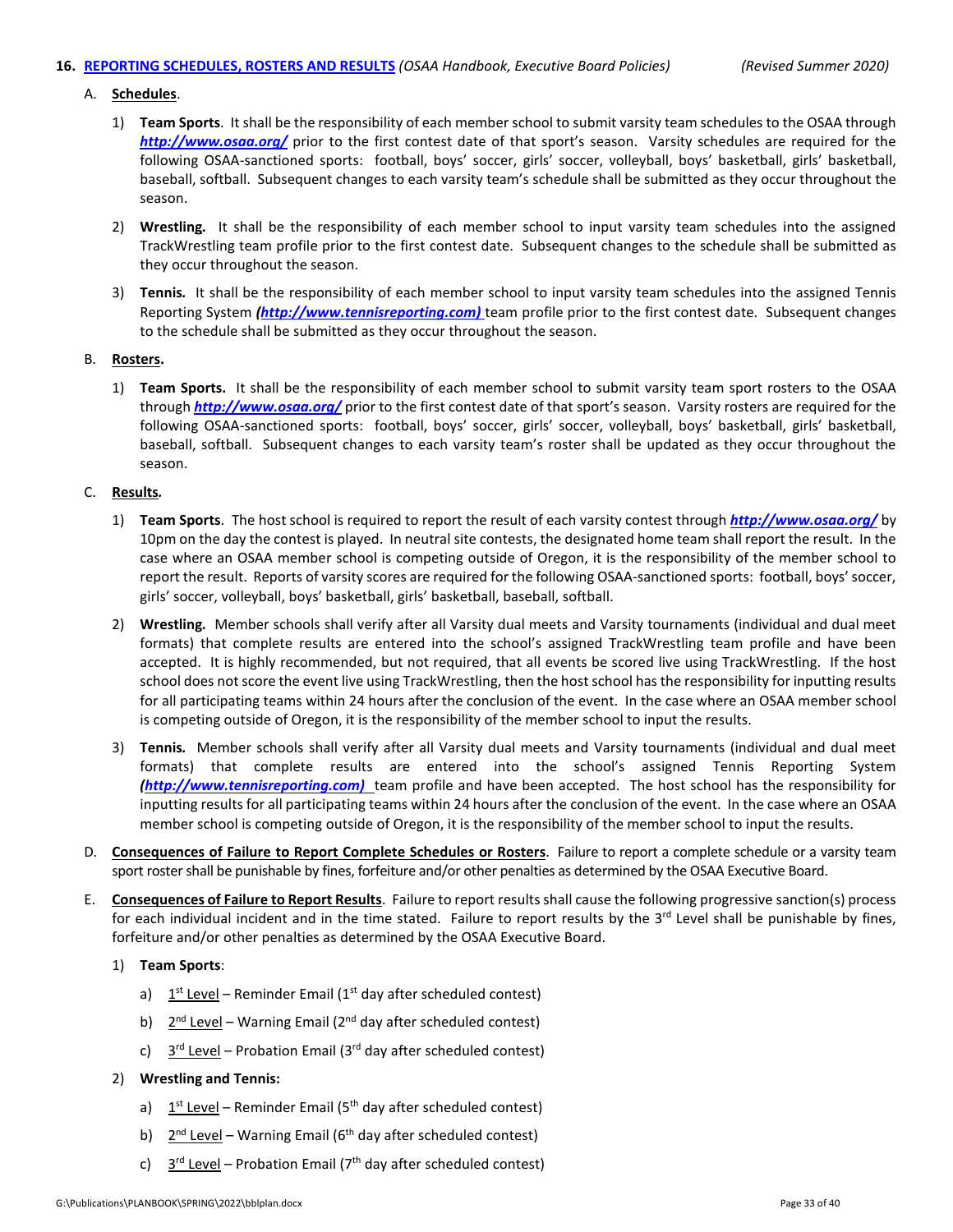#### **17. [SHARED FACILITIES](http://www.osaa.org/governance/handbooks/osaa#_Toc456100428)** *(OSAA Handbook, Executive Board Policies)* **[\(Shared Facility Request\)](http://www.osaa.org/governance/forms)** *(Fall 2015)*

# Member schools are permitted to share practice and/or competition facilities with other teams with prior approval from the OSAA. Schools requesting a shared facility are required to submit a "Shared Facility Request" for approval prior to the facility being utilized by different groups at the same time. This policy prohibits practice or competition to or between groups approved to share a facility. It is recommended that each team have their own coaching staff and that staggered practice times be utilized when possible.

#### **18. [STATE CHAMPIONSHIPS –](http://www.osaa.org/governance/handbooks/osaa#_Toc456100456) RANKINGS** *(OSAA Handbook, Executive Board Policies) (Revised Fall 2018)*

The OSAA shall use a ranking system to place qualifying teams on to OSAA State Championship brackets in the following team sports: football, boys' soccer, girls' soccer, volleyball, boys' basketball, girls' basketball, baseball and softball. Specifics regarding the ranking system and its implementation are listed below.

- A. **Overall OSAA Ranking**. The overall OSAA ranking system shall be a combination of a Rating Percentage Index (RPI) system and the Colley Rating system. Each team will have an RPI Rank and a Colley Rank that will be averaged to create their overall OSAA Ranking. The Colley Rank will be used to break ties between teams with the same OSAA Ranking.
- B. **Rating Percentage Index (RPI)**. Factors included are wins, losses, ties and location of the contest (home, neutral, away). Score differential and rewards/penalties for playing teams outside one's classification are not a part of the RPI system.
	- 1) **Weighting of Contests**. The weight of a particular contest in the RPI system is determined by its location.

| 8. Home Win – .8 of   | Road Win $-1.2$ of 1.2 | Neutral Site Win $-1.0$ of 1.0 |
|-----------------------|------------------------|--------------------------------|
| Home Tie – .4 of .8 . | Road Tie $-$ .6 of 1.2 | Neutral Site Tie - .5 of 1.0   |
| Home Loss – 0 of 1.2  | Road Loss $-0$ of .8   | Neutral Site Loss $-$ 0 of 1.0 |

- 2) **Percentage Breakdown**. The RPI system factors a team's weighted winning percentage (35%) and a team's opponents' winning percentage (65%) to create a team's RPI ranking.
- C. **Colley Rating**. This system is based on winning percentage, which is adjusted for a team's strength of schedule. Only games against opponents within the same classification or one classification away are included in the formula. When this system is expanded to include all teams in a classification or one classification away, a linear system is created with the same number of variables as there are equations. The result of the calculations is a rating for each team that measures the team's winning percentage against the strength of its opponents and the interactions of their opponents with all teams within the classification or one classification away.
- D. **Results**. Wins and losses shall be included in the rankings for all team sports. Ties shall only be included for boys' and girls' soccer.
	- 1) **Endowment Games**. Results from contests designated as Endowment Games shall be included.
	- 2) **Independent Status Teams**. Results from contests that have been granted Independent Status by the OSAA shall be included.
	- 3) **Forfeits**. Forfeits shall be included and counted as a loss for the forfeiting team and a win for the team receiving the forfeit victory. However, in the RPI system, computation of opponents' winning percentage (OWP) shall not include the results of any forfeits where the result of the contest changes due to the forfeit. Contests that have been legally played (using eligible players, etc.) shall not be counted as forfeits in the rankings, regardless of a league/district's standard operating procedures.
	- 4) **Out of State Teams**. In the RPI system, results from contests against out of state teams shall be included in a team's weighted winning percentage and a team's opponents' winning percentage only. Schools are strongly encouraged to utilize the Out-of-State Opponent form in order to have direct, regular contact with these teams.
	- 5) **Out of Country Teams**. In the RPI system, results from contests against out of country teams shall not be included, except for contests against teams who are members of NFHS Affiliate Associations (e.g., Canadian provinces, U.S. territories, etc.) which shall be treated like contests against out of state teams.
	- 6) **Contests vs. Teams Whose Classification's Rankings Are Frozen**. Results from contests involving any team whose classification's rankings are already frozen shall not be included in the rankings.
	- 7) **Contests vs. Teams More Than One Classification Away**. In the RPI system, results from contests added to a team's schedule after a certain date each season *(Fall – Sept. 15; Winter – Dec. 22; Spring – Apr. 6)* vs. a team more than one classification away shall not be included in the rankings. **NOTE**: bracketed contests at tournaments are not affected by this policy.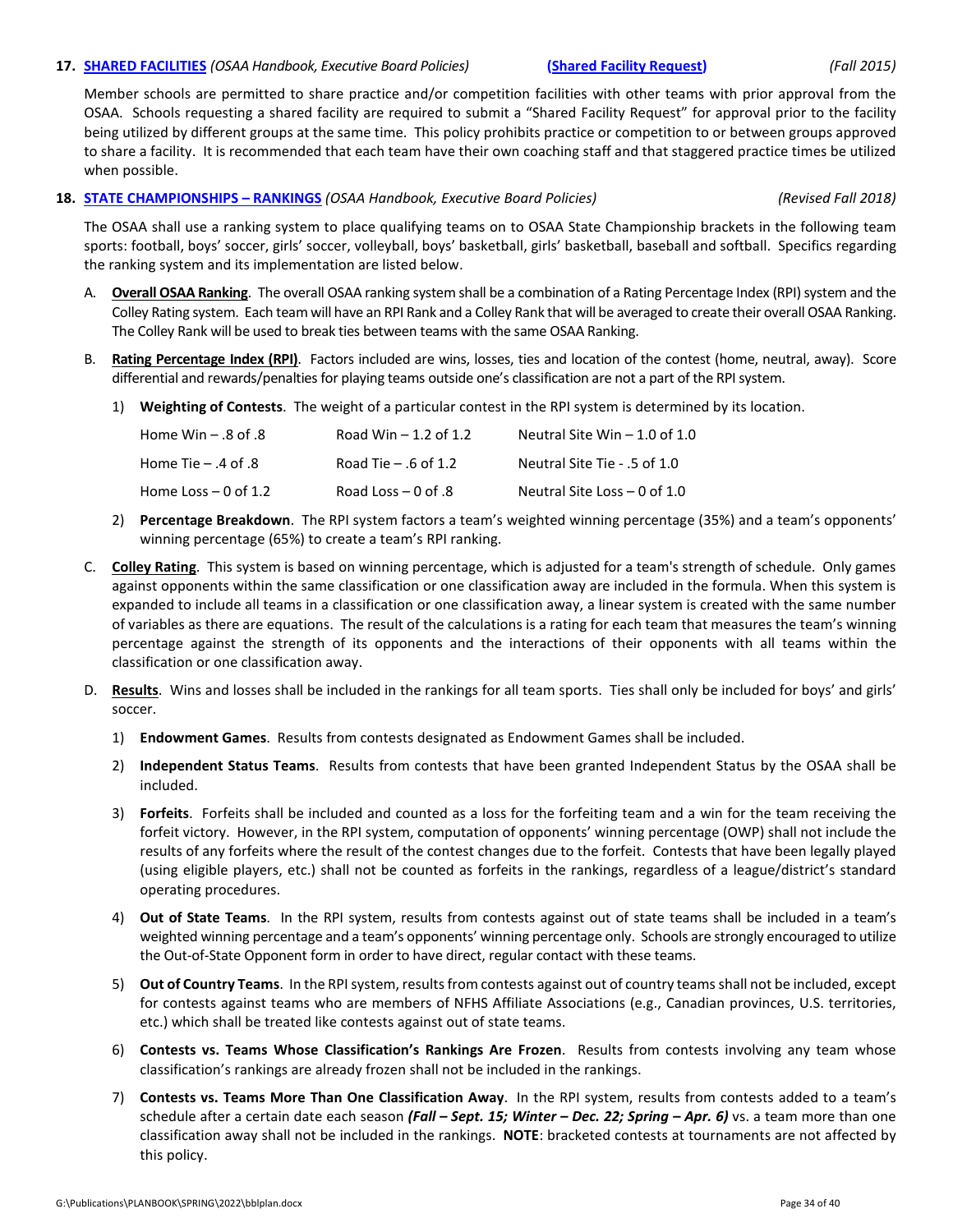- 8) **Contests Added After a Certain Date***.* Results from contests added to a team's schedule after a certain date each season *(Fall – Sept. 29; Winter – Jan. 12; Spring – Apr. 13)* shall not be included in the rankings. **NOTE**: Contests not affected by this policy include bracketed contests at tournaments, league tiebreakers, and district/league tournaments. Schools may apply for an exception to OSAA Staff in extenuating circumstances.
- 9) **Volleyball Pool Play**. Results from pool play in volleyball tournaments shall not be included.
- 10) **Football**. Results from contests between football teams of differing on field participants (11-player, 8-player, 6-player) shall not be included.
- 11) **JV Teams**. Results from contests against JV teams shall not be included.
- 12) **Alumni Teams**. Results from contests against alumni teams shall not be included.
- 13) **Jamborees**. Results from jamborees shall not be included.
- 14) **Cancellations**. Results from contests that are cancelled shall not be included.
- E. **Home/Away Designation**. Since the RPI system factors in where a contest is played, it is important that schools correctly designate this information when reporting schedules and results, especially for tournaments. Tournament play shall be considered a neutral site, except for contests played by the tournament host at its home venue. Baseball and softball contests, even those played as part of a tournament, shall not be listed as neutral due to the fundamental difference associated with being the home team in those sports (advantage of batting last).
- F. **Ranking Timelines**. The rankings for each team sport shall be available to the public through the OSAA website beginning with the first contest date of each sports season. Rankings shall be frozen on the following dates for each classification in each team sport:

| Sport (includes all games played on that day)    | <u>6A</u>     | <u>5Δ</u>    | <u>4Α</u>     | <u>3A</u>    | <u>2A</u>     | <u>1Δ</u>     |
|--------------------------------------------------|---------------|--------------|---------------|--------------|---------------|---------------|
| Volleyball - Rankings Freeze Date (10pm)         | Sat, Oct 23   | Tues, Oct 26 | Thurs, Oct 21 | Tues, Oct 26 | Tues, Oct 26  | Sat, Oct 23   |
| Soccer - Rankings Freeze Date (10pm)             | Tues, Oct 26  | Sat, Oct 30  | Tues, Oct 26  | Sat, Oct 30  | Sat, Oct 30   | Sat, Oct 30   |
| Football - Rankings Freeze Date (10pm)           | Fri, Oct 29   | Fri. Oct 29  | Sat, Oct 30   | Sat, Oct 30  | Sat, Oct 30   | Fri, Oct 29   |
| Basketball (Boys) - Rankings Freeze Date (10pm)  | Fri, Feb 25   | Tues, Mar 1  | Tues, Feb 22  | Sat, Feb 19  | Sat, Feb 19   | Sat, Feb 19   |
| Basketball (Girls) - Rankings Freeze Date (10pm) | Sat. Feb 26   | Wed, Mar 2   | Tues, Feb 22  | Sat, Feb 19  | Sat, Feb 19   | Sat, Feb 19   |
| Baseball/Softball - Rankings Freeze Date (10pm)  | Thurs, May 19 | Sat, May 21  | Mon, May 16   | Sat, May 21  | Thurs, May 19 | Thurs, May 19 |

- G. **Breaking Ties in the Overall Rankings**. In the event of a tie in the final overall OSAA Rankings, the teams' Colley Rank will be used to break the tie. Although the Colley Ratings are displayed to the thousandths, the Colley Ratings shall be extended to as many digits as possible in order to break the tie. If a tie still exists, then head-to-head competition shall decide the higher overall OSAA ranking. If a tie still exists, the RPI ranking shall be extended to as many digits as possible in order to break the tie. If that does not resolve the tie, the RPI ranking shall be extended to as many digits as possible for each of the following components in this order: winning percentage, weighted winning percentage, opponents' winning percentage. If a tie still exists, a coin flip by the OSAA staff shall decide the higher overall OSAA ranking.
- H. **Home Games for League Champions**. League champions at the 6A, 5A, 4A, 3A, 2A and 1A classifications shall be guaranteed a home game in their first state playoff contest, provided that the league champion finished in the top 16 of the final frozen rankings. Only one team per league will be considered the league champion under this policy; ties must be broken by the league. League champions meeting this criterion shall be moved up in the rankings the least number of places in order to ensure a home game (e.g., a league champion ranked #13 in the final frozen rankings shall be moved up to #8 and affected teams will shift down accordingly). League champions not meeting this criterion shall not be moved. **Note**: Division champions of football special districts with at least 11 teams that have split into two divisions shall be treated as a league champion for the purpose of this policy.
- I. Avoiding Same League Matchups in 1<sup>st</sup> Round. The OSAA Staff shall make adjustments to the bracket to avoid teams from the same league matching up in the 1<sup>st</sup> Round. At the 1A level in volleyball and basketball, adjustments to the bracket shall be made beginning in the Round of 16 to avoid same league matchups. **Note**: Divisions in football special districts with at least 11 teams that split into two divisions shall be considered different leagues for the purpose of this policy. The following process shall be used:
	- 1) Always move the lower ranked team when a conflict occurs.
	- 2) Never take a home game away from a team when trying to resolve a conflict.
	- 3) Make a total of three moves for a team to try and fix the conflict.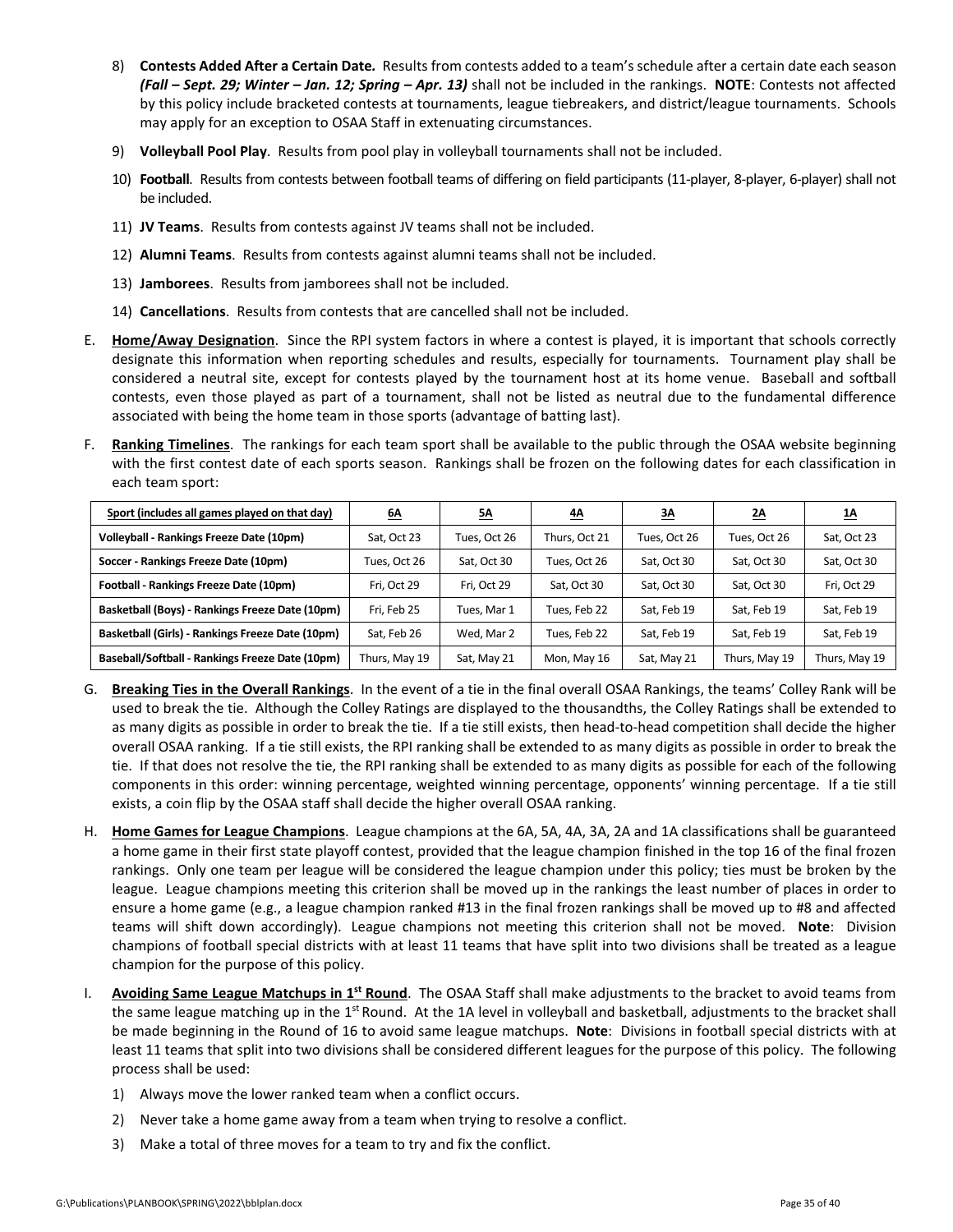- 4) The three moves must move downward, if possible (e.g., #23 shifting with #24, #25, #26).
- 5) If there is not room to move downward (e.g., #32 is the conflict in a 32-team bracket), then move upward.
- 6) If the conflict is not resolved after a total of three moves, no change shall be made to fix the conflict.
- J. **Placing Teams on the OSAA Bracket**. Once any adjustments are completed per sections H and I above, teams shall be assigned an adjusted playoff ranking (APR) and placed on the bracket accordingly (e.g., 1-32, 1-16, etc.). In football only, if a non-league champion state qualifying team does not have four rankable contests, they will be placed in the last possible APR seed.
- **19. STATE CHAMPIONSHIPS – [SUPPORT GROUP POLICIES](http://www.osaa.org/governance/handbooks/osaa#_Toc456100458)** *(OSAA Handbook, Executive Board Policies) (Revised Fall 2017)*

Following are the support group policies as adopted by the Executive Board regarding state championships:

- A. **Admission***.* Members of support groups shall be given complimentary admission from game management for contests during which their school is participating. Members shall enter the facility in uniform as a group and must be accompanied by their coach/director for verification.
	- 1) **Cheerleading***.* The number of cheerleaders permitted is limited to members of the varsity cheer team for that sport season. Venue space, as determined by game management, may limit the number of cheerleaders able to cheer on the sideline. Squad size for routines performed prior to the contest, during timeouts and for halftime entertainment may exceed the venue sideline limit so long as the additional members return to the stands when the contest resumes.
- B. **Pep Band Expectations***.* The purpose of performances by pep bands at athletic events is to entertain, promote school spirit and support cheerleaders in providing positive crowd participation activities. All members of the pep band are expected to exhibit the highest standards of good sportsmanship.
	- 1) Musical selections including rhythmic percussion cadences in support of cheerleaders may be performed only during the following times:
		- a) Prior to the game.
		- b) During time outs.
		- c) Between quarters or at halftime.
		- d) Following the game.
		- e) Exceptions:
			- (1) Rhythmic percussion cadences in support of cheerleaders may be performed during play at outdoor venues only.
			- (2) No musical selections may be performed during injury time outs.
	- 2) Amplified instruments are permitted at basketball contests unless the State Championship Director determines that space availability or distance to an electrical outlet precludes its use. The State Championship Director has the authority to control the volume of any amplified instrument.
	- 3) If two pep bands are playing at an athletic contest, the groups shall alternate performances and split the halftime. In football, the performance time after a touchdown or point after goes to the band representing the school that has scored regardless of which band performed last. The directors of the two groups shall meet prior to the contest to confirm how the time will be shared.
- C. **Halftime Entertainment***.* The following halftime procedures shall be utilized:
	- 1) **Basketball***.*
		- a) Schools participating in the Basketball State Championships will be given first choice to entertain during halftime intermission of all basketball games. Other schools will be considered in order of application received. It shall be understood that schools not participating in the state championships shall not bring a band.
		- b) All halftime entertainment must be approved by the State Championship Director.
		- c) Individuals or groups shall provide their own equipment for music accompaniment.
		- d) Total halftime entertainment shall not exceed eight minutes.
		- e) Participating schools are to mutually agree on how the eight-minute halftime is to be shared.
		- f) The facilities will not be blacked out nor will fire of any nature be permitted for entertainment.
		- g) Individuals or groups must wear appropriate gym floor shoes.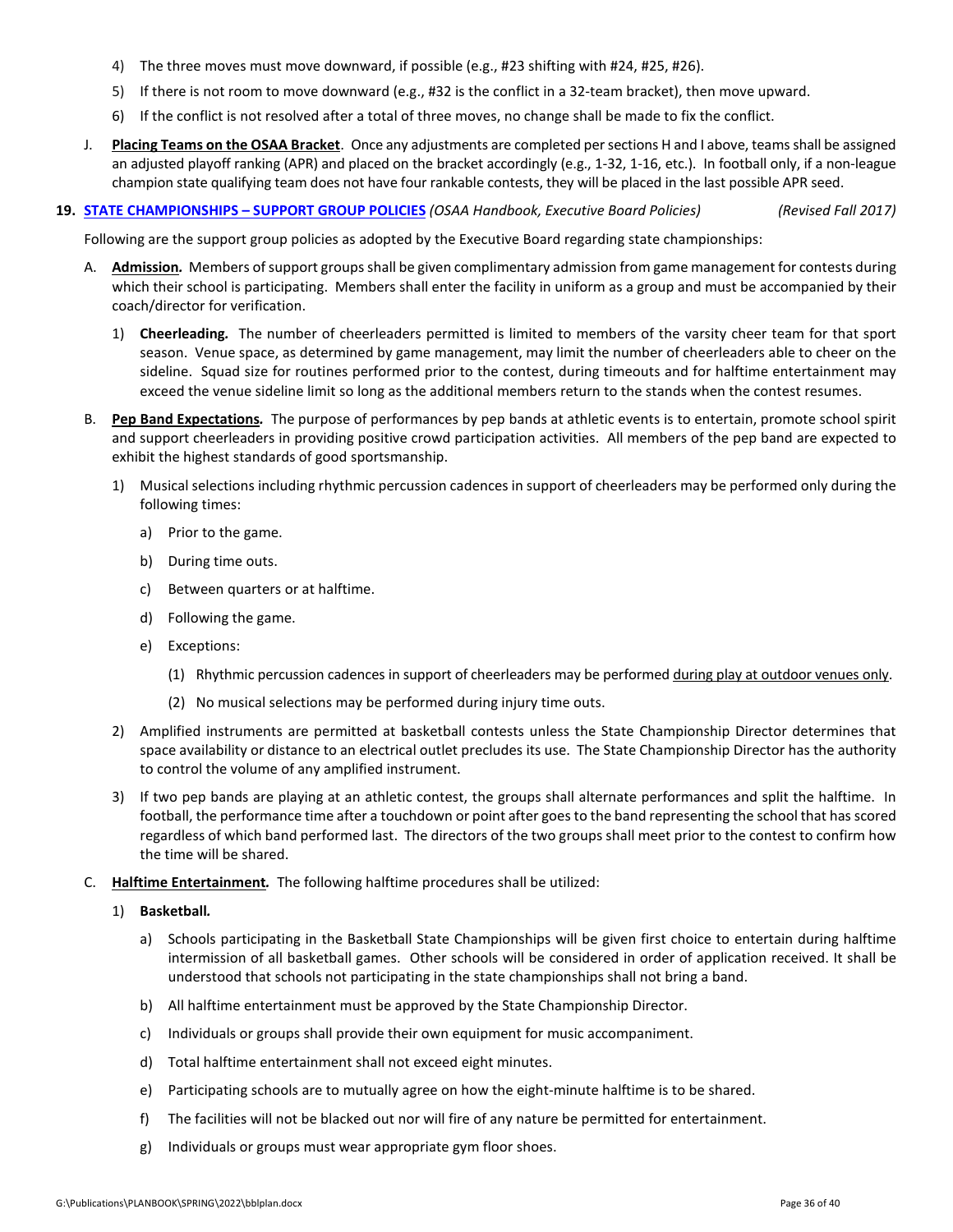h) Questions concerning halftime entertainment shall be directed to the State Championship Director.

#### 2) **Football***.*

- a) Halftime entertainment shall be approved by game management.
- b) If special announcer is required for support group performances, previous arrangements shall be made with game management in order to gain access to public address system.
- c) Advisor of the support group shall give exact number of seats needed to game management.
- d) Total halftime entertainment shall not exceed 14 minutes (See below).
- e) The game clock shall be in operation during halftime and shall be started at the conclusion of the first half. Clock will show 15 minutes (See below).
- f) The visiting school support group shall perform first (unless the two schools mutually agree otherwise) and shall be prepared to start performance within 30 seconds after end of first half. Performance by visiting school support group may not exceed seven minutes, including time to get on and off the field.
- g) The second support group shall be prepared to start performance within 30 seconds after the first support group clears the field. The second support group performance may not exceed seven minutes, including time to get on and off the field (See below).
- h) The field shall be cleared for mandatory three-minute warm-up drills by the two teams.
- i) Delaying the start of the second half shall be subject to reprimands and/or penalties by the Executive Board.
- j) If game management wishes to extend the halftime entertainment per the National Federation Rules Book, two minutes shall be added to each performance (total time of 18 minutes instead of 14 minutes) and clock will show 20 minutes at start of halftime.
- 3) **Soccer***.* Same as for football, except total time for entertainment at halftime is eight minutes (four minutes for each school support group).

#### **20. [WITHDRAWAL DURING A COMPETITION](http://www.osaa.org/governance/handbooks/osaa#_Toc456100494)** *(OSAA Handbook, Executive Board Policies)*

- A. Removal of a team from competition prior to completion of that competition shall be considered a gross act of unsportsmanlike conduct.
- B. In such a case, the school shall forfeit the contest and an administrator and the coach responsible for the action shall appear before the Executive Board at its next regularly scheduled meeting. See Executive Board Policies, "Withdrawal from State Championships" for additional information.

#### **Rule 3 – Contests – [Sportsmanship –](http://www.osaa.org/governance/handbooks/osaa#_Toc456100266) Crowd Control** *(OSAA Handbook, Rules)*

- **3.1.** The arrangement of all festivals, meets, contests or championships is the responsibility of the superintendent, assistant superintendent or high school principal, subject to the Regulations of the Association.
- **3.2.** When a festival, meet, contest or championship is in progress, the National Federation of State High School Associations (NFHS) rules governing such activities shall apply, except for specific deviations as approved by the Executive Board.
- **3.3. Sportsmanship Responsibility**. The high school administration, coach and other responsible officials of each member school shall take all reasonable measures to ensure that the school's coaches, players, students and spectators maintain a sportsmanlike attitude at all events so that events may be conducted without unreasonable danger or disorder. All cheers, comments and actions shall be in direct support of one's team. Discriminatory harassment and bullying behavior will not be tolerated. Discrimination is defined as (OAR 581-021-0045(1)(a) "any act that unreasonably differentiates treatment, intended or unintended, or any act that is fair in form but discriminatory in operation, either of which is based on age, disability, national origin, race, color, marital status, religion, sex, and sexual orientation." Harassing conduct may take many forms, including verbal acts and name-calling; graphic and written statements, which include use of cell phones or the Internet; or other conduct that may be physically threatening, harmful, or humiliating. Examples include but are not limited to hazing, intimidation, taunting, bullying, cyberbullying or menacing another, or engaging in behavior deemed by the member school to endanger the safety or well-being of students, employees, self or others. Harassment does not have to include intent to harm, be directed at a specific target, or involve repeated incidents. Harassment creates a hostile environment when the conduct is sufficiently severe, pervasive or persistent, so as to interfere with or limit the ability to participate in or benefit from the services, activities, or opportunities offered by a school. This includes the use of, or engagement in, abusive verbal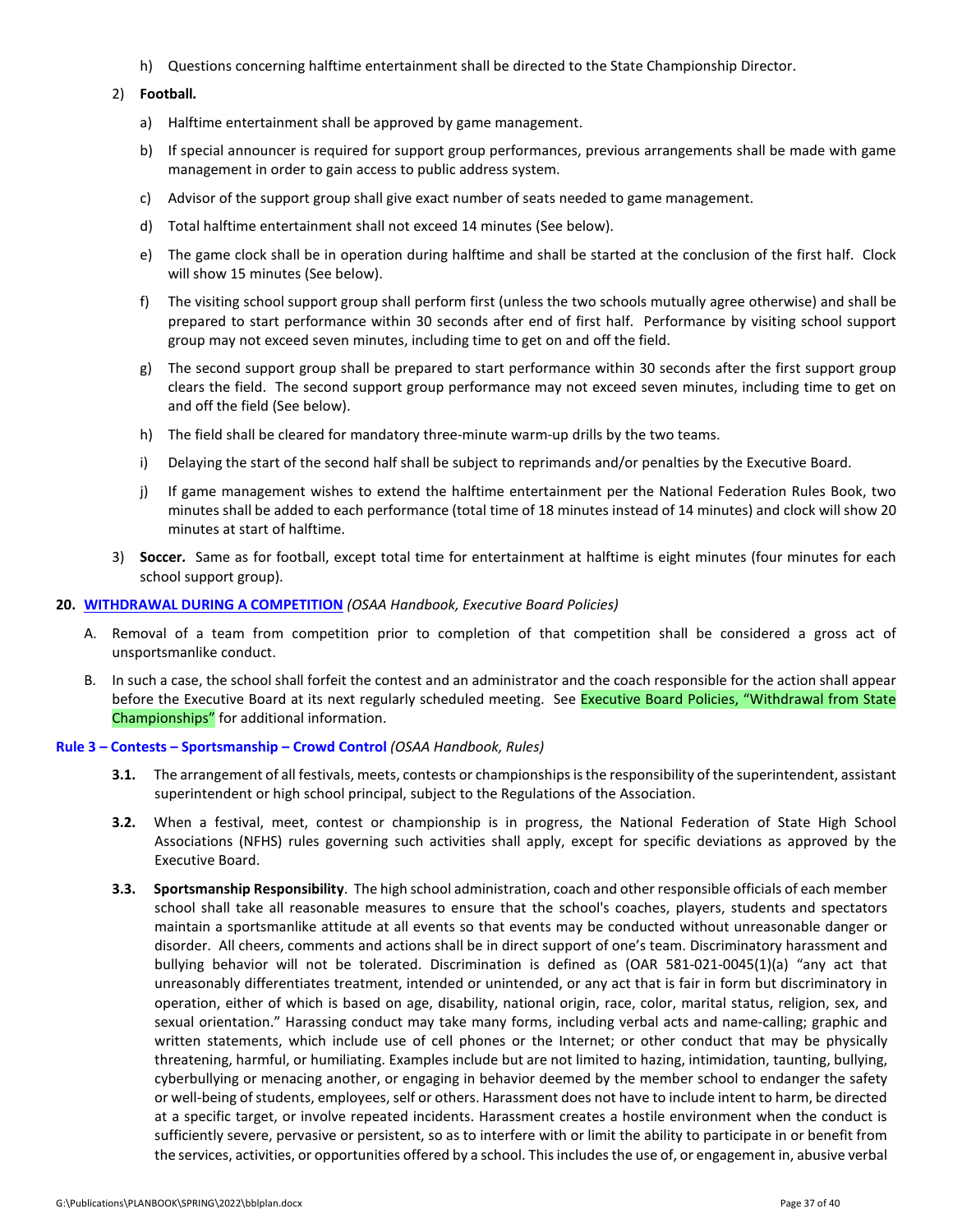expression or physical conduct, especially if that conduct interferes with the performance of students, staff, event officials or sponsors of interscholastic activities.

- **3.4. Spectator Conduct***.* The following expectations regarding spectator conduct at all OSAA sanctioned events, including regular and post season competition, are provided. Those violating or threatening to violate the following Association rules or site management spectator conduct expectations, may be ejected from the premises, issued a trespass citation, excluded from sanctioned activities temporarily or permanently and/or referred to law enforcement officials.
	- **3.4.1.** All cheers, comments and actions shall be in direct support of one's team. No cheers, comments or actions shall be directed at one's opponent or at contest officials. Some examples of unacceptable conduct include but are not limited to disrespecting players by name, number or position; negative cheers or chants; throwing objects on the playing surface; use of derogatory or racially explicit language; discriminatory harassment or conduct that creates a hostile environment that is disruptive to the educational environment.
	- **3.4.2.** Spectators shall not be permitted to use vulgar/offensive or racially/culturally insensitive language or engage in any racially/culturally insensitive action.
- **3.5. Complaint Process***.* The OSAA will sanction schools whom it has found negligent in the duties of reasonably protecting those involved in interscholastic activities from derogatory or inappropriate names, insults, verbal assaults, profanity, ridicule or engaging in behavior deemed by the member school to endanger the safety or well-being of students, employees, self or others.
	- **3.5.1.** OSAA will acknowledge receipt of the complaint within 48 hours.
	- **3.5.2.** OSAA may prioritize the investigation of complaints based on information received.
	- **3.5.3.** Complaints deemed to be employee or student discipline matters only shall be returned to the complainant. Matters of employment and/or employee discipline which can best be resolved through the school district's complaint process include but are not limited to playing time, team level assignments (Varsity/JV), assignment of a student to a specific coach, equipment use, or dissatisfaction with a contract or payment term. Matters of student discipline which can best be resolved through the school district's complaint process include but are not limited to academic eligibility, drug/alcohol use, playing time or playing position, specific workout requirements, or dissatisfaction with a calendar, schedule or event location.
	- **3.5.4.** Complaints must include the complainant's name and contact information (phone and email or mailing address). Anonymous complaints shall not be considered.
	- **3.5.5.** Every effort will be made to complete the investigation process within 30 days; however, should the investigation require more time, a 30-day status update shall be provided.
	- **3.5.6.** To assist in investigation of the complaint, complainants are asked to note the following:
		- **(a)** Complaints are only accepted on the official online form and each section of the Complaint Form must be completed. *[\(Complaint Form\)](http://www.osaa.org/forms/complaint)*
		- **(b)** Complaints which are determined to be outside the scope of the OSAA will be returned to the complainant via the contact address provided. See [Rules, Rule 3.5.3.](http://www.osaa.org/governance/handbooks/osaa#_Toc456100266) for guidance.
		- **(c)** Whenever possible, provide first-hand accounts, with names and contact information of witnesses.
- **3.6. Sportsmanship Violations/Penalties**. When the coaches, players, students, staff or spectators of any member school engage in unsportsmanlike conduct, discriminatory harassing behaviors, act in a manner disruptive to the school environment, or cause disorder or infliction of damage to persons or property in connection with any festival, meet, contest or championship sponsored by this Association, the Executive Board may treat such acts as a violation by the school of the Rules of the Association and the school shall be subject to penalty. Penalties may vary depending on the actions taken by the school and/or school district during and after the event as it relates to trespassing spectators involved, removing players/coaches from the team for a period of time, requiring additional education/training, etc. Upon a ruling by the Executive Director or by the Executive Board the member school may be subject to probation, mandatory appearance before the Executive Board, required plan of action, forfeitures, fines, lack of institutional control penalties, suspension of membership or expulsion from the Association as determined by the Executive Board. The Executive Director or the Executive Board may determine that no penalties are necessary when an incident has been handled appropriately and in a timely fashion by the school and/or district.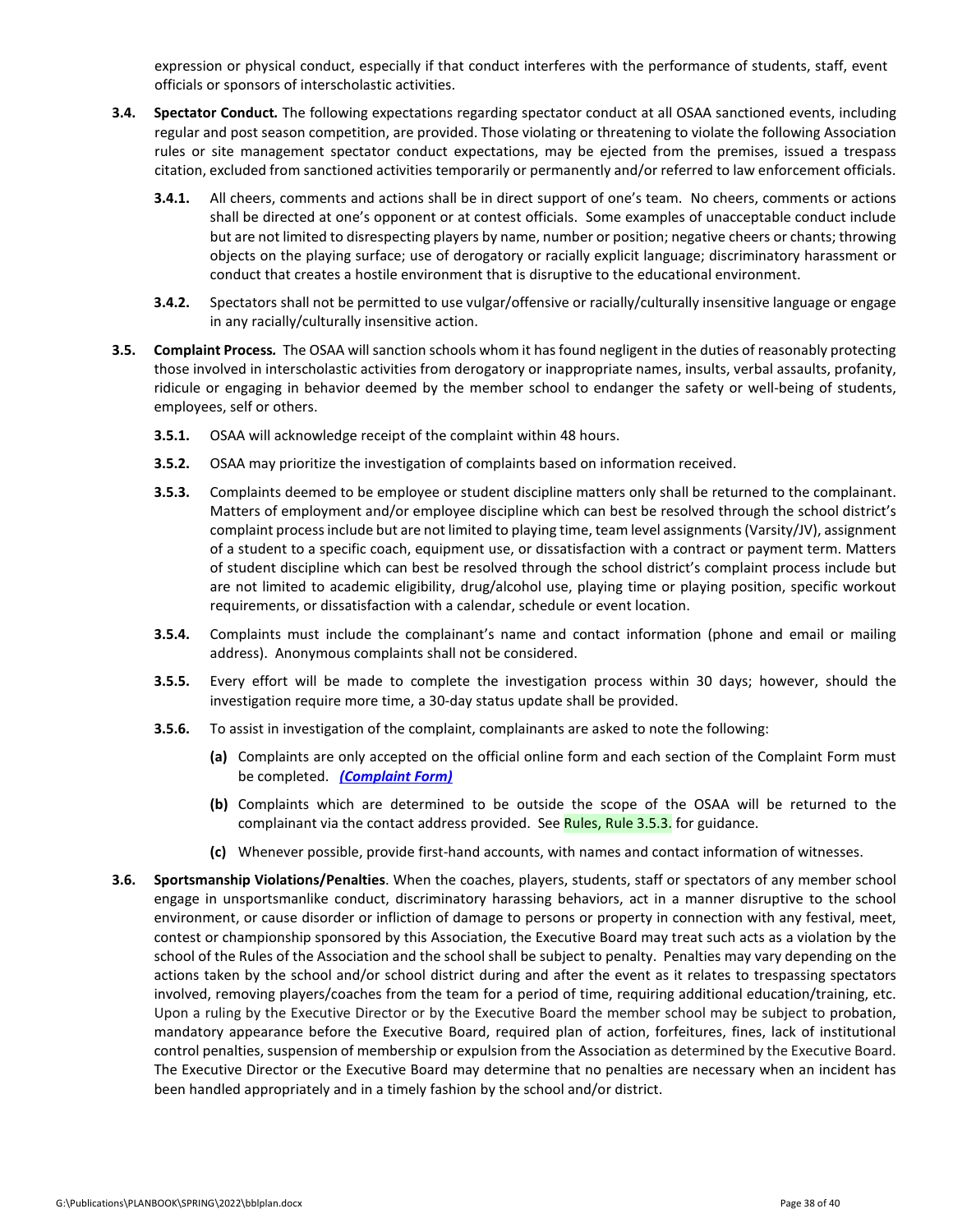- **1. Q.** Is the host school exclusively responsible for crowd control?
	- **A.** No. While the host school for any activity must assume a primary responsibility for the physical management of the activity, including providing for crowd control, this is a mutual responsibility. The visiting school also must take such measures as are necessary to ensure proper behavior on the part of its own students and fans.
- **2. Q.** May home team schools display signs and/or banners at their home venues?
	- **A.** Yes, home team schools may display "permanent" signs and/or banners that are positive / supportive at their home venues. Examples are welcome signs, in-season rosters, league banners, league / state championship banners and sportsmanship banners.
- **3. Q.** Are "run through" signs allowed?
	- **A.** Yes, so long as the message is positive/supportive.
- **4. Q.** May visiting schools bring signs and/or banners to hang at the host school's venue? **A.** No.
- **5. Q.** May spectators have signs at events?

**A.** Spectators are not permitted to have signs or banners larger than 8-1/2 x 11 inches. "Fathead" type items are considered signs and shall not be larger than  $8-1/2 \times 11$  inches. Spectators are required to wear shirts.

- **6. Q.** May a spectator have an artificial noisemaker?
	- **A.** No, spectators are not permitted to have artificial noisemakers. Some examples of artificial noisemakers are Thunder Stix, cowbells, clappers and air horns.
- **7. Q.** May a school use an artificial noisemaker at specific times during athletic events? **A.** In limited cases, yes. An example of an allowable use of artificial noisemakers by a school would be the firing of a cannon or the ringing of a bell after a touchdown is scored.
- **8. Q.** May spectators use small, handheld megaphones?
	- **A.** Yes, provided they are not electric. Only cheerleaders are allowed to use large megaphones. Neither cheerleaders nor spectators may use megaphones for banging on the floor or bleachers.
- **9. Q.** What are some examples of cheers that do not encourage a positive atmosphere?
	- **A.** Any yell that is intended to antagonize an opponent detracts from a positive atmosphere. "Air Ball! Air Ball!" booing, "You! You! You!", or "You Got Swatted!" are examples of yells that will not encourage a positive atmosphere. Conversely, a positive atmosphere is created when fans focus on positive yells in support of their team, rather than on negative yells attacking their team's opponents. Spectators shall not turn their heads or hold up newspapers during team introductions, or jeer at cheerleaders during opposing team introductions.
- **10. Q.** May students stand on the bottom row of the bleachers?
- **A.** Yes, but when they sit down, they must be seated on the second row.
- **11. Q.** May students cheer during serves in volleyball and free throws in basketball?
	- **A.** Yes, so long as they are just "making noise" and not specifically addressing a contest official or an individual player from the opposing team.
- **12. Q.** May a school use balloons at an athletic event?
	- **A.** Yes, a host school may use balloons for decoration. However, fans may not have balloons, and balloons may not be placed by the school in any manner that would block spectator viewing.
- **13. Q.** May a school use balloons at a state championship final site? **A.** No.
- **14. Q.** May spectators have oversized foam fingers at athletic events?
	- **A.** Yes, they are allowed so long as they are not blocking spectator viewing.

### *Rule 7 – [Out-of-Season and Non-School Activities](http://www.osaa.org/governance/handbooks/osaa#_Toc456100270) (OSAA Handbook, Rules)*

- **7.1.** Out-of-season festivals, meets, contests or championships shall not be permitted during the school year involving member schools of this Association unless special authorization is given by the Executive Board.
- **7.2.** A member school or official representative of a member school shall not participate, either directly or indirectly, in the promotion, management, supervision, player selection, coaching or officiating of an all-star contest involving high school students during the Association year.
- **7.3.** No member school or official representative of a member school shall condition participation in high school athletics *or activities* on participation in non-school athletic *or activity* events or workouts, including, but not limited to camps,